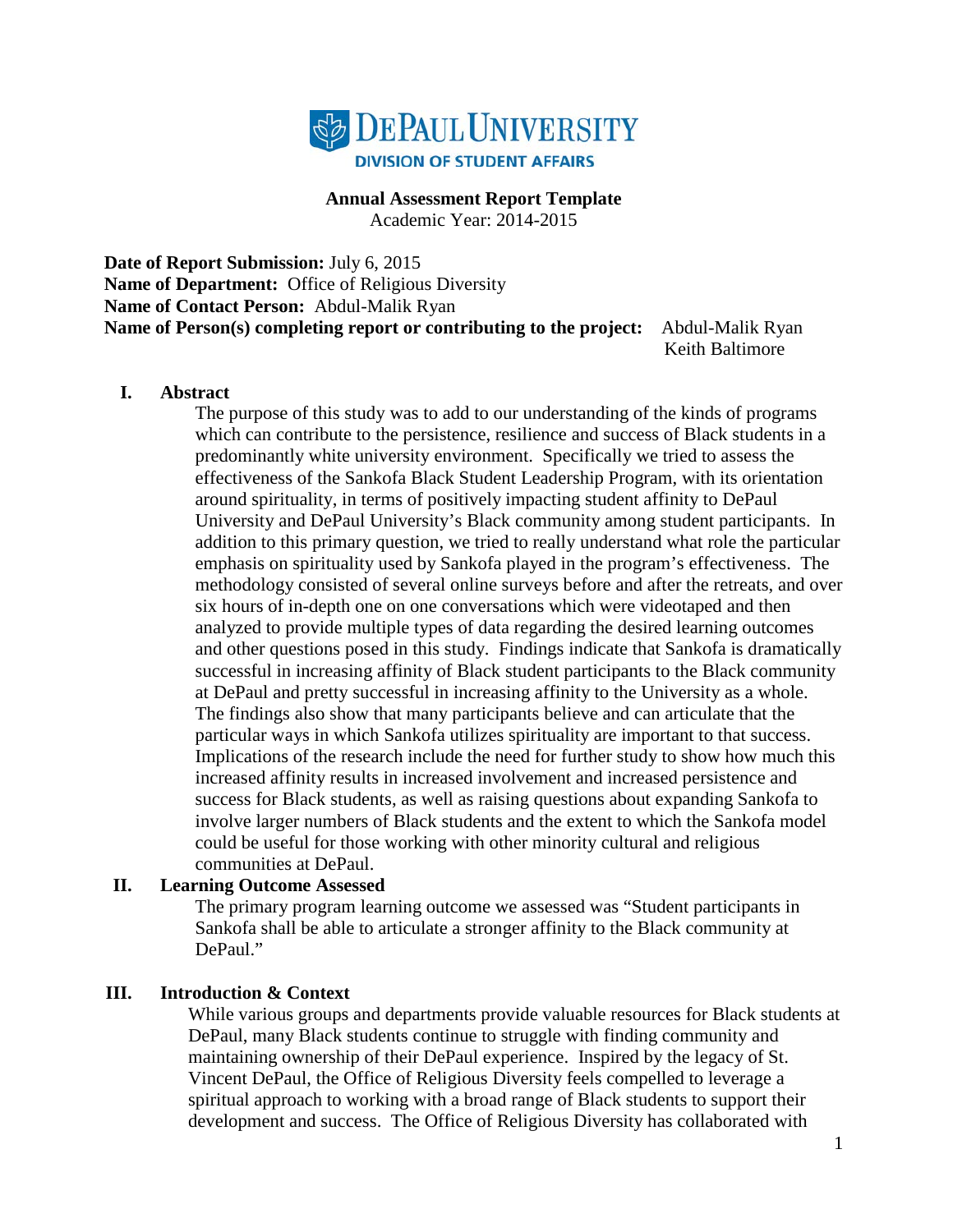Center for Intercultural Programs, Student Leadership Institute and Residential Education on the Sankofa Black Student Leadership Program to "form a vibrant community connected by culture, spirituality, personal needs and community values".

Sankofa recognizes and accepts that Black students are a minority population on and off campus. It also understands that the status of "minority" compels many Black students to filter the world primarily or solely through the lens of race. We have found the prioritization of this Black "lens," when viewed to the exclusion of other facets of identity (e.g., citizenship, skill-ability, gender, common humanity around shared projects), ultimately can be viewed as a limitation to Black students' thriving on or off campus. While many areas in DePaul do a good job at addressing low retention and graduation rates of Black students, the collaborative Sankofa program aims to address a lack of intentional community for Black students and their need for holistic development. As St. Vincent called people to reach out to those on the margins, so too does ORD feel called to reach out to Black as well as other minority students and we have a dedicated staff professional who focuses primarily on working with Black students who is the lead on the Sankofa program.

The Sankofa Black Student Leadership Program is a program that contains multiple pieces. The most prominent programs this year were the Sankofa Dynamism and the Sankofa Spring Leadership Retreats. In addition to these two Retreats, student groups MOVE and JASA organized several events under the Sankofa umbrella including a vigil for Rekia Boyd, a men's fellowship outing, and several campus and city protests to support #BlackLivesMatter.

While most Black affinity groups situate the question and handling of race in political or activist terms, the Sankofa Retreat tackles the issue of Blackness on personal and spiritual terms. Spirituality is the primary guide because the magnitude and historical context of race relations in American demand that the attention and response to racism be placed above and outside just a human response and introduces the idea of the transcendent at work. This is to say that the response to race at DePaul cannot be limited to programming, activism, policy and economics. To address the whole person, it must include a spiritual approach as well.

The Sankofa program aims to address DePaul's Vision 2018's objectives by connecting to the following goals:

Goal 1 - Enhance Academic Quality and Support Educational Innovation Objective 1a: Increase university retention and graduation rates while addressing gaps in degree completion across racial and ethnic groups.

Goal 3 - Strengthen our Catholic and Vincentian Identity Objective 3a: Develop targeted initiatives to transmit a stronger understanding of and engagement with DePaul's Catholic and Vincentian identity among graduate, online and adult students.

Goal 4 - Foster Diversity and Inclusion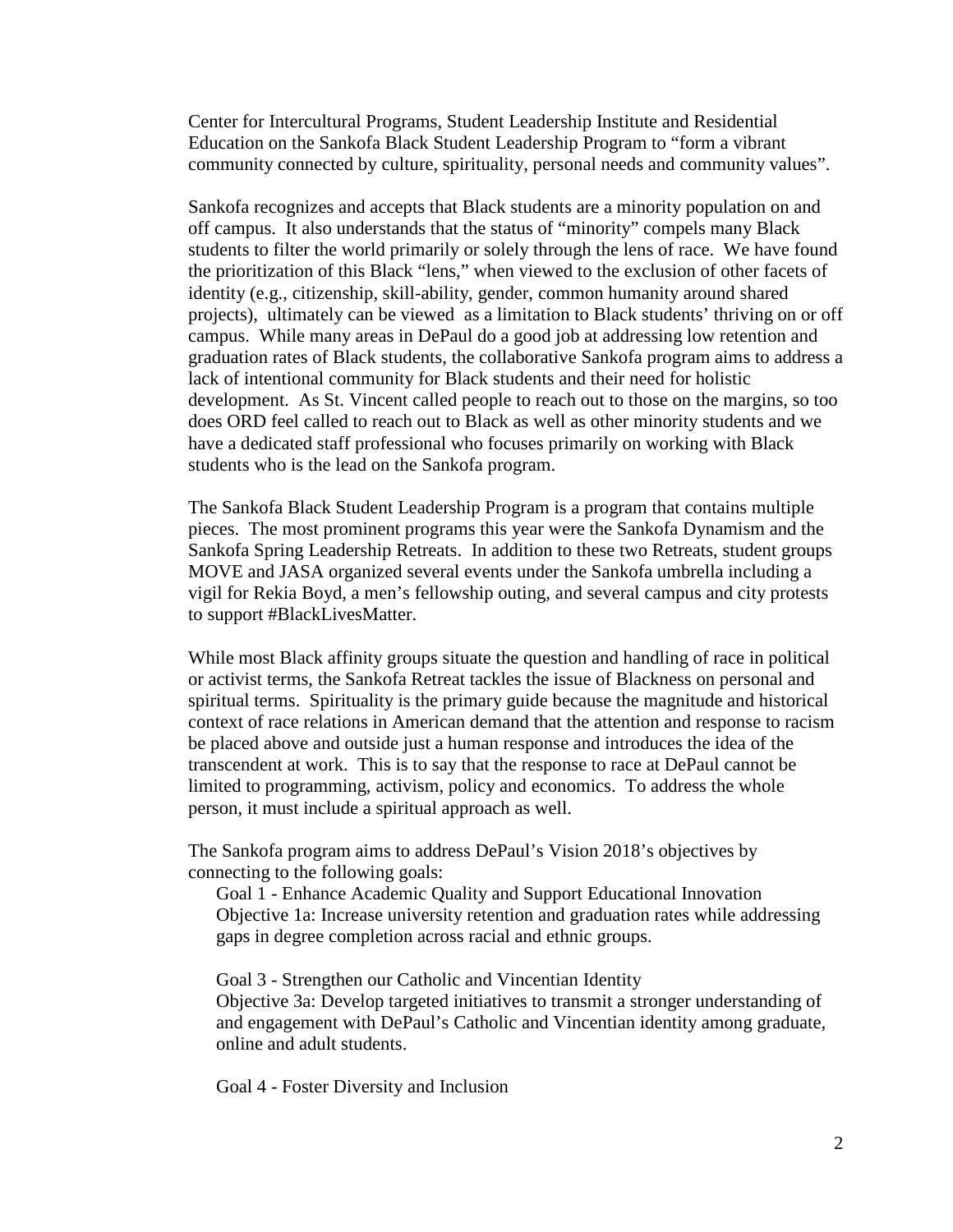Objective 4a: Sustain the diversity of the student body and Provide programs and support services to ensure that all students, faculty and staff feel welcome and are able to succeed.

Sankofa also relates to the desire for Student Affairs to support Vision 2018 by broadening, diversifying and strengthening points of student engagement, paying particular attention to improving the persistence, retention and graduation rates of Black students.

The primary learning outcome being assessed with this Sankofa Assessment project is: "Student participants in Sankofa shall be able to articulate a stronger affinity to the Black community at DePaul."

In addition to the primary learning outcome being assessed, we also assessed several related secondary learning outcomes as part of this project. Among these were:

Student Participants in Sankofa will be able to:

- Identify and connect the Black cultural value of spirit or spirituality to successful leadership development and performance.
- Identify their personal leadership strengths and weaknesses.
- Identify the impact of cultural values and behaviors on the ability to appropriately interpret the behaviors of others ("cultural awareness")

• Identify and utilize new spiritual tools to improve their resilience and success towards graduation."

General Sankofa Black Student Leadership Program Goals and the Retreat Goals can be found in Appendix A.

The purpose, goals and organizational structure of the Sankofa Program are substantiated and guided by four theoretical frameworks: The Fleming Study, The David Abalos' (1998) Model of Transformative Education, Critical Race Theory, and The Sidney Smith Study, 2012. Details on these theories can be found in Appendix B.

#### **IV. Data Collection & Methodology**

Sankofa Black Student Leadership Program is a program that contains multiple pieces. This assessment project focused on participants in the Sankofa Dynamism Retreat, the Sankofa Spring Leadership Retreat and ten students were selected as Coordinators and received more intensive ongoing leadership development to serve as organizers of and leaders at the Dynamism and Spring Leadership Retreats. The Retreat participants and Coordinators are comprised of 49 unique students from whom all data in this report was collected.

In terms of assessment, both Coordinators and retreat participants were assessed. The primary method of assessment was a series of one-on-one interviews conducted by Office of Religious Diversity professional staff who were not involved in the Sankofa Retreat. Eighteen student interviews were conducted, with each participant being asked the same series of twenty one questions or prompts. (Appendix C) In addition to consents filled out by participants before the Retreats, participants in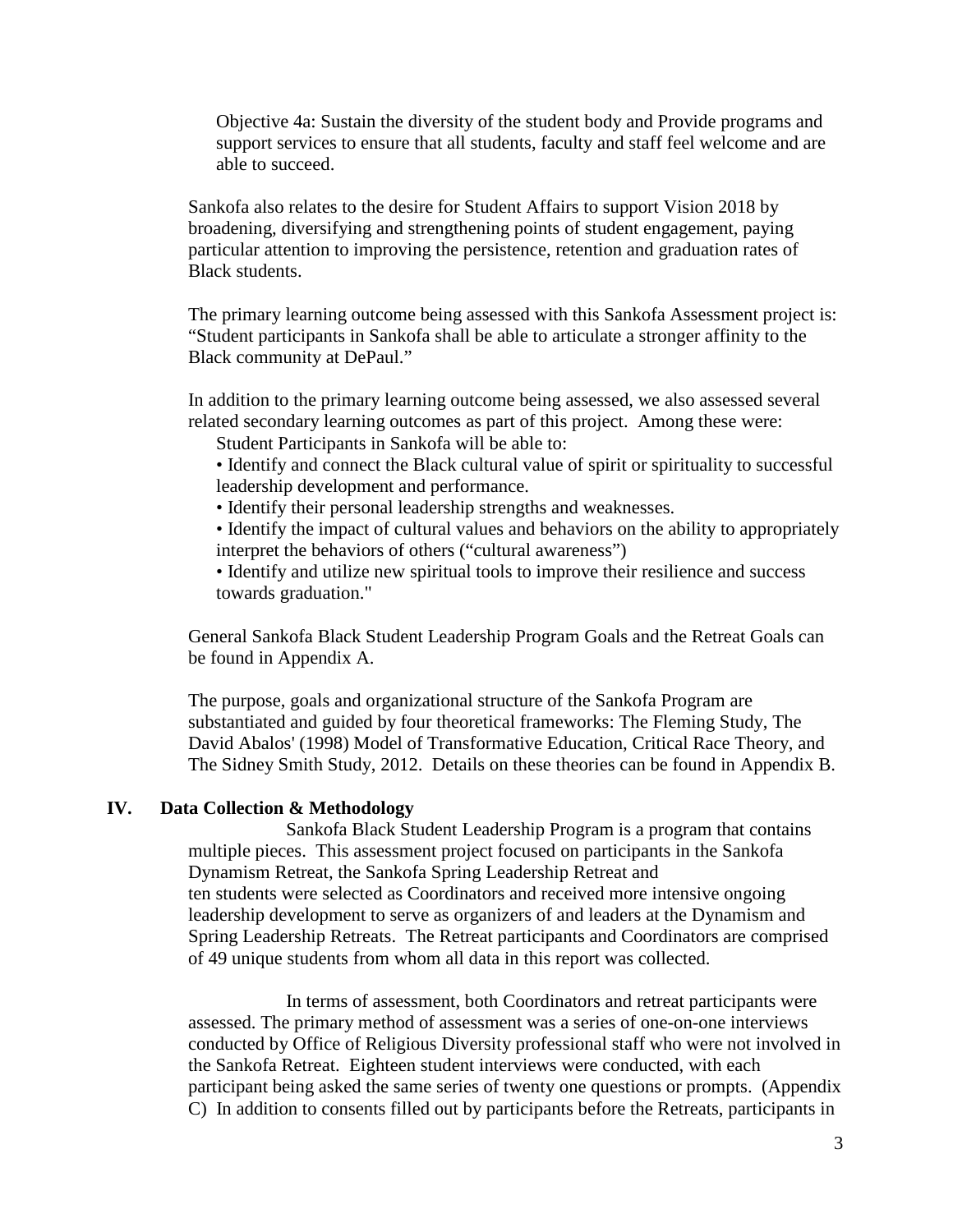the video interviews were informed orally of the purposes of the interviews before participating. Students were given the option to have their answers used only anonymously as part of the assessment process and/or to give consent to have the video used for other purposes in the future. Student were also given written consent forms to express their wishes regarding the use of the interviews (Appendix D). All participation was voluntary. Videos are currently maintained in a private YouTube account which is only accessible with a password. The compiled results are anonymous. The length of the eighteen interviews once completed ranged from eleven minutes to thirty five minutes. Parts of two of the interviews were lost due to technical reasons, and in a few other cases not every single question was asked. We have compiled the results of the interviews as we have them.

The nature of the interview questions were such that we were able to collect both quantitative and qualitative data from the interviews. The questions were also such that we were able to gather both direct and indirect assessment of learning. Some questions asked students to assess their own learning while others prompted students to give longer, more open-ended answers which could then be assessed by a professional staff person analyzing the videos against a consistent rubric to determine if the learning outcomes had been achieved by the student. The Assistant Director of the Office of Religious Diversity, Abdul-Malik Ryan, developed an "Observation Guide" (Appendix E) which he then used to go through each of the videos and record data. This guide contained rubrics to score some of the questions based on whether the participant demonstrated the learning outcome and also allowed for the recording of qualitative observations made by the participants in response to the interview prompts. All of the data was then combined into one document which reflects the analyzed results of the interviews. (Appendix F)

In addition, we administered online multiple choice surveys. Students from both Sankofa retreats were asked to respond to an online Sankofa 2014-2015 Pre-Evaluation survey in Orgsync. Eighteen students total (not the exact same group as the previous 18) completed this survey prior to attending a retreat. Additional data was gathered from the eighteen responses to the Sankofa Leadership Retreat Application survey in Orgsync and the ten students completed a Dynamism Retreat Post-Evaluation in Orgsync. (Complete Results of each of these surveys are included in the Appendix G.

#### **V. Data & Results**

All of the 18 interviewed participants identify themselves as Black or African American but beyond that they represent a very diverse sample of DePaul Black students. There were 8 males and 10 females. None of the students interviewed have the same major at DePaul. There were at least three participants interviewed from every undergraduate year in school and one participant was an adult undergraduate student from SNL. 63 percent of those interviewed were commuters while 37 percent said they lived on campus. The majority of students were from the city of Chicago while several had recent family ties to Africa. 40 percent of those interviewed were Coordinators in the Sankofa program. Almost all participants reported a family background of Christianity, while the level of current religious/spiritual identification for the students varied widely.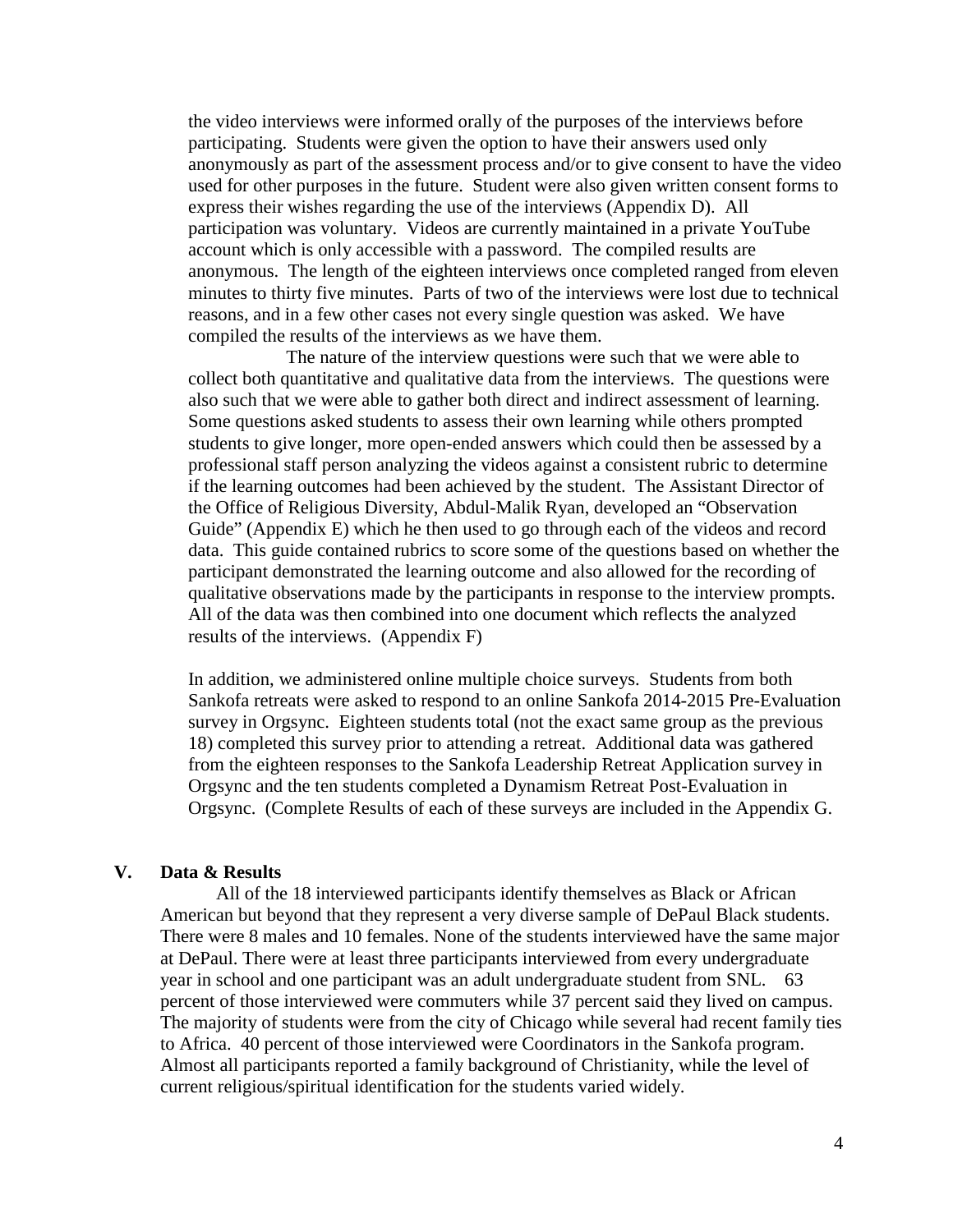The participants interviewed were universally enthusiastic about the program with almost all indicating that it changed their perspective on their DePaul experience and some going so far as to say that participating in Sankofa "changed (their) life." It is clear that Sankofa is dramatically successful in increasing feelings of affinity and connection to the Black community at DePaul for participants.

The following were the results of the interview questions that were scored with a rubric.

#### **What do you perceive as your personal leadership strengths?**

1—does not identify any strengths 2—answers question but does not articulate why that is a strength or why it relates to them 3- is able to name strengths and articulate well how they relate to them.

Score 1: 0 responses 0 % Score 2: 1 response 6 % Score 3: 15 responses 94 %

#### **What do you think of as your leadership weaknesses if any?**

1—does not identify any weaknesses 2—answers question but does not articulate why that is a weakness or why it relates to them 3—is able to name weaknesses and articulate well how they relate to them.

| Score 1: 1 response  | 6 %         |
|----------------------|-------------|
| Score 2: 6 responses | <b>38 %</b> |
| Score 3: 9 responses | 56 %        |

#### **What are some spiritual practices that you use in your tradition?**

1—does not identify an spiritual practices 2—names some but does not describe 3—is able to name and describe one or more spiritual practices from their tradition

| Score 1: 1 response   | 7 %  |
|-----------------------|------|
| Score 2: 2 responses  | 13 % |
| Score 3: 12 responses | 80 % |

#### **During your participation in Sankofa, did you observe or experience the use of any spiritual tools or practices?**

 1—Student says did not observe or experience any spiritual tools or practices 2—Student says he or she did witness or observe spiritual tools and practices but cannot give examples 3— Student says he or she witnessed spiritual tools and practices and is able to give examples

| Score 1: 1 response   | 6 %  |
|-----------------------|------|
| Score $2:1$ response  | 6 %  |
| Score 3: 14 responses | 88 % |

#### **During your participation in Sankofa, did you observe or learn any spiritual tools that you now use in your life?**

1—Student says he or she did not observe or learn any new spiritual tools that he or she uses in their life 2—Student says he or she did observe or learn new spiritual tools that he or she uses, but cannot describe any 3—Student says he or she learned new spiritual tools and is able to describe.

Score 1: 1 response 7 %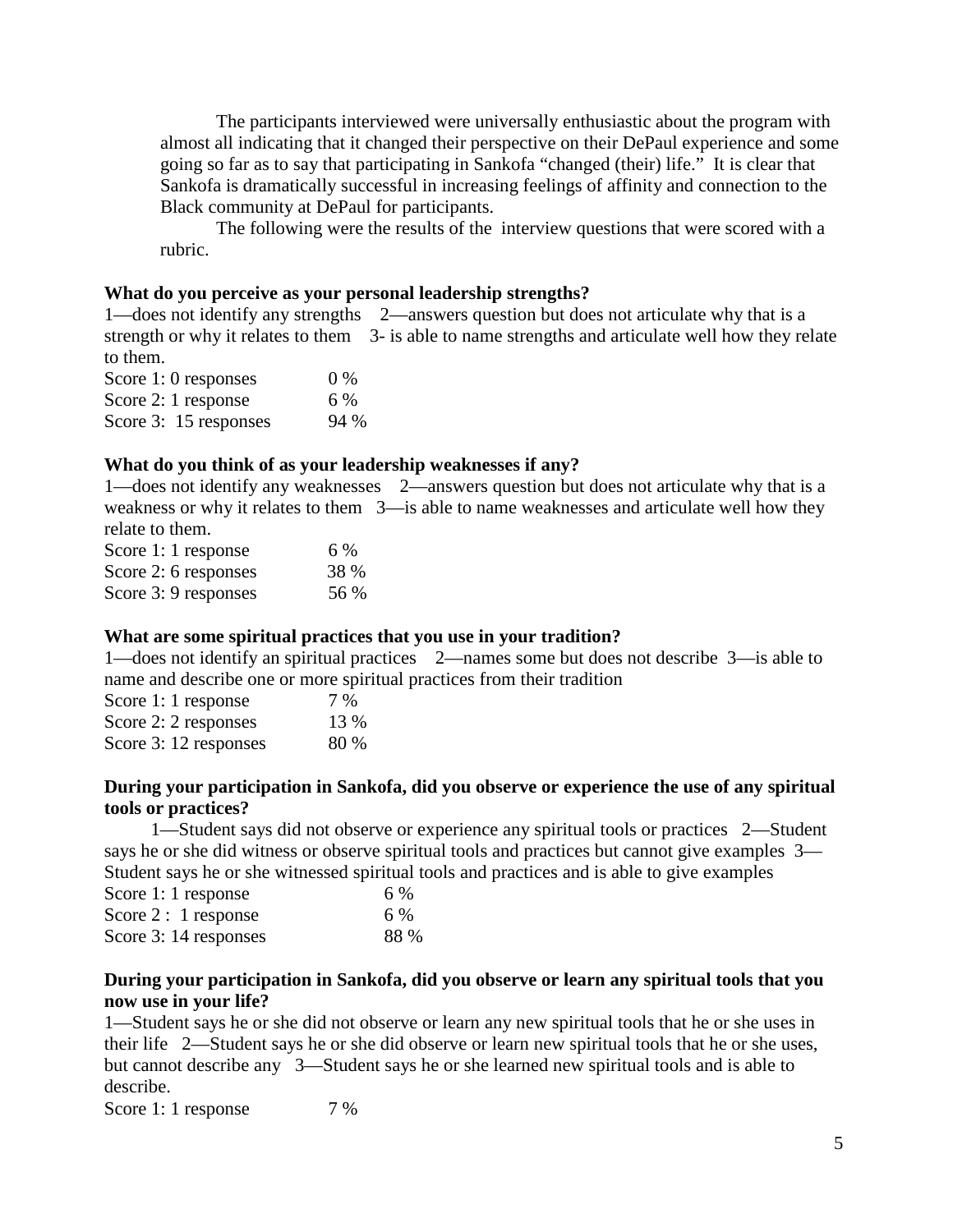| Score 2: 2 responses  | 14 % |
|-----------------------|------|
| Score 3: 11 responses | 79 % |

After experiencing Sankofa…

#### **Describe how participating in Sankofa has influenced your connection to DePaul Black community.**

1—student says that Sankofa has harmed or decreased connection to DePaul Black Community 2—student says that connection has remained the same 3—Student indicates that Sankofa has increased or strengthened connection to the DePaul Black Community, but does not really explain with examples or details. 4—Student indicates Sankofa increased/strengthened connection to the DePaul Black community and describes that using examples or details

Score 3: 1 response 6 % Score 4: 15 responses 94 %

#### **Are you aware of cultural programs or events at DePaul?**

1—Student says no. 2—Student says yes, but not able to really explain or give details. 3— Student says yes and is able to demonstrate that in answer. Also note if student described increased awareness or connected change in awareness level to Sankofa participation.

| Score 1: 0 people   | $0\%$ |
|---------------------|-------|
| Score 2: 7 people   | 39 %  |
| Score $3:11$ people | 61 %  |

#### **During Sankofa did you witness spirituality play a role in developing leadership skills?**

1—Student says did not witness use of spirituality in developing leadership skills. 2—Student says it was used but not able to articulate an example. 3—student says they did witness spirituality being used to develop leadership skills and articulates example (s).

| Score 1: 1 person   | 7 %  |
|---------------------|------|
| Score $2:2$ people  | 13 % |
| Score $3:12$ people | 80 % |

**Before Sankofa describe your level of involvement on campus in student organization and campus-wide events, and describe whether your involvement on campus changed in the past 6 months after participating in Sankofa. [Note: after administering the first couple surveys this question evolved into "Think about your level of involvement on campus before your involvement in Sankofa, and after Sankofa."]**

1—Student describes decrease in campus involvement after Sankofa. 2—Student describes consistent involvement before and after Sankofa 3—Student says involvement increased but does not give more than one example 4—Student says involvement increased and gives multiple examples.

| Score 2: 3 people | 17 % |
|-------------------|------|
| Score 3: 7 people | 39 % |
| Score 4: 8 people | 44 % |

*Note: Examples of ways students got involved at DePaul after participating in Sankofa included QPOC, DePaul Gospel Choir, MOVE, JASA, intramural football, running for SGA, and Chicago Quarter Mentor*.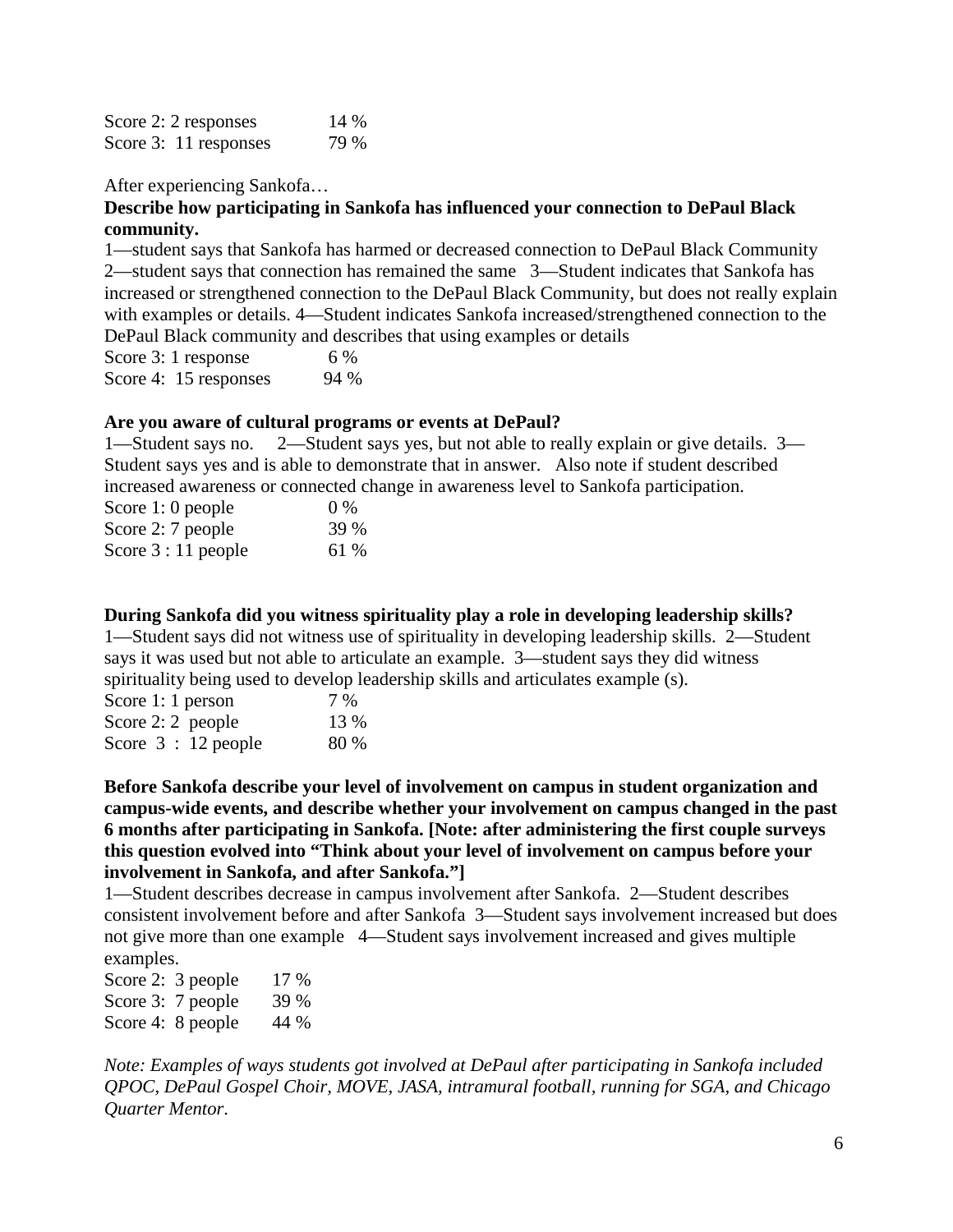| Learning Outcome               | Number of Students | Number of Students with Acceptable |
|--------------------------------|--------------------|------------------------------------|
|                                | Assessed           | or Better Performance              |
| Student participants in        | 16                 | $15(94\%)$                         |
| Sankofa will be able to        |                    |                                    |
| identify personal leadership   |                    |                                    |
| strengths                      |                    |                                    |
| Student participants in        | 16                 | 9(56%)                             |
| Sankofa will be able to        |                    |                                    |
| identify personal leadership   |                    |                                    |
| weaknesses                     |                    |                                    |
| <b>Student Participants in</b> | 14                 | 11 $(79%)$                         |
| Sankofa will be able to        |                    |                                    |
| identify and utilize new       |                    |                                    |
| spiritual tools                |                    |                                    |
| <b>Student Participants in</b> | 16                 | $15(94\%)$                         |
| Sankofa will articulate a      |                    |                                    |
| stronger affinity to the Black |                    |                                    |
| community at DePaul            |                    |                                    |

### **VI. Discussion & Interpretation of Results**

Top 3-5 Qualitative Results

- Most students when asked about their perceptions of the Black community at DePaul before starting school here, and many said they thought it was "nonexistent" or "What Black Community?" Although a few expressed concerns about that, most said that wasn't why they chose to DePaul or didn't really think about it before they started school. However, many expressed that once they got here the impact was greater than they thought it would be and many expressed feelings of isolation, or of being either "invisible or hyper visible."
- After experiencing Sankofa almost all of the respondents agreed that the Black community at DePaul was "thriving." Many expressed that it was "small, but close-knit." Many expressed that it provided a good "support system" and that it was "growing" and "getting better every day." A very commonly repeated theme was that Sankofa led to participants feeling "connected" to other Black students, and that they were "family."
- Several students expressed being "more confident" in situations after Sankofa when they found themselves the only or one of a very few Black students in a specific class or event at DePaul. They felt "stronger and more comfortable voicing" their opinions. Many expressed a comfort that came from knowing other students were in the same situation, having talked with them about it and sharing the experience. One student said " I always thought it was weird, 'I'm the only one' but a lot of people are 'The only one'."
- Although students expressed varying degrees of their own individual spiritual practice and identification, all expressed an appreciation for the role of spirituality in leadership in the Black community. Students said it plays "a huge role," "a large role," and that it is "very important."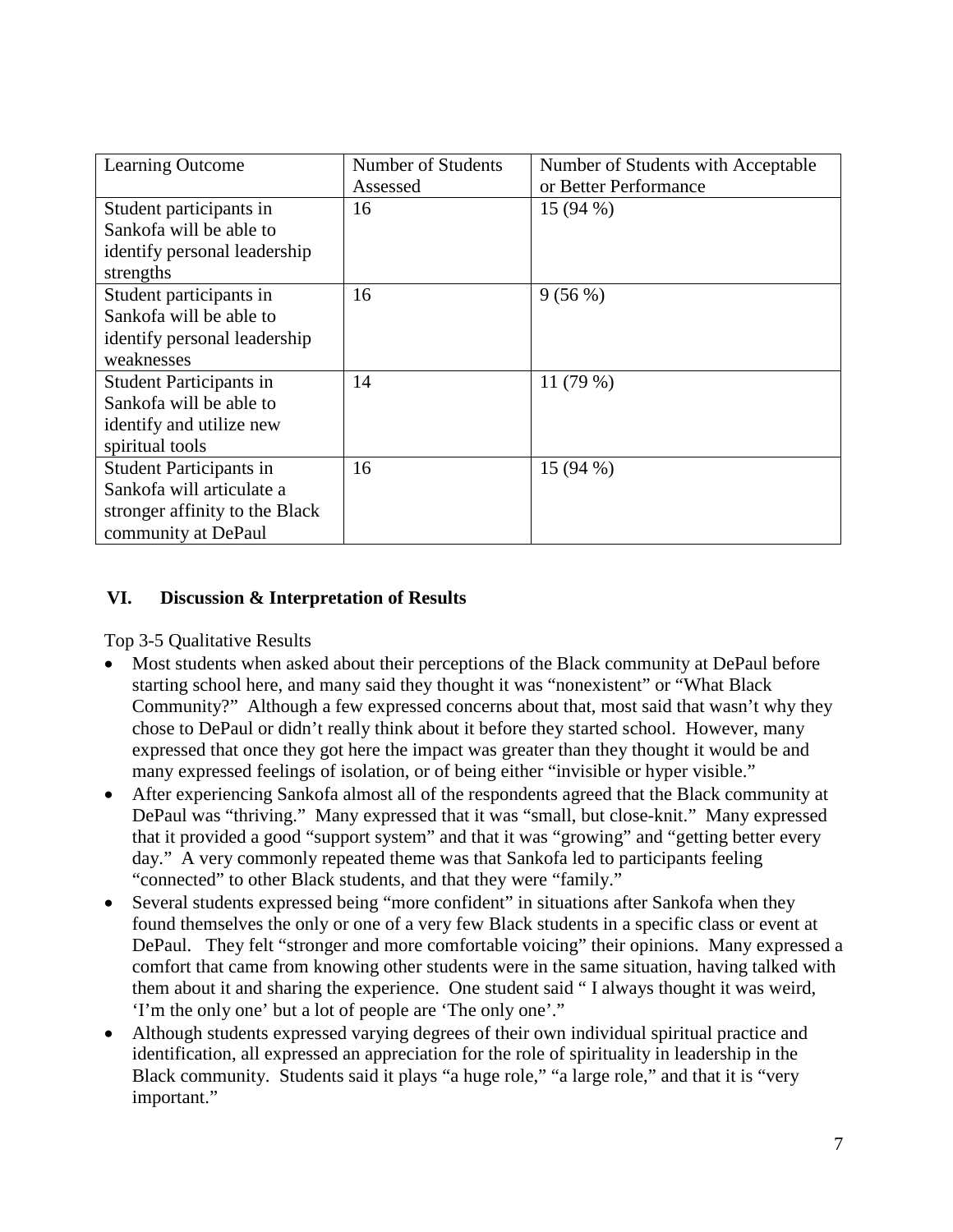• Several students expressed that Sankofa played a part in changing their relationship to their Black identity. For some, this was primarily through establishing relationships with a diverse group of other Black students. For others it was about confidence, pride, and love -- especially about finding those things in an environment where you are a minority. Some of the most touching responses were from those who had been told before "that they did not fit in the Black community" or at times "resented (their) Blackness" but now felt that they "did fit in" and that they "love(d) myself and my skin and love the person I am."

Additional qualitative insights:

- Although almost all students were able to identify significant leadership strengths and explain well how those strengths related to themselves individually, students were less successful in articulating their leadership weaknesses, which had been one of the learning goals of the Leadership Retreat.
- Many students were able to identify spiritual practices used in Sankofa programs and to later utilize some of those spiritual practices themselves. Students gave a wide definition to the term "spiritual practice" including things such as prayer and reading the bible, but also identifying things such as meditation, silence, being open to others, connecting with others, self-love, and appreciation for the ancestors as spiritual practices.
- Many students expressed a feeling that after Sankofa they now felt that they had resources and a community they could go to seeking advice and guidance. This included both staff such as Pastor Keith and other staff "elders" in Sankofa, but also the community of student participants or the Coordinator student leaders of Sankofa. Many students also expressed new involvement or increased connection to Black student organizations such as JASA (Just a Sister Away), MOVE (Men of Vision and Empowerment), QPOC (Queer People of Color), or Nuance Dance Team.
- All students said that they were aware of cultural programs at DePaul, and about 61 percent were able to demonstrate that they were. Still, most students' involvement was either centered exclusively around Black cultural organizations, or perhaps they understood that the question was only asking about Black cultural organizations. There was some evidence that some students felt more comfortable engaging beyond the Black community, but further assessment of this is needed as a goal of Sankofa.

Top Quantitative Results

- 100 % of participants reported that "After attending the Dynamism Retreat, I have a more positive view of DePaul's Black Community."
- 80 % of participants reported that "After attending the Dynamism Retreat, I have a more positive view of DePaul."
- 100 % of participants said that they were aware of cultural events and programs at DePaul. 61% of those interviewed were able to demonstrate this awareness.
- 80 % of those interviewed stated they witnessed spirituality being used in Sankofa to develop leadership skills and were able to provide at least one specific example.
- 17 % of participants indicated that their involvement on campus remained consistent after Sankofa, 39 % indicated that it increased but were not able to provide more than one example of increased involvement, 44 % reported increased involvement and were able to provide multiple examples.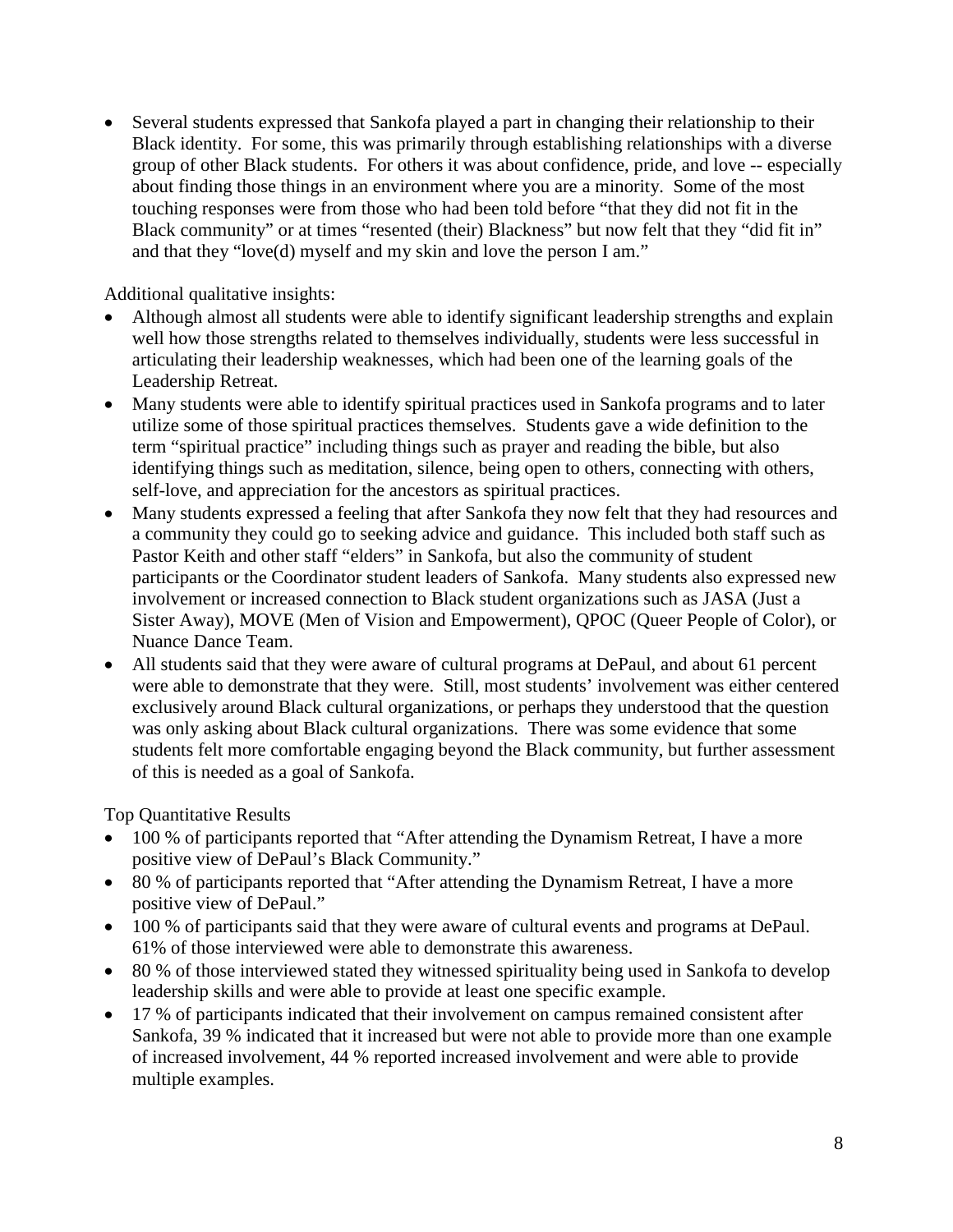- On the Orgsync Post-Dynamism Retreat Survey participants were asked a series of questions specific to that program:
	- o They were asked specifically about the rituals and sessions that comprised the Retreat. 70 % of participants reported that the opening and closing rituals were "great" and "a powerful experience for me personally."
	- o 100 % reported leaning something valuable and useful to them personally from the session on Black Mental Health and Self-Care, with 90 % stating that their "view of Counseling, Therapy or Pastoral Care" had positively changed after participating in the session.
	- o 90 % of participants reported that the sessions on Black Archetypes and Black Love, Black Sexuality and Black Sex were "very useful … learned something valuable."
- Even before this years' Sankofa Retreats (data from the Sankofa Pre-Evaluation)

28 % of Respondents reported that Sankofa was the "first time they had observed or recognized a significant gathering of Black students at DePaul."

One of the most interesting themes that repeated throughout the interviews was that, with regard to the Black community at DePaul, most students reported not having thought much about it or not knowing what the Black community was like at DePaul before coming here as a student. They chose to come here for other reasons. Still, once having arrived here many students reported having some concerns when they perceived just how small the Black student community was here, and especially for some students when realizing that they were often one of the only or one of a very few Black students in their classes. However, many students reported that participating in Sankofa helped a lot with these issues.

They reported feeling much more connected to the Black student community at DePaul. They reported having more friendships and relationships with other Black students after participating in Sankofa programming which gave them a support system and made them feel less isolated even when they continued to be in situations at times where they were one of the only or one of a very few Black students. Almost all of the students reported that they now would describe the Black student community at DePaul as thriving and that it was continuing to get better, although it should be noted that almost all students begin their observations by noting that the Black community at DePaul is "small."

Another consistent theme with regard to the connection to the Black student community is a feeling by participants that Sankofa helped to break down barriers among Black students at DePaul. Not only did it help students to have more friendships and know more people, but students report a more profound sense of connection with those students who attended the Retreats. Many described how the nature of the workshops and other spiritual elements of the Retreats helped to break down possible barriers of expectations and stereotypes and allowed people to open up and be their true selves. Many participants expressed an enhanced appreciation for how diverse the Black community at DePaul is, but how supportive and connected it is at the same time. Many students did express an enhanced appreciation for DePaul University as a whole after experiencing Sankofa, while others still expressed a belief that DePaul could do more and often spoke of "DePaul" as a broad institution separately from specific faculty and staff at DePaul, or their fellow students that they felt connected to and which served as their "support system."

All of the students who participated in Sankofa expressed an understanding of the importance of being culturally aware in order to succeed at DePaul and in life after DePaul. Many students expressed that the diversity at DePaul both helped to develop this cultural awareness and made this awareness important. Many students also described that having a deep sense of one's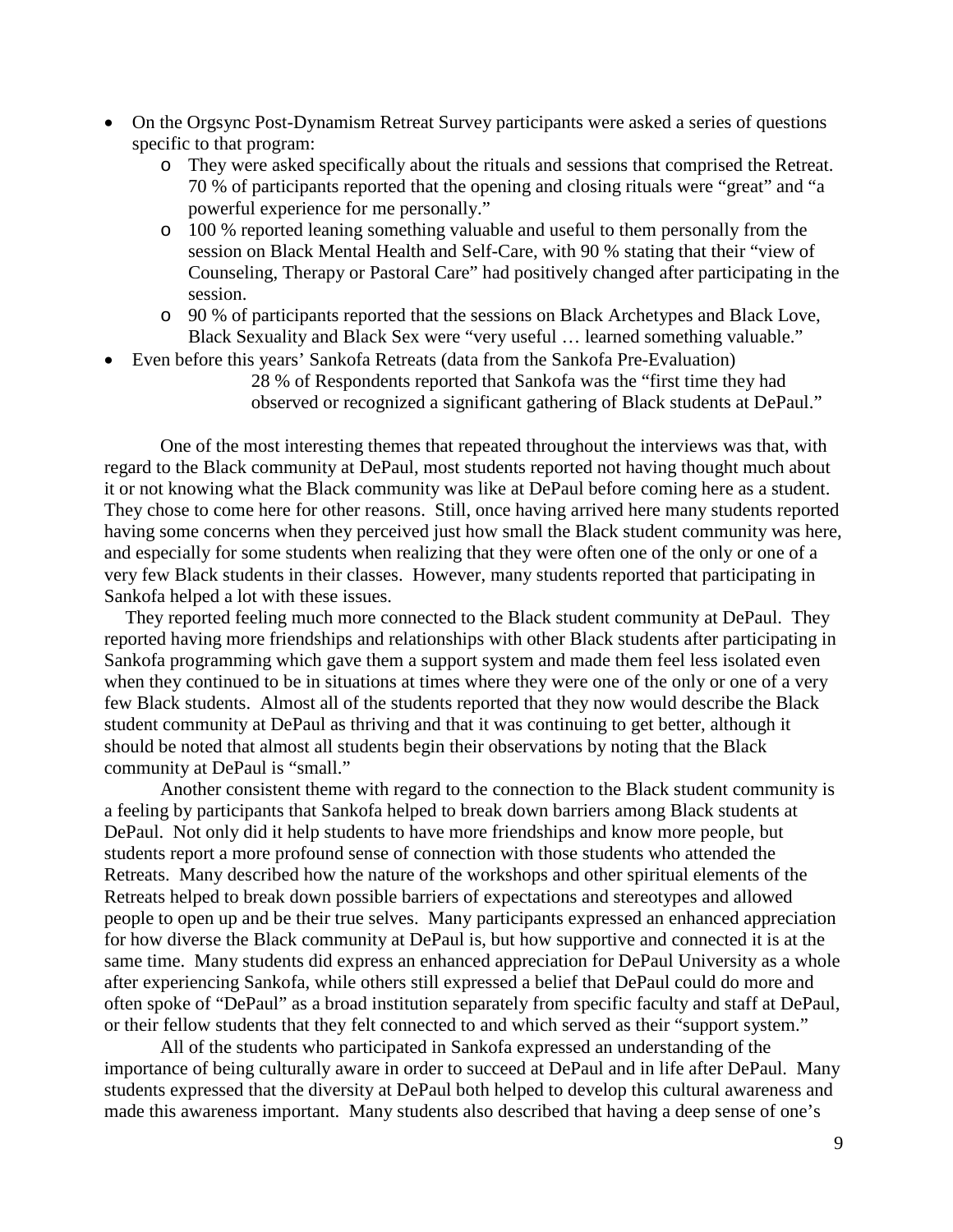own identity and culture and feeling connected to that in a way that gave one confidence when seeking to understand other cultures was a deeply important aspect of cultural awareness. It is interesting to note that though participants do seem to articulate that DePaul is a diverse environment, they also often state that DePaul is a place where minority communities are small, and many feel that DePaul is a Predominantly White Institution that needs to do more to affirm minority groups. This topic may warrant further exploration, as might how students understand what "DePaul" is. For example, some see Pastor Keith and other faculty/staff or programs as supportive, but do not recognize them as "being DePaul" or take them into account when considering what "DePaul" is doing for students.

Many students expressed an appreciation for the use of spirituality in Sankofa programs. All of the participants expressed an appreciation for the importance of spirituality to leadership in the Black community more broadly. It is interesting to note that there was a diversity of understandings of what exactly we mean when we talk about spirituality. Some students seem to have a more narrow view of the term focusing on more traditional religious practices. These students often commented on how the spirituality utilized at Sankofa was "very low key" and was able to meet participants where they were and not turn off any segments of the religiously diverse Black Sankofa participant community that included Christians, Muslims, and unaffiliated or nonreligious people.

A small number of participants expressed a feeling that spirituality could be made more explicit in Sankofa. A number of other students however, expressed a wider view of spirituality and therefore saw spirituality as being infused throughout the entire program. Although some of this was personal, the appreciation for the role of spirituality also increased as people had deeper involvement in Sankofa activities. This could also be seen in the diverse ways participants responded to prompts about spiritual practices they learned at Sankofa Retreats. Some focused on specific types of prayer or meditation, but many others spokes about things such as self-love, connection with others, being open to others, and appreciation for their ancestors as being spiritual tools that they learned from Sankofa.

#### **VII. Recommendations and Plans for Action**

This data will be shared with the Sankofa Committee, who will be invited to share with their colleagues back in their respective areas. VCSO and CCM will receive this report and their Directors will be briefed by the Director of ORD.

ORD Staff will receive a link to the report and be expected to leverage it appropriately in their own work and when talking with others. Within the Office of Religious Diversity, the lessons of Sankofa may very well be useful for other minority groups on campus such as Jewish, Muslim, or even white Evangelical students. While we often think and speak of DePaul as a "diverse community," the results of this assessment call us to remember that for many minority groups on campus, DePaul is experienced as a Predominantly White and Catholic institution where questions of finding community and having confidence in their own cultural identity are often very relevant and often causes for anxiety and even inner turmoil.

The importance shown of the use of spirituality in Sankofa's success should be relevant more broadly within the Division of Student Affairs. Sankofa is a program intentionally designed with spirituality as one of the primary lenses – relevant not just to Ministry staff but also to other Student Affairs professionals. Even participants who do not consider themselves "religious" felt positive about the space established with spirituality as a core tool of Sankofa programs. The research notes in Appendix B may provide helpful information about leveraging a spiritual approach to improve student success.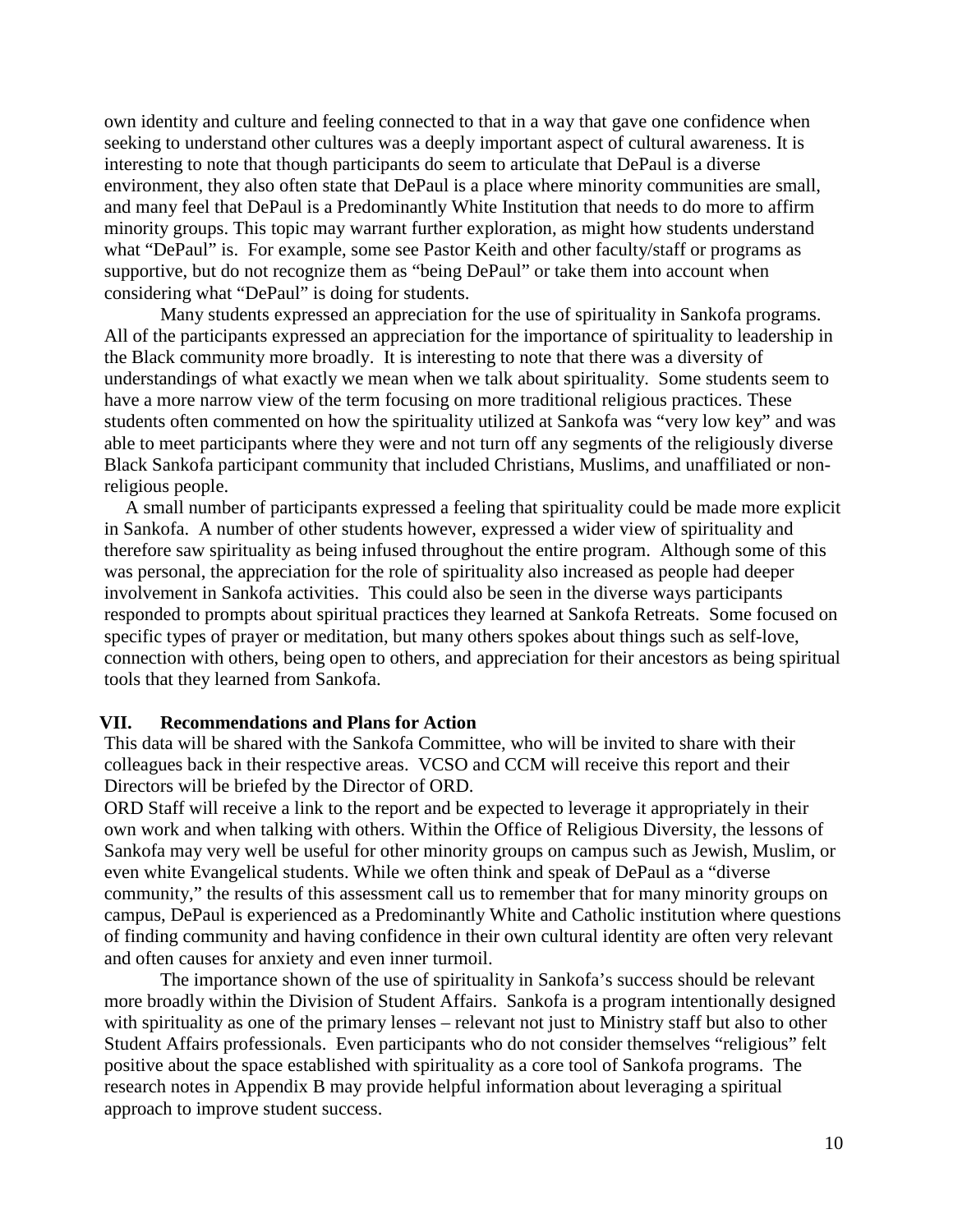From a pragmatic/logistical perspective of assessment execution, the quality of assessment data could be improved for Sankofa Retreats by mandating that all attendees take the Pre-Survey prior to going on the Retreat, and to ensure that a Post-Retreat Survey is distributed for the Spring Retreat as well. It might also be helpful to update the survey questions and inquire what other support Black students currently receive or have received, such as working with OMSS, CIP and other offices, as perceptions around support turned out to be a main theme of the qualitative data. These questions could also help get a sense of how many less-involved students are being reached by Sankofa as we seek to foster more breadth of engagement. Updating questions will be done over the summer in anticipation of the 2015-16 Retreats. Over the summer we will also explore assigning unique IDs to participants so their data can be used in long-term studies and perhaps synced up with Tableau program data in other areas – though it's unclear if the level of work required for this is worth it given our assessment design. We expect to seek IRB approval for any future Sankofa Assessment so we can use the data for published works and longitudinal studies. Barriers to implementing these plans would be if ORD staff got absorbed in a new assessment project or other focus and was not able to do a deep assessment of Sanofa. But with a new Sankofa Committee formed, and a couple committee members having volunteered to do assessment we think we can continue the work of this project.

As this assessment project consisted of time-intensive gathering of qualitative responses from participants, more lessons can be learned from continued study of the raw data even beyond what is put forth in this report. It will require a commitment to longer term study to determine what effects Sankofa has in terms of student progress and persistence, although students certainly feel it plays a role in their success at DePaul. The specific role that Sankofa plays in promoting involvement on campus beyond the Black community for Black students is also something that should be studied in the future. We will recommend this to the Sankofa Committee this summer.

Growing the program will also require continuing commitment of resources in a time when resources are tight across the institution. To continue to improve Sankofa's success in achieving student learning outcomes and to demonstrate how that success to vital University goals is incredibly important for Sankofa and will require a continuing commitment to assessment and to improving and fine tuning the goals being assessed and the tools used to measure success. This assessment project from 2014-2015 has laid a good foundation for such work and many lessons have been learned, but there is still a great deal of work ahead if we truly envision growing and expanding upon the successes of Sankofa.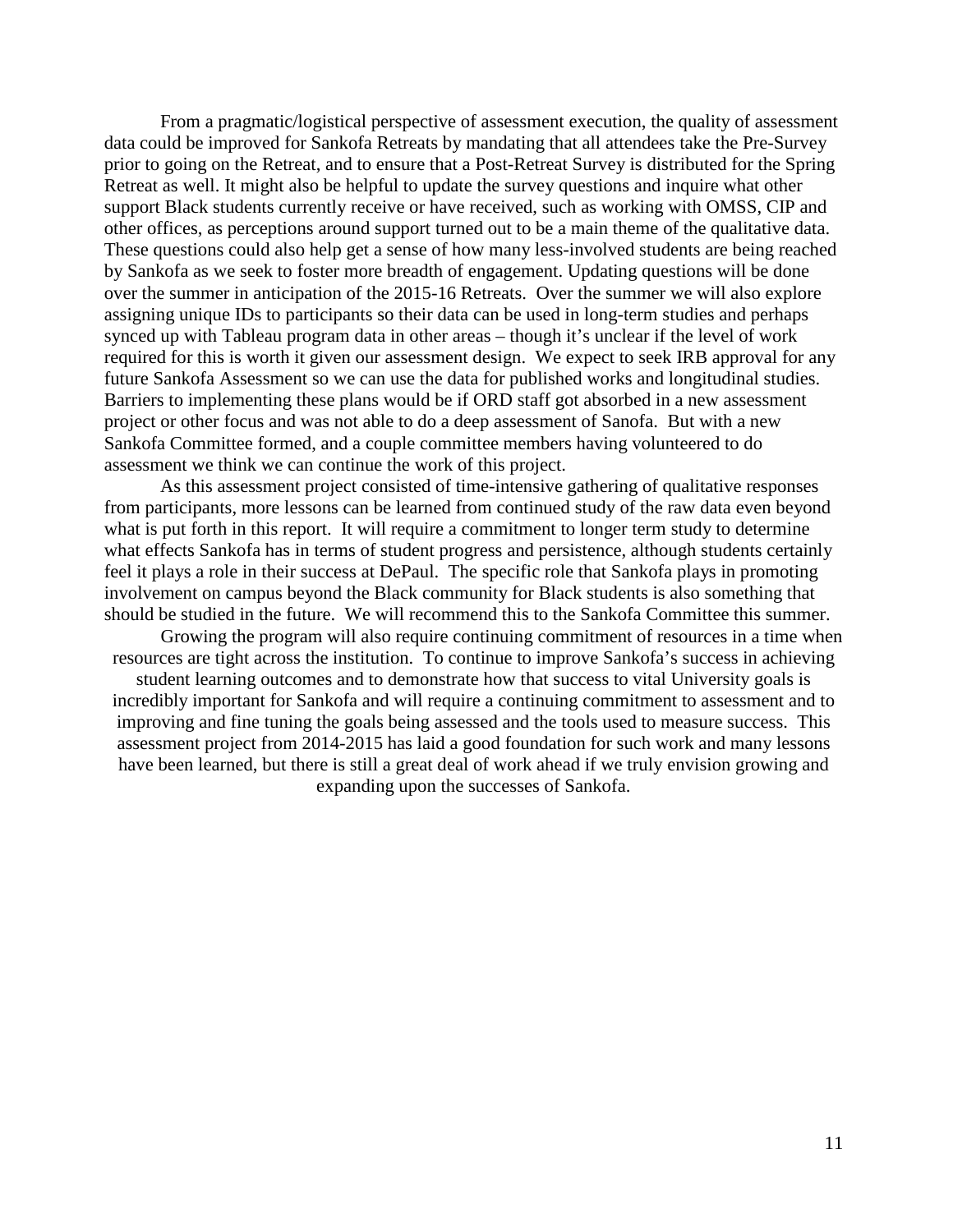#### ORD ASSESSMENT REPORT APPENDIX A

#### Sankofa Goals

The Sankofa Student Black Student Leadership Program leverages spiritual engagement, cultural awareness and personal development as critical dimensions of the holistic development and support of Black student success and retention and persistence at DePaul. The focused integration of spiritual engagement, cultural awareness and personal development is in response to these issues impacting Black student success at DePaul:

- 1. Growing research regarding higher levels of stress and anxiety among Black students at Predominantly White Institutions (PWI)
- 2. Low participation and engagement among African American students in DePaul studentfocused events and student organizations.
- 3. The consistently low 4th, 5th and 6th year retention and graduation rates of Black students at DePaul.

#### To respond to these issues, **the goals of the Sankofa Black Student Leadership Program** are:

- 1. To raise the role of spirituality as a legitimate "self-maintenance" tool for Black Students.
- 2. To raise Black student satisfaction levels towards DePaul by offering a series of culturally specific events that emphasis personal development, cultural affirmation and group unity.
- 3. To offer a rare opportunity to those who attend off-campus Retreats to be taken up and out of their daily lives in order to increase their ability to absorb and learn difficult subjects while minimizing distraction and risk of judgment

#### **Dynamism Retreat Goals:**

As a result of participating in the Dynamism Retreat, participants will:

- 1. Connect positive mental health to Black success and stability.
- 2. Identity DePaul and non-DePaul resources to support mental health and self-care issues.
- 3. Deconstruct the impact of Black archetypes upon individual Black identities.
- 4. Identify the historic value of Love with in the Black Community
- 5. Employ practical tools for managing their sexuality and long-term romantic relationships

#### **Spring Leadership Retreat Goals:**

As a result of participating in the Spring Leadership Retreat, participants will:

- 1. Identify and connect the Black cultural value of spirit or spirituality to successful leadership development and performance.
- 2. Identify their personal leadership strengths and weakness.
- 3. Develop a stronger affinity to the Black Community at DePaul.
- 4. Identify the impact of cultural values and behaviors on our interpretations of the behaviors of others.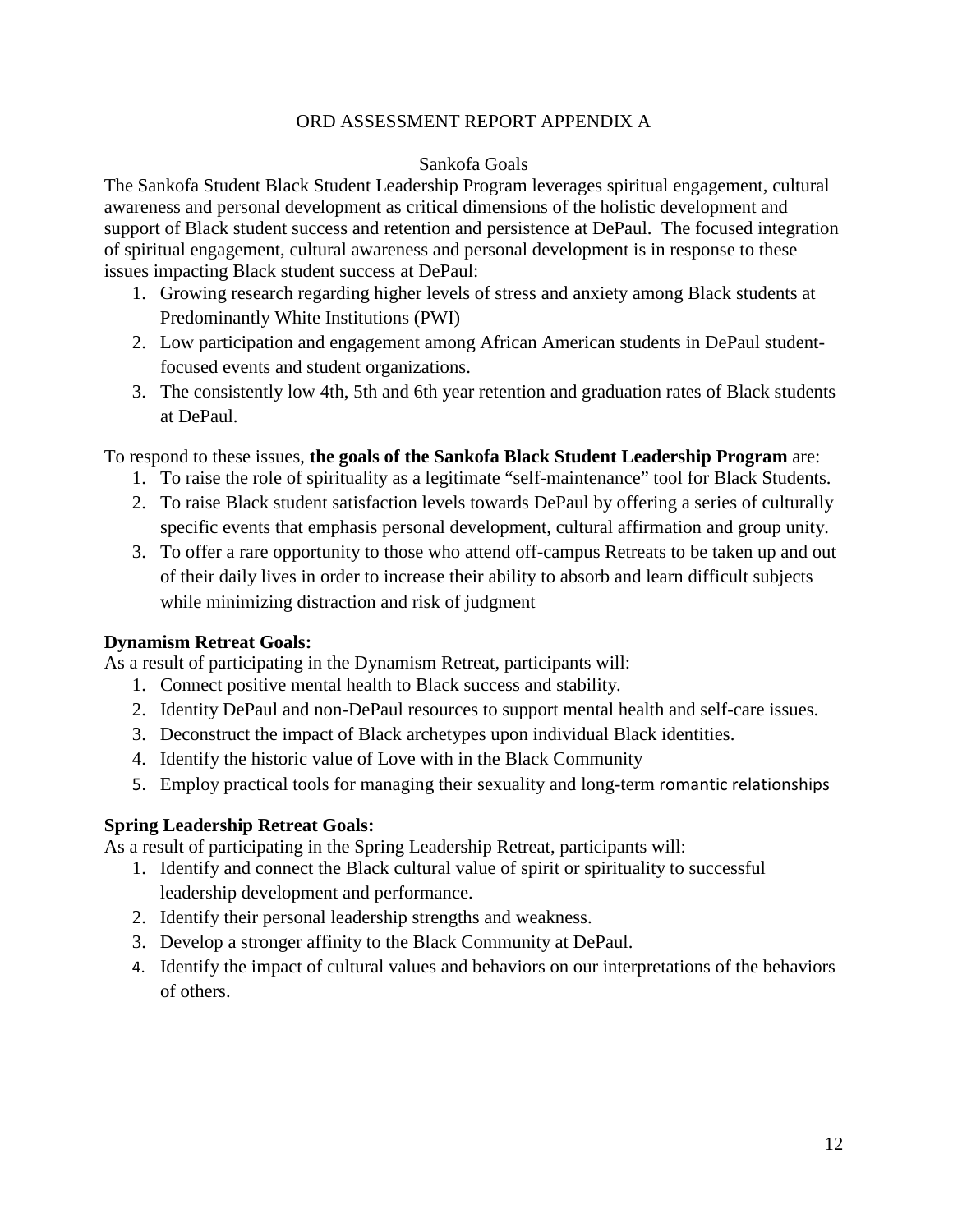#### ORD ASSESSMENT REPORT APPENDIX B

#### **Selected Sankofa Theoretical Frameworks**

#### **1. The Fleming Study – Spirituality and Religion addressing Academic Performance among African American students.**

This study is particularly interested in the role of spirituality and religious participation in the academic performance of African Americans. This study clearly documents that African American students at Predominantly White Institutions often experience higher levels of stress, have lower persistence rates, and have lower self-esteem (Fleming, 1984; Mannan, Charleston, & Saghafi, 1986; Suen, 1983) than do their White counterparts due to their minority status (Moritsugu & Sue, 1983). Fleming states these variables have an impact on well-being and adjustment (D'Augelli & Hershberger, 1993) and ultimately academic performance.

*Fleming, J. (1984), Blacks in College. San Francisco; Jossey-Bass*

According to Fleming, African American students who reported higher levels of spiritual beliefs and behaviors received higher GPA's during one academic semester and also received more academic honors. Those with stronger spiritual beliefs reported fewer academic suspensions and probations, though beliefs did not necessarily influence overall performance as illustrated by GPA. Spirituality improving students' ability to manage their self-discipline and respond positively to life events is consistent with previous research suggesting that religious beliefs are related to **"selfmaintenance** " for African American college students(Blaine & Crocker, 1996) and also for European American college students as well.

African American students deal with several negative factors while they are students on a Predominantly White campus such as higher levels of stress and lower self-esteem (Fleming, 1984; Gunning, 1982;) that have an impact on well-being and adjustment and ultimately academic performance. Fleming's research suggests that spirituality facilitates coping and adjustment..

#### **2. David Abalos' (1998) Model of Transformative Education**

Abalos' theoretical underpinning suggests that in order to deal with internalized oppression, and/or for cultural groups to initiate and sustain positive social change, it is necessary to claim and reclaim four aspects or "faces" of their cultural being:

- The personal face
- The political face
- The historical face
- The sacred face

In reclaiming the "sacred face," Abalos call attention to the role of spirituality in reclaiming cultural identity and moving into social action. This is accomplished by claiming and reclaiming images, symbols, ways of being and celebrations that are sacred to individuals and the community as a whole. Those who re-claim their sacred face and its connection to cultural identity often reconceptualize the work of transformation both within themselves and their communities, as a fundamentally spiritual process. In Abalos' (1998) words, "The process of transformation takes place first of all in the individual's depths… But each of us as a person has four faces: the personal, political, historical and sacred…To cast out demons in our personal lives and in society means that we have freed our sacred face" p. 35). Understanding how some higher education staff and faculty are attempting to do this in their own lives, as we strive to communicate through Sankofa programs, can offer new insight to developing culturally responsive and transformative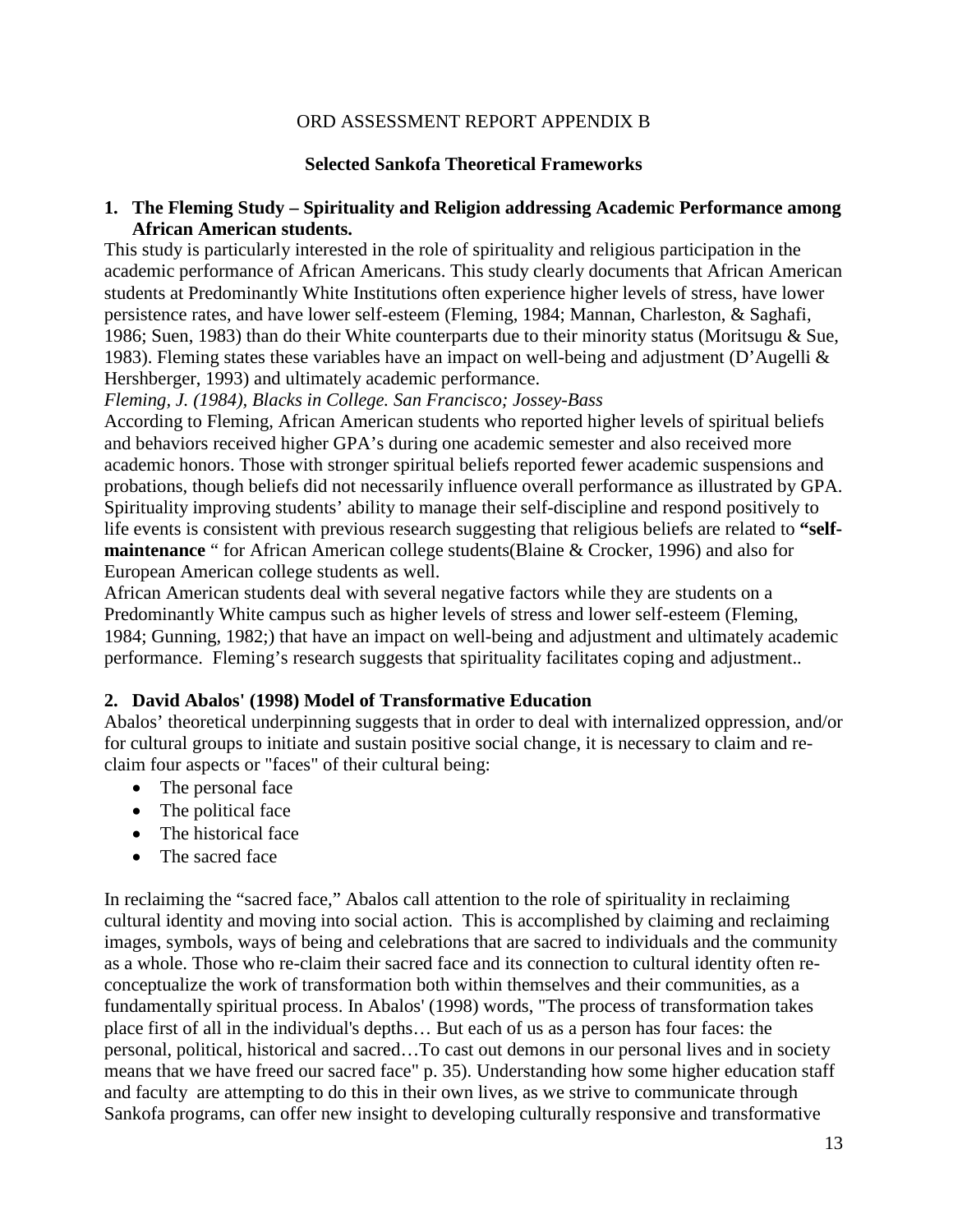approaches to higher and adult education. *Abalos, D. (1998) La Communidad Latina in the United States. Westport. CT: Praeger Tisdell, E, (2004). The Connection of Spirituality to Culturally Responsive Teaching in Higher Education; Spirituality in Higher Education, Oct. 2014, Vol 1 Issue 4*

### **3. Critical Race Theory**

CRT First proposes that white supremacy and racial power are maintained over time, and in particular, that the law may play a role in this process. Second, CRT work has investigated the possibility of transforming the relationship between law and racial power, and more broadly, pursues a project of achieving racial emancipation and anti-subordination *Delgado r., and Stefanci J., (2012) Critical Race Theory: An Introduction* 

### **3. The Sidney Smith Study, 2012**

The Sidney Smith Study looks at how culturally based spiritual coping, which is an aspect of Black Americans' cultural worldview, influences psychological well-being. Smith uses the following tools/scales to qualitatively assert a positive connection to Black spirituality and higher levels of resilience and coping.

• Black Racial Identity Scale:

Black Racial Identity Scale (BRIAS; Helms & Parham, 1985). The Black Racial Identity Scale is a 50-item scale that measures attitudes reflective of four of the five statuses of racial identity as conceptualized by Cross (1971). The four subscales comprising the measure are PreEncounter, Encounter, Immersion-Emersion, and Internalization. Subjects respond to individual items using a 5-point Liker t-scale (1=strongly agree, 5=strongly disagree). Helms and Parham (1985) reported reliability coefficients as measured using Chronbach's Alpha ranging from .66 to .71. Respondents can receive a score on each of the four scales. These scores are calculated by adding together the scale values chosen by subjects, for appropriately selected items, and 22 dividing by the number of items to maintain the scale metric (i.e., strongly disagree to strongly agree). During the initial validation, internal consistency coefficients were as follows: PreEncounter (.83), Encounter (.43), Immersion-Emersion (.75), and Internalization (.70). In the current study internal consistency coefficients were for Pre-Encounter (.82), Encounter (.76), Immersion-Emersion (.73), and Internalization (.84)

• Spirituality Scale

The Spirituality Scale (SS; Jagers, Boykin, & Smith, 1997) is a 20-item measure developed by Jagers, Boykin, and Smith to assess spirituality from an Africultural perspective (Jagers & Smith, 1996). The 20 items are responded to on a 6-point scale ranging from 1 (completely false) to 6 (completely true). Some examples of items include "To me, everything has some amount of spiritual quality" and "Though I may go to the doctor when I am ill, I also pray" (Jagers  $\&$  Smith, 1996). In the initial validations of the scale internal consistency yielded coefficient alphas of .84 and .87. Test-retest reliability was reported at .88. Construct validation was established using constructs such as religious motivation, personal agency, and spiritual well-being (Jagers & Smith, 1996). The SS demonstrates statistically significant differences between African American and European American participants, suggesting that it addresses spirituality from the Africultural perspective for which it was designed. In the current study the internal consistency coefficient was .78.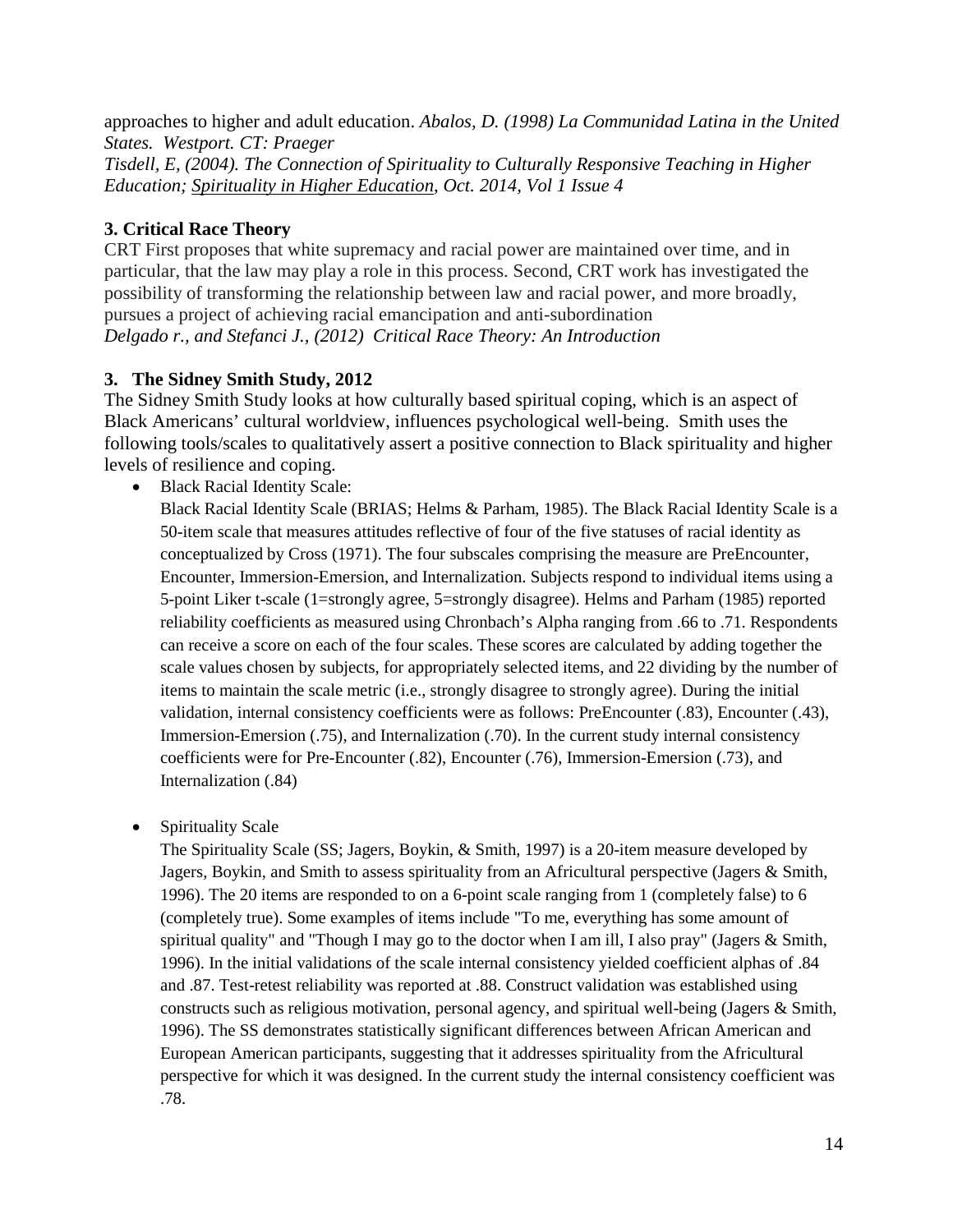• Africultural Coping Systems Inventory (ACSI) (Utsey et al., 2000).

The ACSI is a 30- item, 4-point, Likert-type (0 = does not apply or did not use, 1 = used a little, 2 = used a lot,  $3 =$  used a great deal) scale that measures culture-specific coping behaviors used by African Americans during stressful situations. The ACSI is divided into two parts. In the first half, respondents are asked to think of a stressful situation that they experienced within the past week 23 and to write a brief description of the event. In the second half of the scale, participants are asked to respond to the ACSI using the 4-point scale. Four separate Afrocultural coping styles are obtained by summing the responses to the items. The four (4) coping subscales assessed by the ACSI include cognitive/emotional debriefing (11 items), spiritual-centered coping (8 items), collective coping (8 items), and ritual-centered coping (3 items). Cognitive/emotional debriefing, measures Blacks' adaptive reactions in their efforts to manage perceived environmental stressors. The spiritual-centered coping subscale assesses African Americans' use of coping behaviors that reflect a sense of connection with spiritual elements in the universe and with the Creator. Collective coping measures the degree to which African Americans rely on group-centered activities to cope with stressful situations. Finally, ritual-centered coping, measures the extent to which African Americans use rituals (e.g., lighting of candles, pouring libations, and burning incense) to deal with stressful situations. Utsey et al. (2000) reported Cronbach's alphas ranging from .71 to .80 for the four ACSI subscales. Evidence of the ACSI's concurrent validity was demonstrated through a validation study. In the initial validation of the scale, Cronbach's alphas of .60, .81, .66, and .66 were reported for the cognitive/emotional debriefing, spiritual-centered coping, collective coping, and ritual-centered coping subscales, respectively. In the current study the ACSI yielded Cronbach alphas of .78 (collective coping), .83 (spiritual-centered coping), and .88 (ritual-centered coping).

**Brief Symptom Inventory** 

Brief Symptom Inventory-18 (BSI-18; Derogatis, 2000) The Brief Symptom Inventory is an 18 item questionnaire that looks at life problems and how much it has affected the participant over the past week. This is scored on a scale of 0-4, with 0 being no effect at all, and 4 extremely affected by the problem (Derogatis, 2000). Scoring is done using the BSI worksheet. There are three primary symptom dimensions of the BSI which include: Somatization, Depression, and 24 Anxiety. In the current study the BSI-18 yielded Cronbach alphas of .91 (Depression), .94 (Anxiety), .79 (Somatization), .90 (Composite).

• Psychological Well-Being Scale (PWB; Ryff, 1989)

The Psychological Well-Being Scale consists of 34 items and participants respond with a six-point Likert scale ranging from "very strongly disagree" to "very strongly agree." Questions consist of statements like "I like most aspects of my personality" and "The past had its ups and downs, but in general, I wouldn't want to change it" (Ryff, 1989). The 6 subscales are self-acceptance, positive relations with others, autonomy, environmental mastery, purpose in life, and personal growth (Ryff, 1989). High scores on the PWB indicate that the participant possesses a positive attitude toward the self (Self-Acceptance); has warm, satisfying, trusting relationships with others (Positive Relations with Others); is self-determining and independent (Autonomy); has a sense of mastery and competence in managing the environment (Environmental Mastery); has goals in life and a sense of directedness (Purpose in Life); and has a feeling of continued development (Personal Growth). Low scores indicate the opposite (e.g., the participant feels dissatisfied with self). The initial validation of the PWB Scale yielded Cronbach alphas of .88 (self-acceptance), .89 (positive relations with others), .90 (autonomy), .87 (environmental mastery), .93 (purpose in life), and .91 (personal growth) (Ryff, 1989). In the current study the PWB scale yielded Cronbach alphas of .86 (self-acceptance), .82 (positive relations with others), .87 (autonomy), .80 (environmental mastery), .92 (purpose in life), .84 (personal growth), and .92 (composite score). 25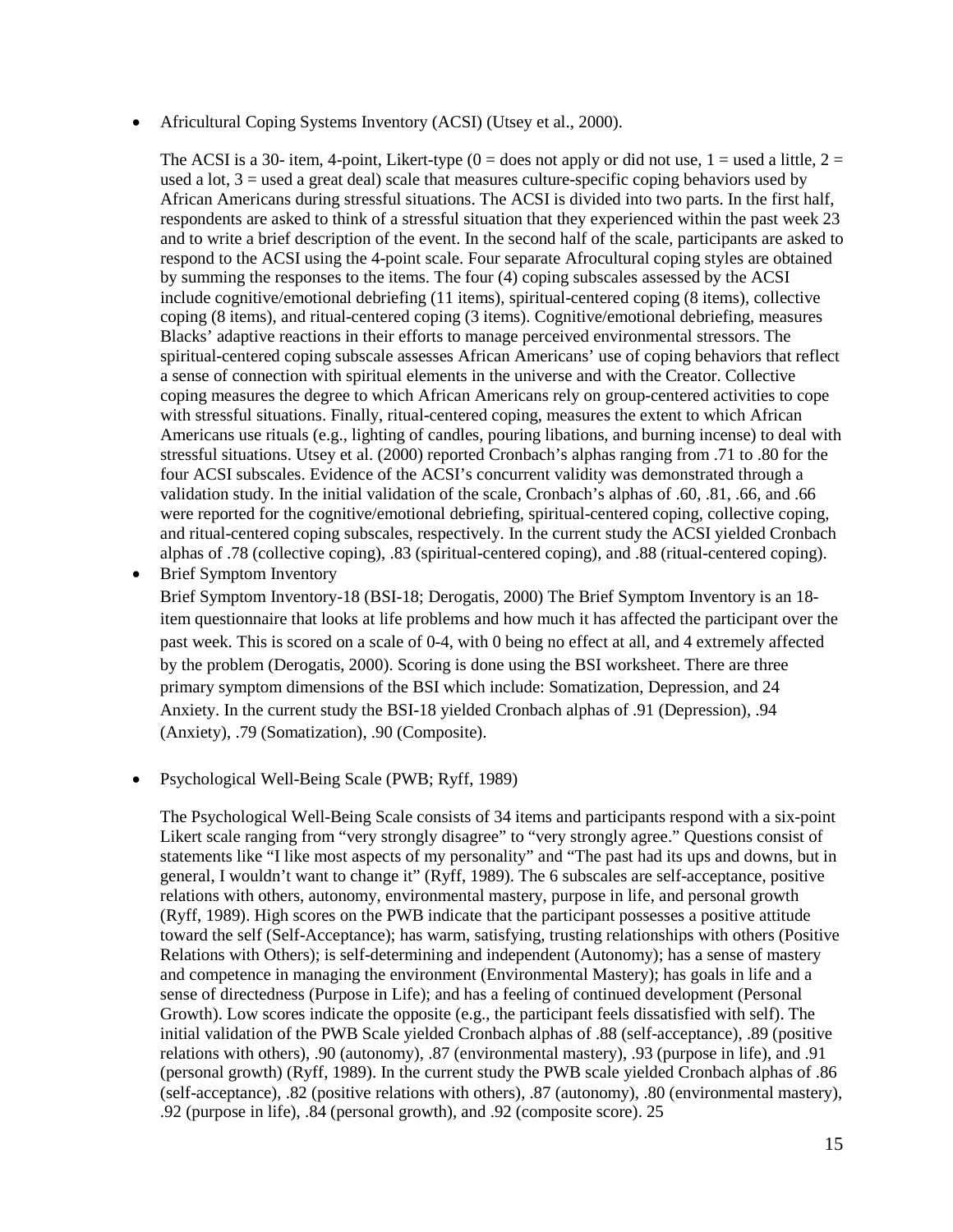#### ORD ASSESSMENT REPORT APPENDIX C

**Viewer's Guide: Please record the answers to the beginning questions. (if they are short)**

**For the questions that are divided into a rubric with number values assigned, please circle the description that best reflects the answer given.**

**In addition, try to capture as best as you can memorable quotes that reflect the answer given. Also pay attention for themes that are recurrent, either in the interview of one student or among different student interviews.** 

#### **Please state your**

Name? major, minor? year in school ? Where are you originally from/born ? Do you live on campus or are you a commuter? Racially, how do you identify? Describe your connection to Sankofa this year?

1. What do you perceive as your personal leadership strengths?

1—does not identify any strengths 2—answers question but does not articulate why that is a strength or why it relates to them 3- is able to name strengths and articulate well how they relate to them.

#### 2. What do you think of as your leadership weaknesses if any?

1—does not identify any weaknesses 2—answers question but does not articulate why that is a weakness or why it relates to them 3—is able to name weaknesses and articulate well how they relate to them.

- 3. Do you practice a particular faith tradition?
- 4. If so, what are some spiritual practices that you use in your tradition?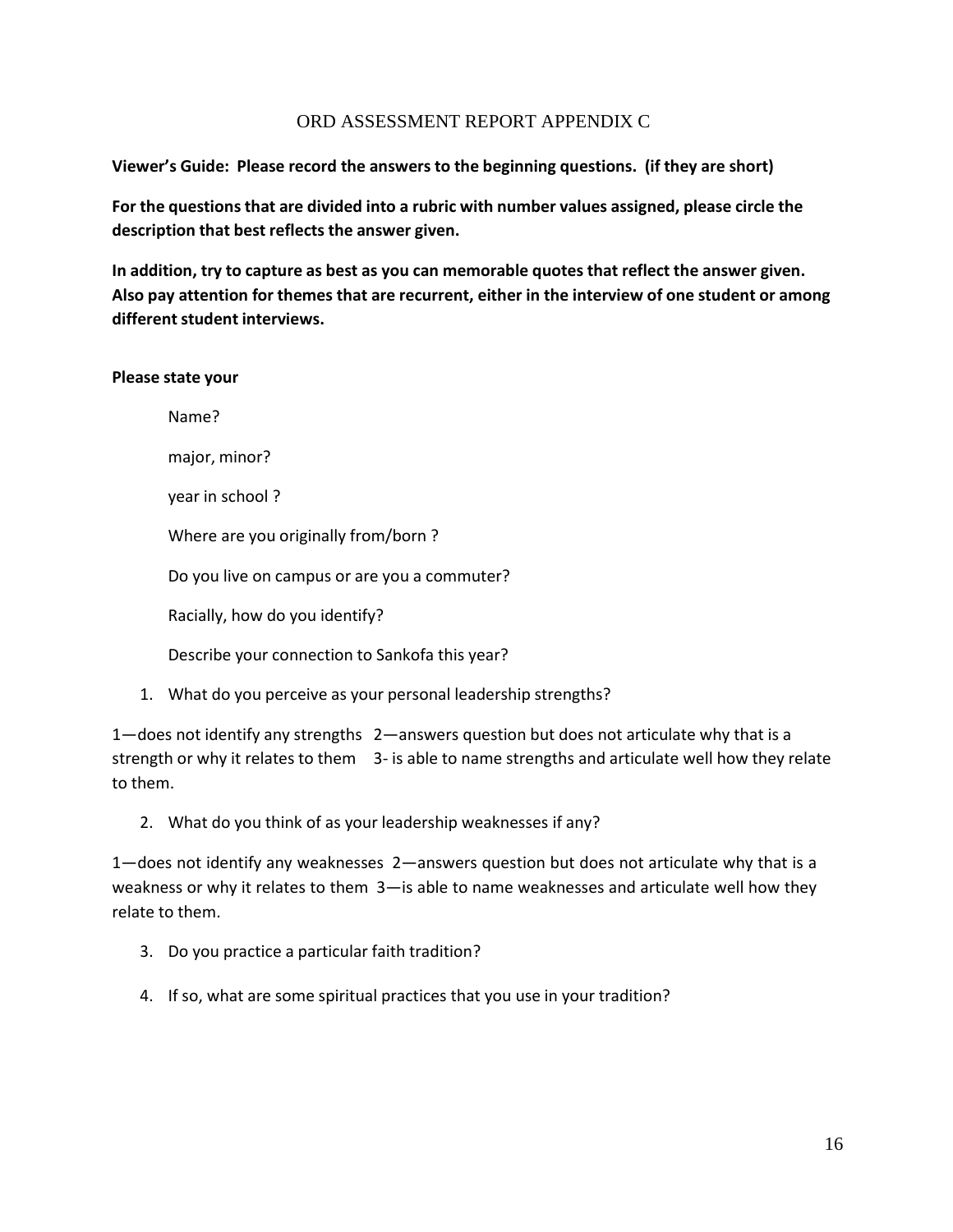1—does not identify an spiritual practices 2—names some but does not describe 3—is able to name and describe one or more spiritual practices from their tradition

5. During your participation in Sankofa, did you observe or experience the use of any spiritual tools or practices?

1—Student says did not observe or experience any spiritual tools or practices 2—Student says he or she did witness or observe spiritual tools and practices but cannot give examples 3— Student says he or she witnessed spiritual tools and practices and is able to give examples

6. During your participation in Sankofa, did you observe or learn any spiritual tools that you now use in your life?

1—Student says he or she did not observe or learn any new spiritual tools that he or she uses in their life 2—Student says he or she did observe or learn new spiritual tools that he or she uses, but cannot describe any 3—Student says he or she learned new spiritual tools and is able to describe.

- 7. What were you impressions if any of DePaul Black community while applying for admission to DePaul?
- 8. **After experiencing Sankofa and** Based upon your observations, would you say DePaul has a thriving Black student communities on campus?
- 9. **After experiencing Sankofa**… Describe how participating in Sankofa has influenced your connection to DePaul Black community.

1—student says that Sankofa has harmed or decreased connection to DePaul Black Community 2—student says that connection has remained the same 3—Student indicates that Sankofa has increased or strengthened connection to the DePaul Black Community, but does not really explain with examples or details. 4—Student indicates Sankofa increased/strengthened connection to the DePaul Black community and describes that using examples or details

10. **After experiencing Sankofa…** As you face decisions about your education or other experiences at DePaul, are there faith, spiritual, or religious communities or individuals you would seek out and with whom you would consult?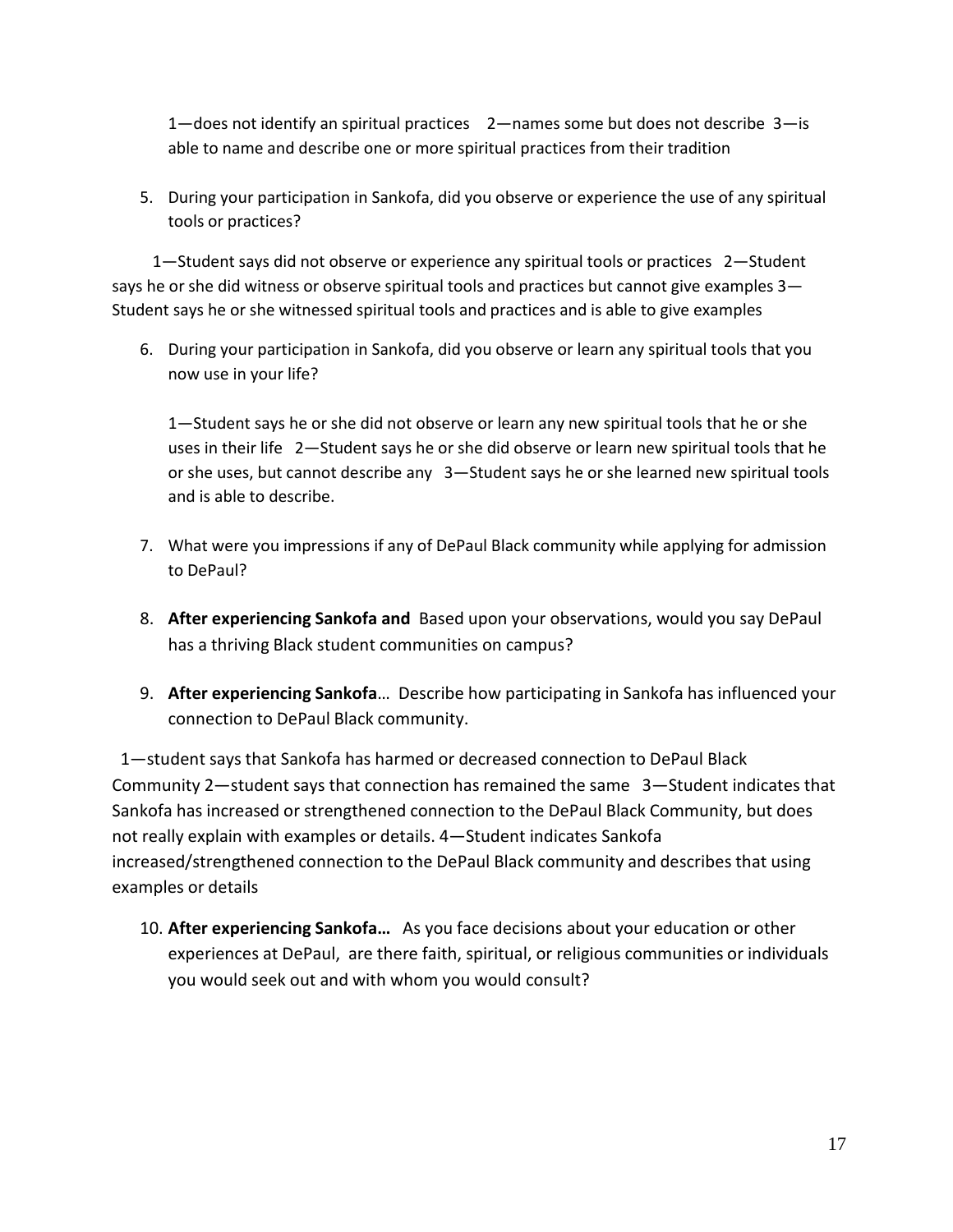11. **After experiencing Sankofa…** Describe your current attitude or feelings when you are in situations at DePaul when you find yourself the only or one of few Black students in an environment at DePaul (class, event, program, etc.) ?

"I feel more confident in talking about issues and educating people without feeling pressure to be a representative of my race without being hesitant about what I have to say when educating other people. I feel more stable, I don't feel scared or nervous as much anymore."

### **12. Are you aware of cultural programs or events at DePaul?**

1—Student says no. 2—Student says yes, but not able to really explain or give details. 3— Student says yes and is able to demonstrate that in answer. Also note if student described increased awareness or connected change in awareness level to Sankofa participation.

Answer 3 : 1 person

**13. By the term "cultural awareness" I mean the idea that different individuals have different values, attitudes and behaviors that are influenced and shaped based on their different backgrounds. After experiencing Sankofa… What do you think is the importance of having Cultural awareness to succeeding at DePaul.**

"I think even before Sankofa I as very culturally aware

# **14. During Sankofa did you witness spirituality play a role in developing leadership skills?**

1—Student says did not witness use of spirituality in developing leadership skills. 2—Student says it was used but not able to articulate an example. 3—student says they did witness spirituality being used to develop leadership skills and articulates example (s).

#### Answer 3 : 1 response

- **15. Can you describe the impact or influence spirituality plays on leadership in the Black Community in general?**
- **16. Before Sankofa describe your level of involvement on campus in student organization and campus wide events, and describe whether your involvement on campus changed in the past 6 months after participating in Sankofa.**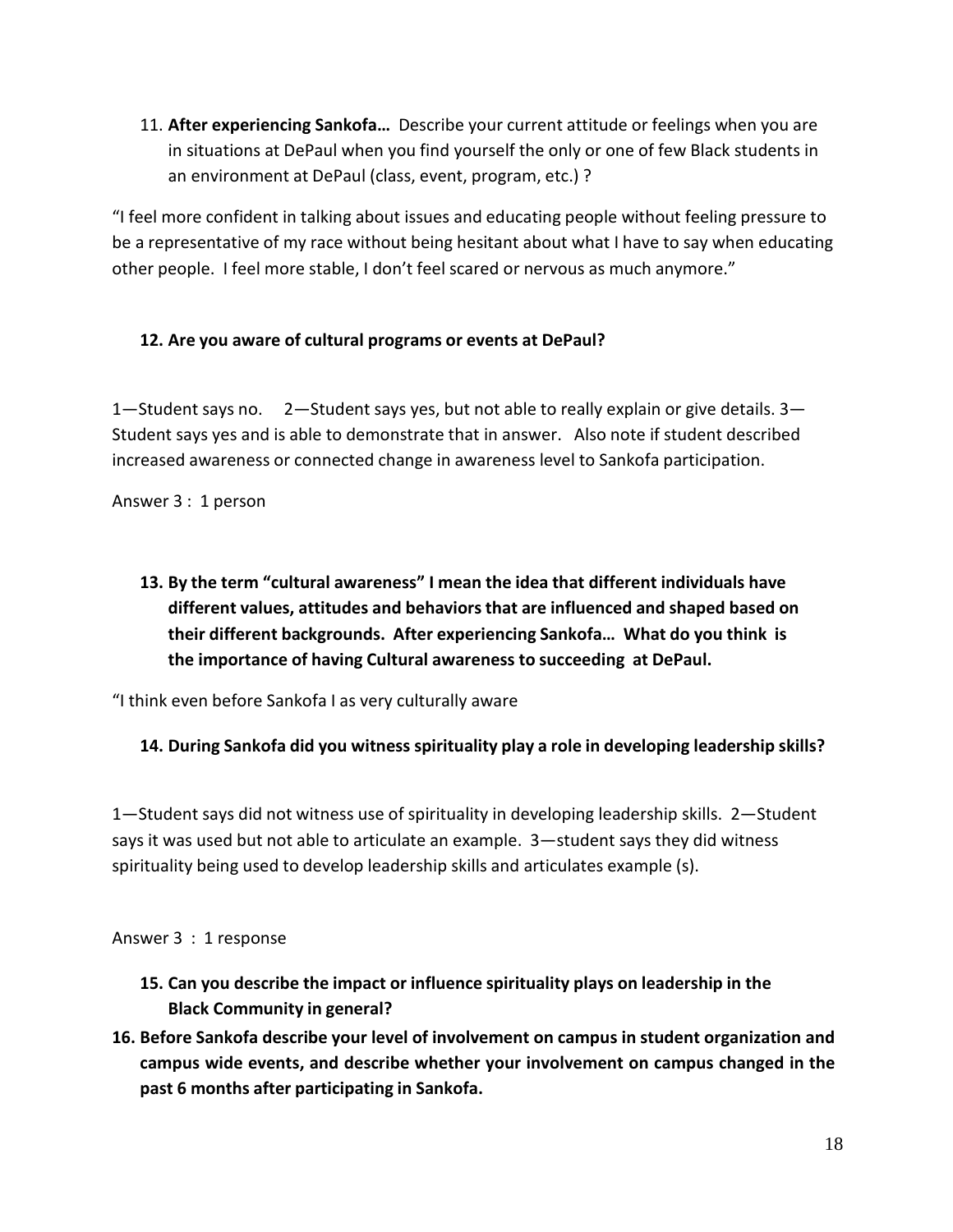1—Student describes descrease in campus involvement after Sankofa. 2—Student describes consistent involvement before and after Sankofa 3—Student says involvement increased but does not give more than one example 4—Student says involvement increased and gives multiple examples.

Answer 3: 1 response.

- **17. Are there specific ways in which you intend to incorporate the lessons Sankofa into your future career, personal and spiritual life.? (Please give examples.)**
- **18. Has your relationship to your identity as a Black person changed since experiencing Sankofa? In what ways?**
- **19. Has your personal spiritual or religious practice been impacted by Sankofa?**
- **20. Describe your level of support you've received from the DePaul as a Black student.**
- **21. If an incoming student or someone considering DePaul were to ask you, how would you describe the Black student community at DePaul? What would you tell them?**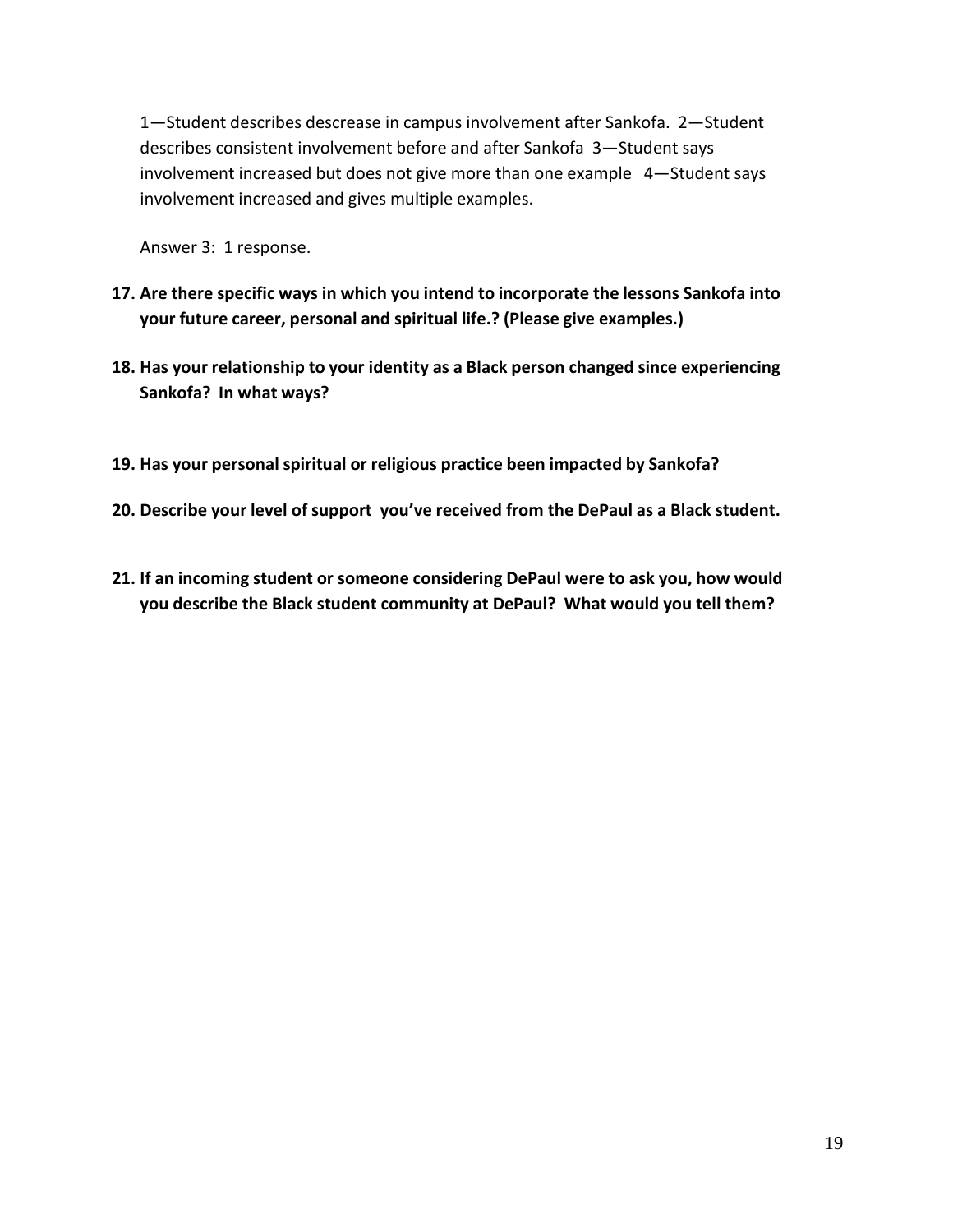# ORD ASSESSMENT REPORT APPENDIX D

# CONSENT FORM

I, am participating in a video interview about my experience with Sankofa at DePaul. These interviews are being conducted by the Office of Religious Diversity in order to help in assessing the effectiveness of Sankofa in achieving its goals and to learn more about the students we serve and their needs.

I consent / do not consent to my video interview answers being used as part of the assessment. For the purposes of the assessment the data will be aggregated and any quotations will be anonymous. There will be no way to link the identity of the interviewee with their answers.

The Office of Religious Diversity of DePaul University may also wish to use some clips from the videos in order to educate or inform others about Sankofa or to promote Sankofa. The identity of the participant/interviewee would be identified if used in that way. Please select one of the following:

- A. Please do not use any clips from my interview in such a way that my identity would be known.
- B. I give my consent to use clips from my interview in such a way that my identity would be known.
- C. Please contact me and seek specific permission in order to use such a clip.

Please contact me in the following manner:

Thank you for helping us to learn more about Sankofa and to make it even better in the future. If you have any questions or concerns contact Rev. Keith Baltimore or Imam Abdul‐Malik Ryan.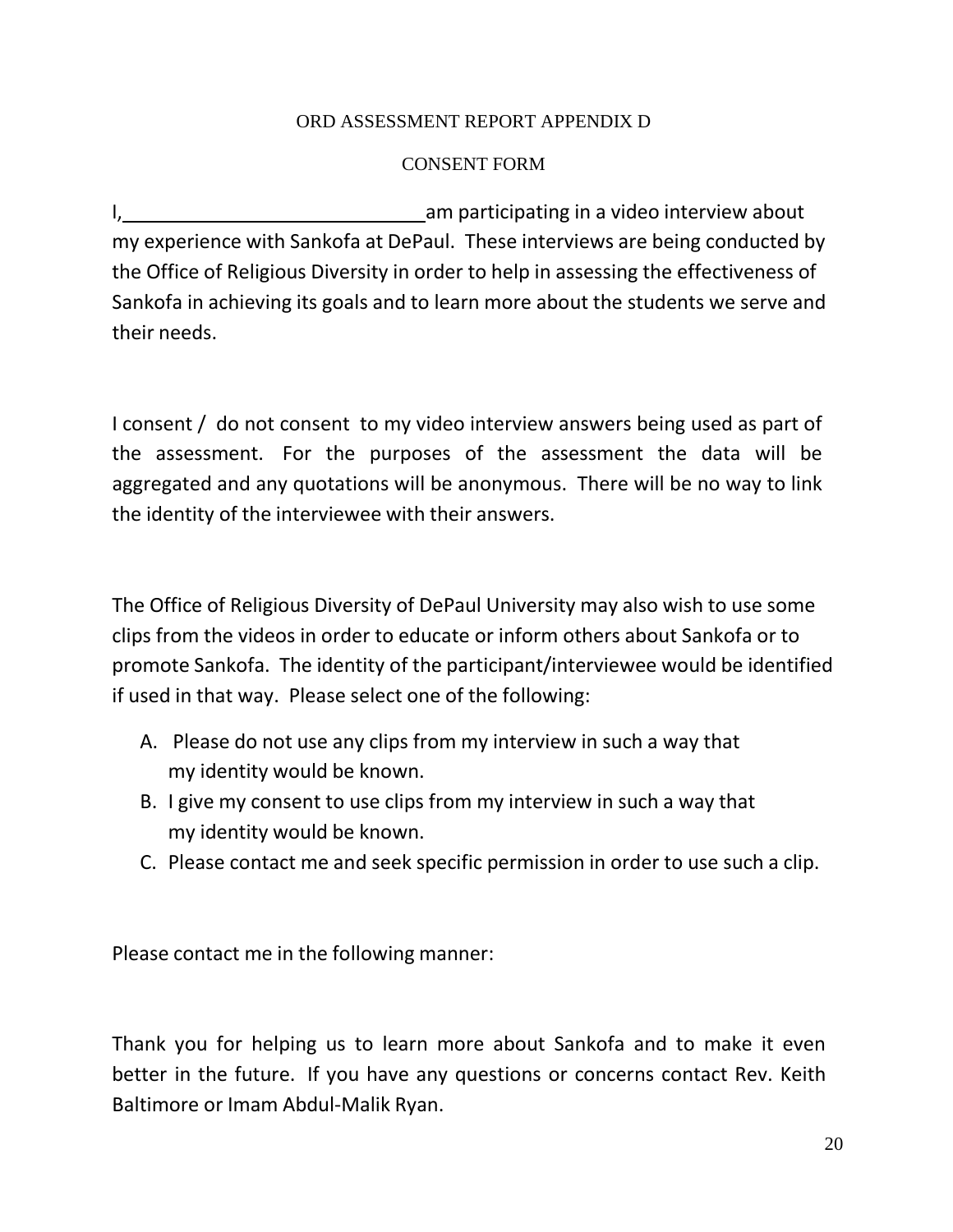#### ORD ASSESSMENT REPORT APPENDIX E

#### INTERVIEW RESULTS

**Viewer's Guide: Please record the answers to the beginning questions. (if they are short)**

**For the questions that are divided into a rubric with number values assigned, please circle the description that best reflects the answer given.**

**In addition, try to capture as best as you can memorable quotes that reflect the answer given. Also pay attention for themes that are recurrent, either in the interview of one student or among**   $different student$  **interviews.** 

**Please state your**

Name?

major, minor?

year in school ?

Where are you originally from/born ?

Do you live on campus or are you a commuter?

Racially, how do you identify?

Describe your connection to Sankofa this year?

8. What do you perceive as your personal leadership strengths?

1—does not identify any strengths 2—answers question but does not articulate why that is a strength or why it relates to them 3- is able to name strengths and articulate well how they relate to them.

9. What do you think of as your leadership weaknesses if any?

1—does not identify any weaknesses 2—answers question but does not articulate why that is a weakness or why it relates to them 3—is able to name weaknesses and articulate well how they relate to them.

10. Do you practice a particular faith tradition?

11. If so, what are some spiritual practices that you use in your tradition?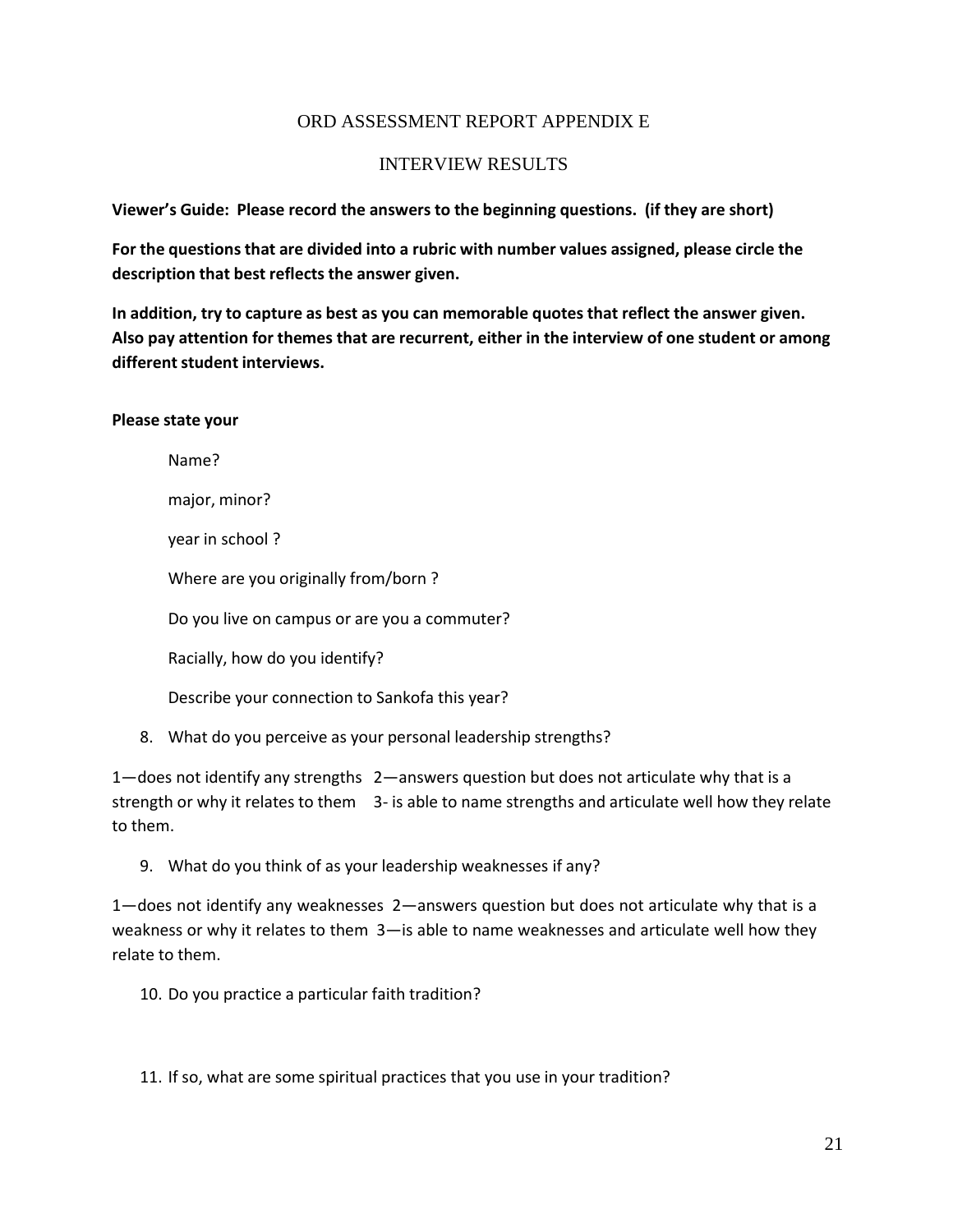1—does not identify an spiritual practices 2—names some but does not describe 3—is able to name and describe one or more spiritual practices from their tradition

12. During your participation in Sankofa, did you observe or experience the use of any spiritual tools or practices?

1—Student says did not observe or experience any spiritual tools or practices 2—Student says he or she did witness or observe spiritual tools and practices but cannot give examples 3— Student says he or she witnessed spiritual tools and practices and is able to give examples

13. During your participation in Sankofa, did you observe or learn any spiritual tools that you now use in your life?

1—Student says he or she did not observe or learn any new spiritual tools that he or she uses in their life 2—Student says he or she did observe or learn new spiritual tools that he or she uses, but cannot describe any 3—Student says he or she learned new spiritual tools and is able to describe.

- 14. What were you impressions if any of DePaul Black community while applying for admission to DePaul?
- 12. **After experiencing Sankofa and** Based upon your observations, would you say DePaul has a thriving Black student communities on campus?
- 13. **After experiencing Sankofa**… Describe how participating in Sankofa has influenced your connection to DePaul Black community.

1—student says that Sankofa has harmed or decreased connection to DePaul Black Community 2—student says that connection has remained the same 3—Student indicates that Sankofa has increased or strengthened connection to the DePaul Black Community, but does not really explain with examples or details. 4—Student indicates Sankofa increased/strengthened connection to the DePaul Black community and describes that using examples or details

14. **After experiencing Sankofa…** As you face decisions about your education or other experiences at DePaul, are there faith, spiritual, or religious communities or individuals you would seek out and with whom you would consult?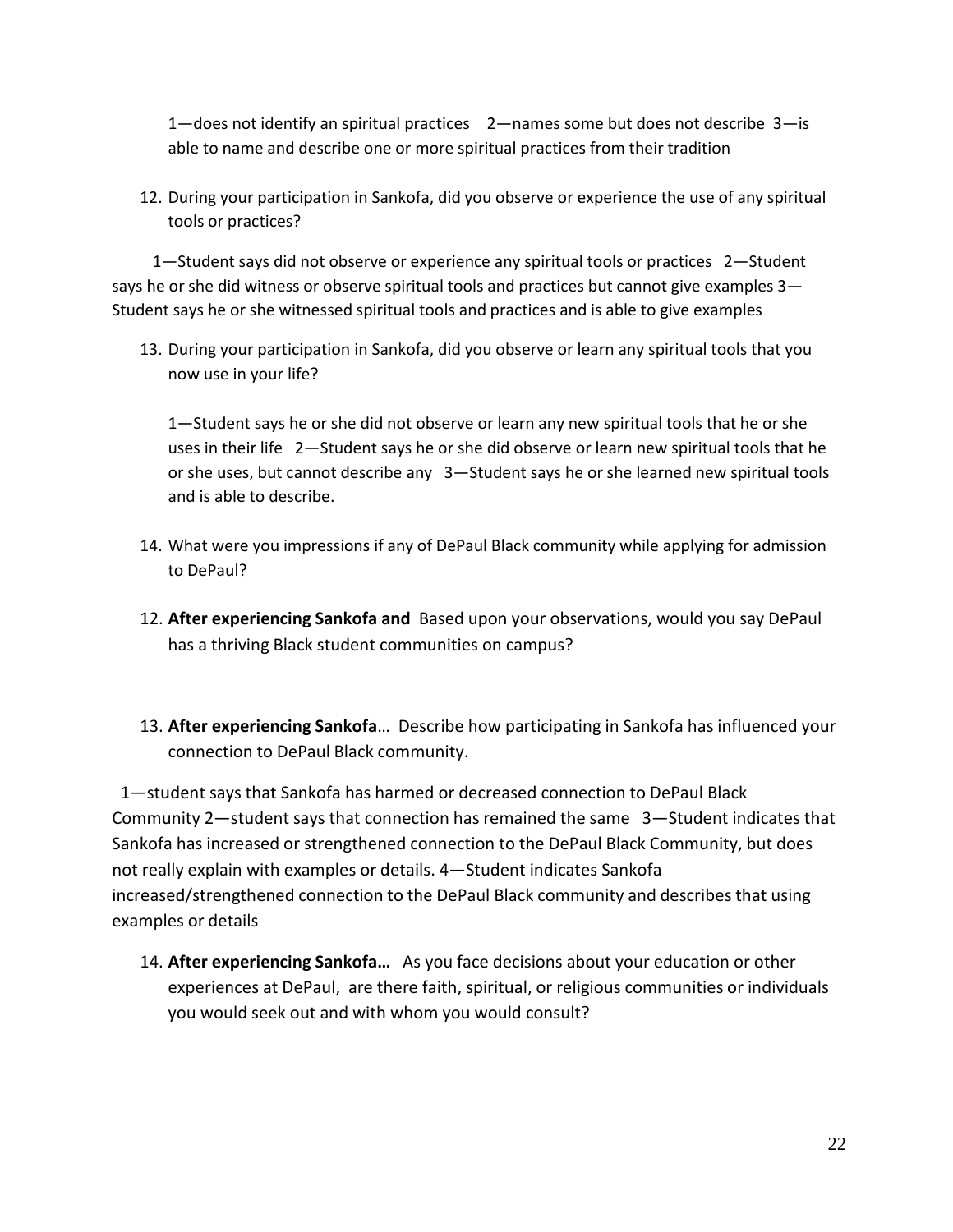15. **After experiencing Sankofa…** Describe your current attitude or feelings when you are in situations at DePaul when you find yourself the only or one of few Black students in an environment at DePaul (class, event, program, etc.) ?

"I feel more confident in talking about issues and educating people without feeling pressure to be a representative of my race without being hesitant about what I have to say when educating other people. I feel more stable, I don't feel scared or nervous as much anymore."

# **22. Are you aware of cultural programs or events at DePaul?**

1—Student says no. 2—Student says yes, but not able to really explain or give details. 3— Student says yes and is able to demonstrate that in answer. Also note if student described increased awareness or connected change in awareness level to Sankofa participation.

Answer 3 : 1 person

**23. By the term "cultural awareness" I mean the idea that different individuals have different values, attitudes and behaviors that are influenced and shaped based on their different backgrounds. After experiencing Sankofa… What do you think is the importance of having Cultural awareness to succeeding at DePaul.**

"I think even before Sankofa I as very culturally aware

# **24. During Sankofa did you witness spirituality play a role in developing leadership skills?**

1—Student says did not witness use of spirituality in developing leadership skills. 2—Student says it was used but not able to articulate an example. 3—student says they did witness spirituality being used to develop leadership skills and articulates example (s).

#### Answer 3 : 1 response

- **25. Can you describe the impact or influence spirituality plays on leadership in the Black Community in general?**
- **26. Before Sankofa describe your level of involvement on campus in student organization and campus wide events, and describe whether your involvement on campus changed in the past 6 months after participating in Sankofa.**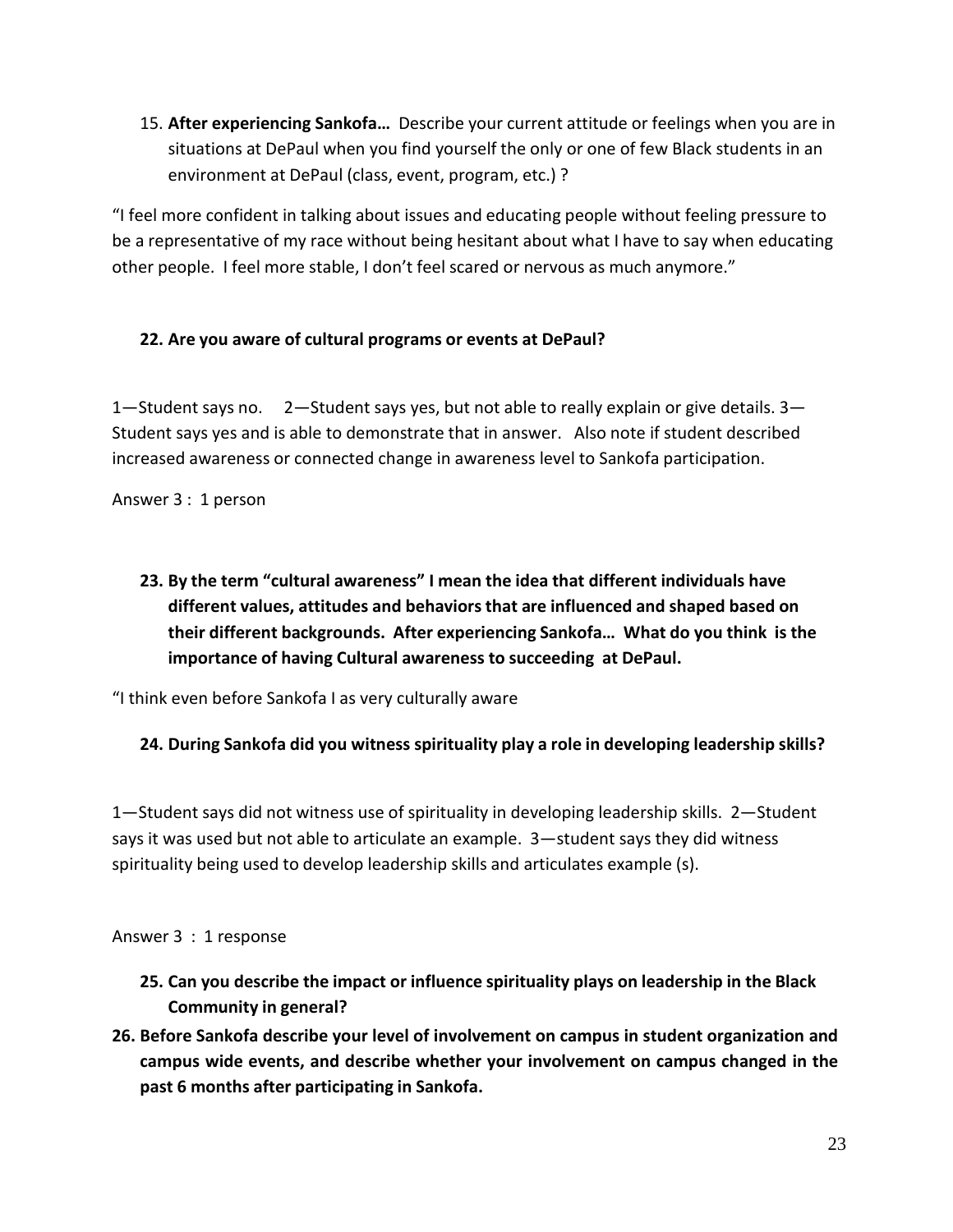1—Student describes descrease in campus involvement after Sankofa. 2—Student describes consistent involvement before and after Sankofa 3—Student says involvement increased but does not give more than one example 4—Student says involvement increased and gives multiple examples.

Answer 3: 1 response.

- **27. Are there specific ways in which you intend to incorporate the lessons Sankofa into your future career, personal and spiritual life.? (Please give examples.)**
- **28. Has your relationship to your identity as a Black person changed since experiencing Sankofa? In what ways?**
- **29. Has your personal spiritual or religious practice been impacted by Sankofa?**
- **30. Describe your level of support you've received from the DePaul as a Black student.**
- **31. If an incoming student or someone considering DePaul were to ask you, how would you describe the Black student community at DePaul? What would you tell them?**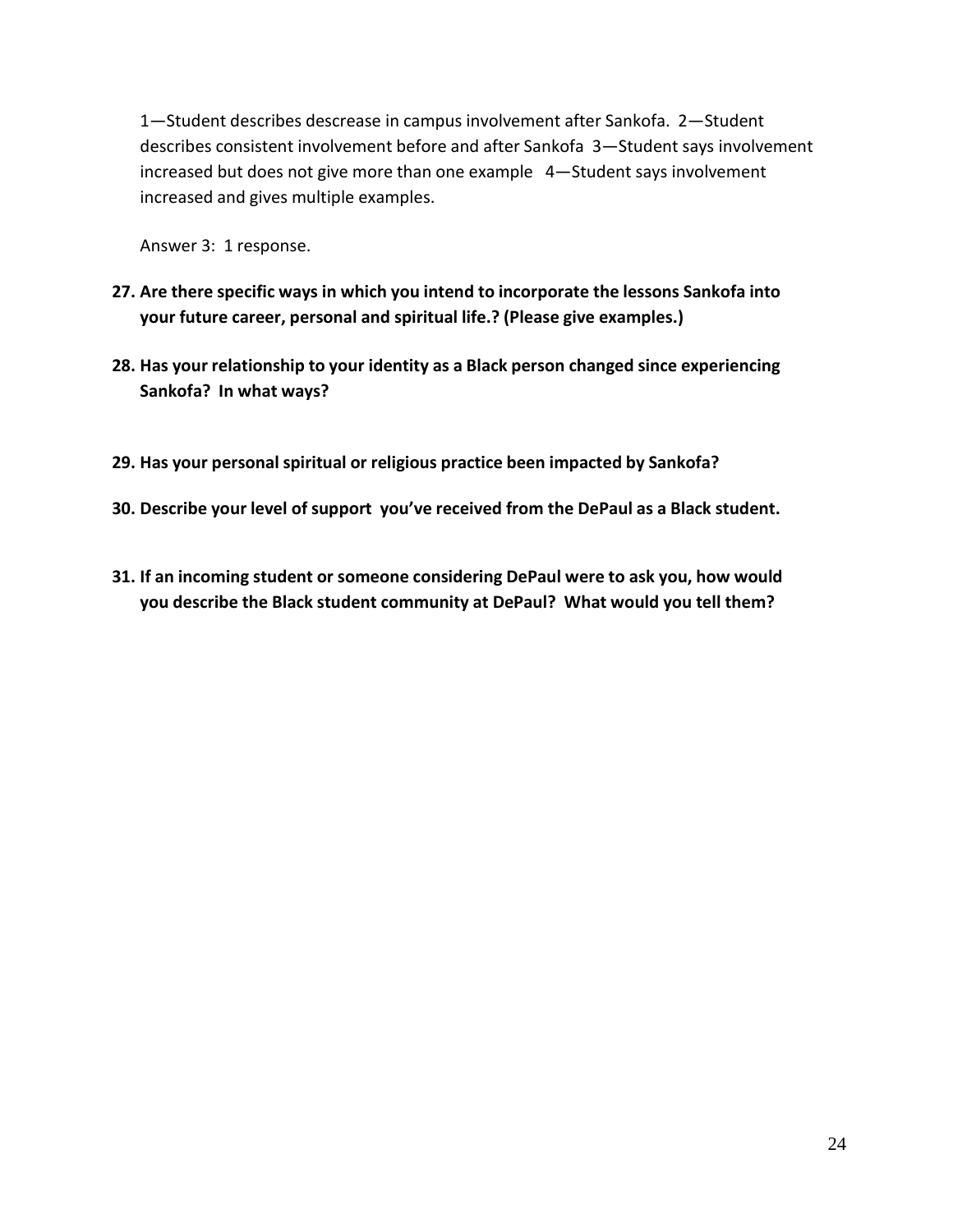#### ORD ASSESSMENT REPORT APPENDIX F

Sankofa Results -- One on One Video Interviews:

18 students were interviewed. Due to technical/video issues, portions of 2 interviews were lost. The interviews ranged from 11 minutes to 35 minutes in length.

**Viewer's Guide: Please record the answers to the beginning questions. (if they are short)**

**For the questions that are divided into a rubric with number values assigned, please circle the description that best reflects the answer given.**

**In addition, try to capture as best as you can memorable quotes that reflect the answer given. Also pay attention for themes that are recurrent, either in the interview of one student or among different student interviews.** 

**Please state your**

#### **Name?**

**major, minor?** Psychology, Accountancy, Counseling, Public Policy/Peace Justice and Conflict Studies, Marketing, Political Science/Geography, Env. Studies, Game Design, Creative Writing, Business Admin‐Hospitality, Political Science, English, Journalism, Computer Science, Communications in Media/PR Advertising, Digital Cinema

**year in school ?** Senior 5 Junior 4 Sophomore 3 Freshman 3 Grad 1

**Where are you originally from/born ?** Chicago (family from Nigeria), Cleveland, OH 2, family Gambia, Chicago 8, Texas/Philadelphia, Born in Congo/Champaign since 5, Phila/Bolingbrook, Michigan/Chicago since HS, Hazel Crest

#### **Do you live on campus or are you a commuter?**

Commuter ‐‐ 7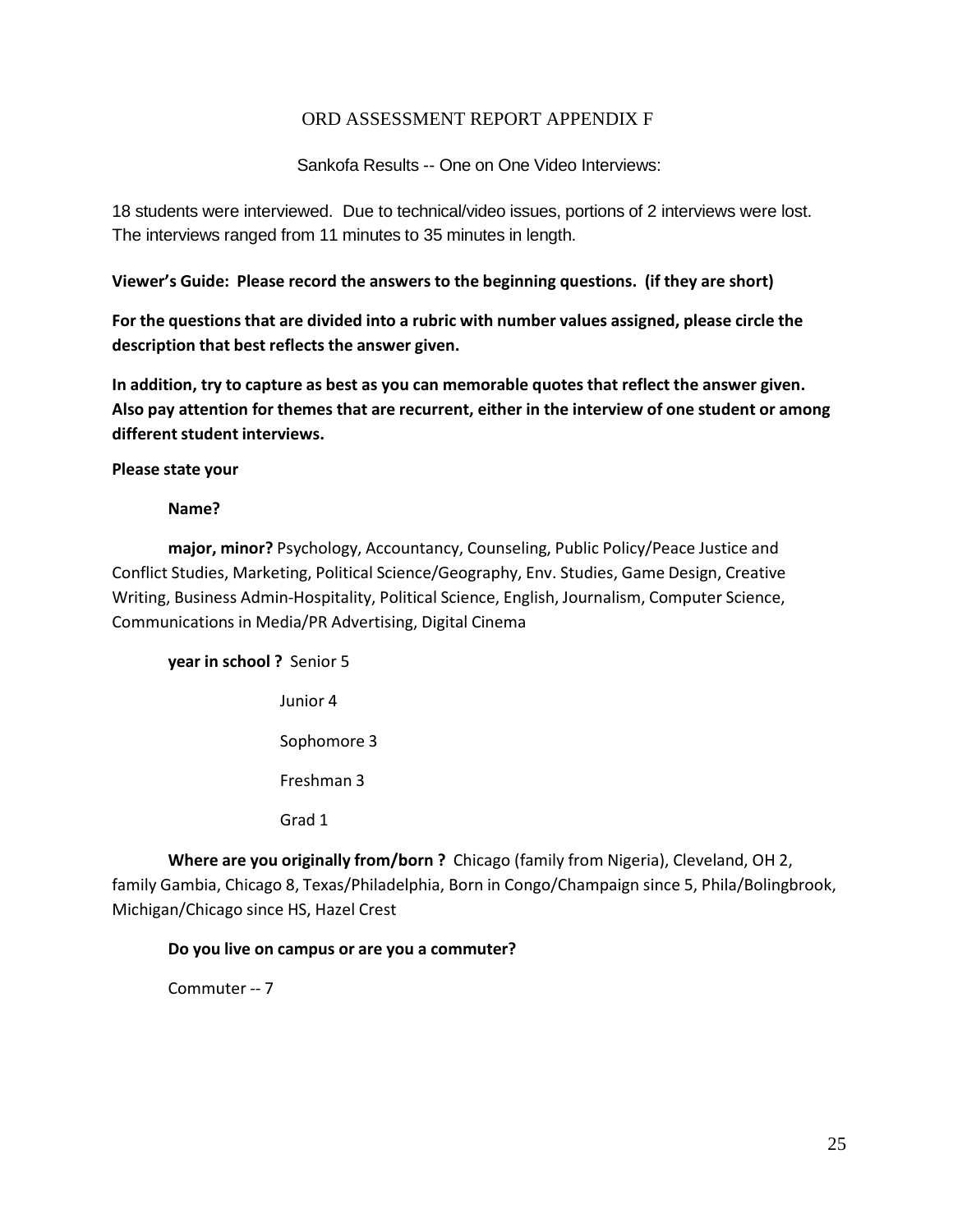On campus 5 33 %

Commutes from Apt. 2

**Racially, how do you identify?** African 1, Black 4, African descent 1, Black Caribbean American, Black African American 4 , African American 5

| Describe your connection to Sankofa this year? Coordinator 6 | 40 % |
|--------------------------------------------------------------|------|
|                                                              |      |

Attended Retreat 9 60 %

#### **1. What do you perceive as your personal leadership strengths?**

**1—does not identify any strengths 2—answers question but does not articulate why that is a strength or why it relates to them 3‐ is able to name strengths and articulate well how they relate to them.**

Score 1: 0 responses 0 % Score 2: 1 response 6 % Score 3: 15 responses 94 %

**2. What do you think of as your leadership weaknesses if any?**

**1—does not identify any weaknesses 2—answers question but does not articulate why that is a weakness or why it relates to them 3—is able to name weaknesses and articulate well how they relate to them.**

| Score 1: 1 response  | 6 %  |
|----------------------|------|
| Score 2: 6 responses | 38 % |
| Score 3: 9 responses | 56 % |

3. **Do you practice a particular faith tradition?** Nigerian Christian 1, Christian 1, Baptist Christian 4, Quaker 1, Christian non‐denom. 4, Closest is Osarian(?sp), Not religious, No, Non‐denom but believe in God, Pentecostal Christian

#### **4. If so, what are some spiritual practices that you use in your tradition?**

**1—does not identify an spiritual practices 2—names some but does not describe 3—is able to name and describe one or more spiritual practices from their tradition**

Score 1: 1 response 7%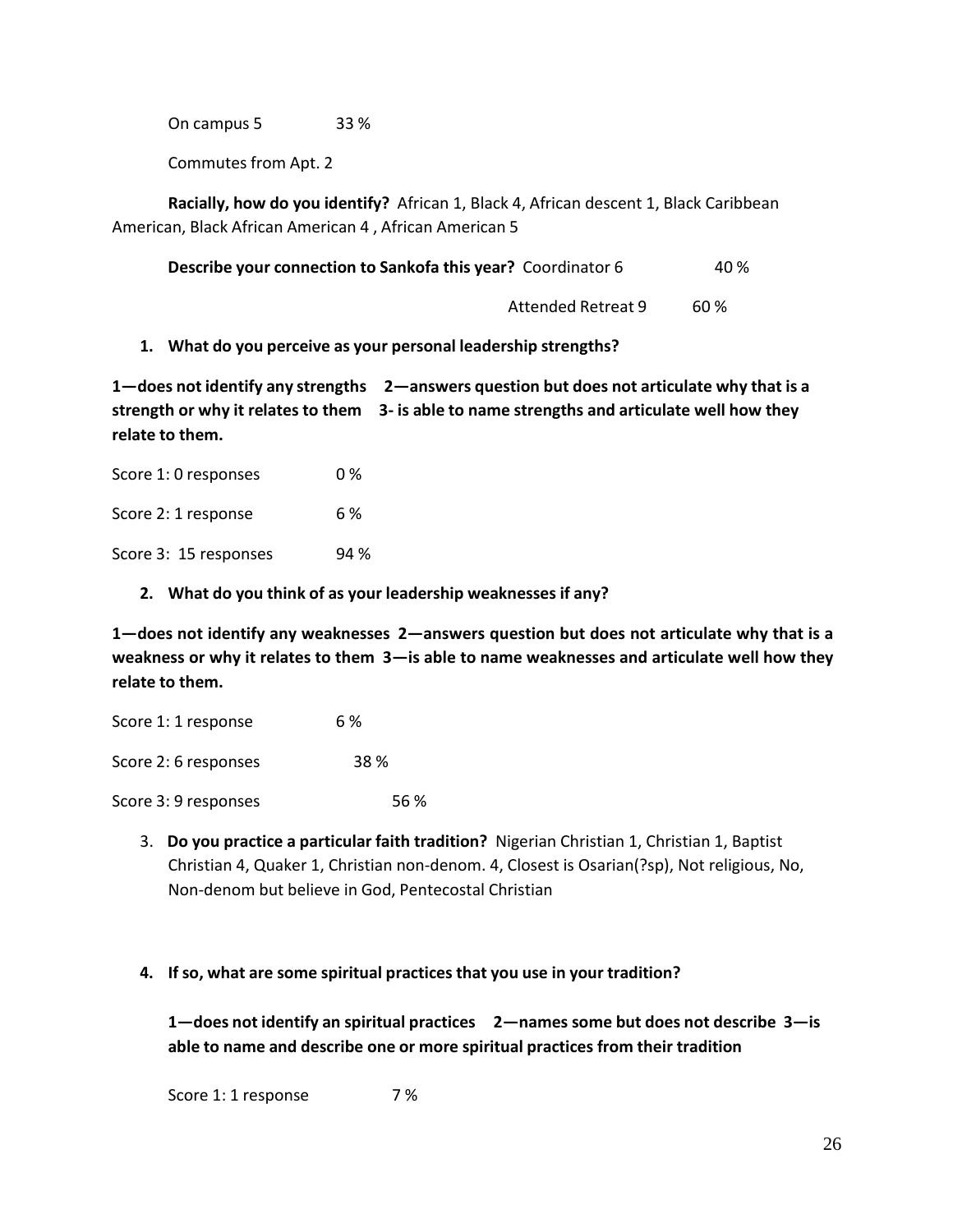| Score 2: 2 responses  | 13 % |
|-----------------------|------|
| Score 3: 12 responses | 80 % |

'prayer, services, communion, Easter/Passover'

**5. During your participation in Sankofa, did you observe or experience the use of any spiritual tools or practices?**

**1—Student says did not observe or experience any spiritual tools or practices 2—Student says he or she did witness or observe spiritual tools and practices but cannot give examples 3— Student says he or she witnessed spiritual tools and practices and is able to give examples**

| Score 1: 1 response   | 6 %  |
|-----------------------|------|
| Score 2 : 1 response  | 6 %  |
| Score 3: 14 responses | 88 % |

'listen to pastor preach about sacrifice and resilience. Prayer'

'opening ritual' 'lot of reflecting you can do in your own way'

**6. During your participation in Sankofa, did you observe or learn any spiritual tools that you now use in your life?**

**1—Student says he or she did not observe or learn any new spiritual tools that he or she uses in their life 2—Student says he or she did observe or learn new spiritual tools that he or she uses, but cannot describe any 3—Student says he or she learned new spiritual tools and is able to describe.**

| Score 1: 1 response   | 7 %  |
|-----------------------|------|
| Score 2: 2 responses  | 14 % |
| Score 3: 11 responses | 79 % |

'being open to others, allowing your light to shine on others, connecting with others.'

### **7. What were you impressions if any of DePaul Black community while applying for admission to DePaul?**

"I had no idea so I can't say. I didn't know."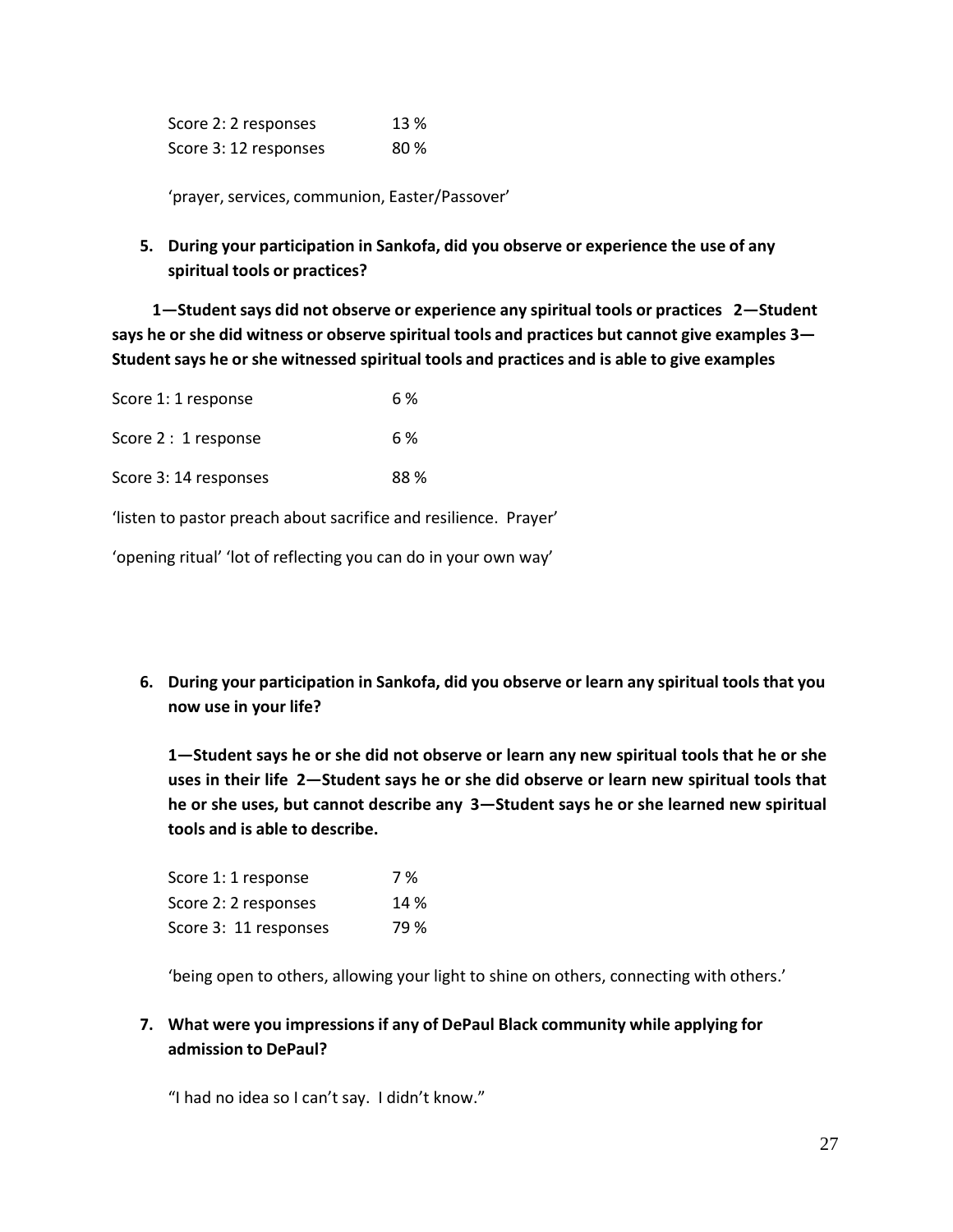"I thought if was nonexistent. I came to visit DePaul during DePaul's spring break. I didn't see anybody. When I got here my impression changed drastically."

"I envisioned the Black community at DePaul would be very well engaged, quite big, and engaged in the Vincentian spirit and mission here at DePaul."

"I went on the website that talks about demographics. I think it was 11 percent. I was a little worried, I really wanted to go to a school with a rich Black community I was coming from a small town on the east coast that didn't really have a Black community. But I found people seeking the same thing I was. It turned out great. I was afraid I wouldn't be able to find the Black community, that we would be all spread out, there wouldn't be a space for us.  $\mathbf{u}$ 

"I didn't necessarily know there was a Black community. Even at orientation I was one of the few Black people there."

"To me, it was fractured. I guess there were a lot of small communities, cliqueish. Sometimes felt welcomed by some, others not, people were doing their own thing."

"honestly had no idea. For the first three years as a commuter I was not very involved. In my senior year that's when I started getting involved. I have always longed for community but i was not able to stay on campus as much and had impressions of people who did not know how to engage others different from them. I had to push myself to get out of my shell. "

"My mom is a DePaul Alum. From what she told me, I knew we were a minority, but it was worse than I expected when I got here."

"I didn't really think about that. I knew race was around, but I never realized or understood that I was dealing with racism within my community, my school. I wasn't aware of it, didn't think about the issue."

"It (Having Black students on campus) was important my freshman year yes cause I wanted to be around people I could relate to and connect with, to have that sense of not being alone. Who can I share with, who can understand what I am going through. When applying though, that was not a priority, that was a small concern. The business aspect was the main reason I applied."

"I didn't think there was one. Assumed there would be every other type of group. Came from predominantly Black school, was used to it, but realized importance once he got here."

" I didn't know about it. Knew me and two of my friends from Kenwood were coming. Just interested in people. Thinks it has grown and become way more inclusive."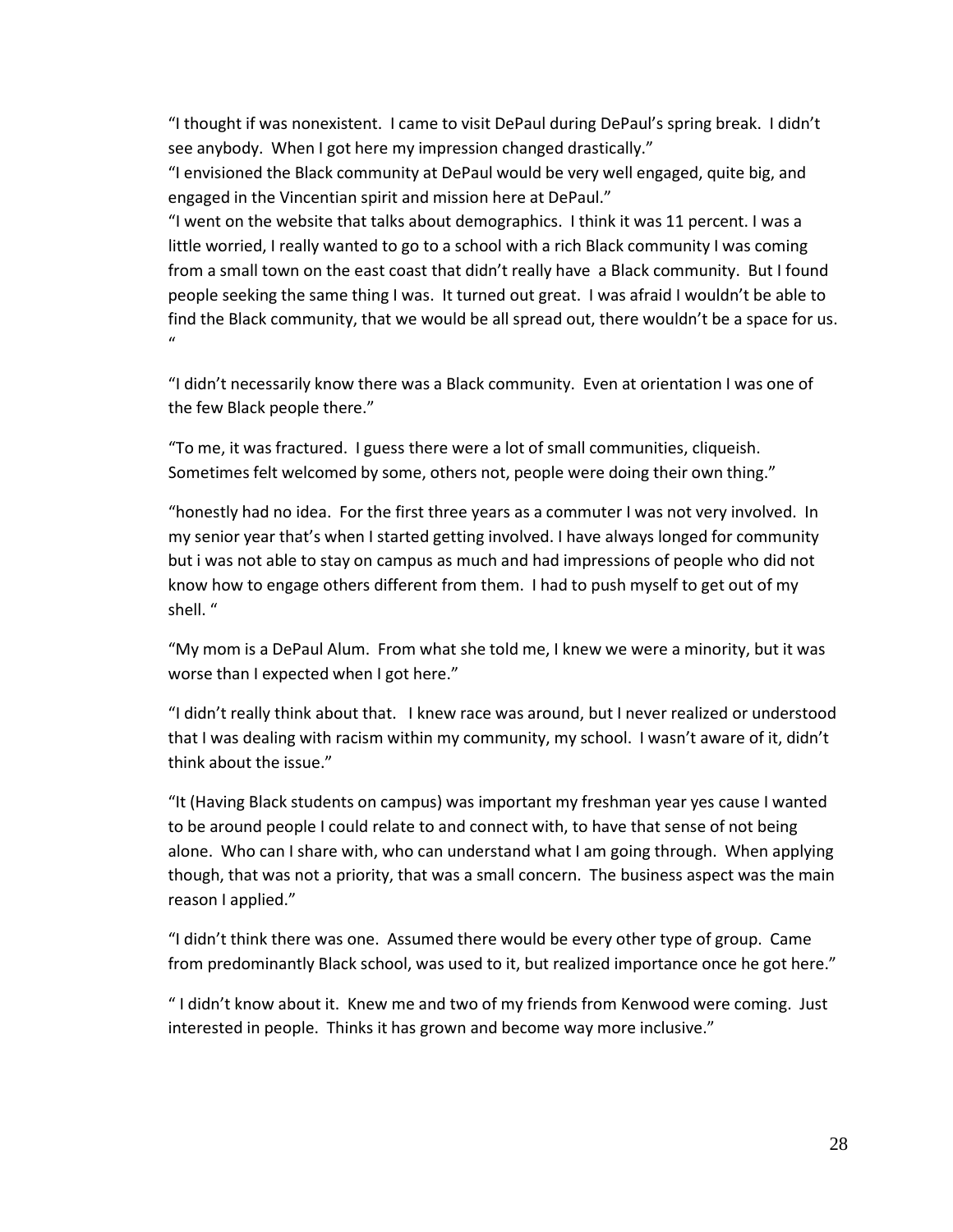"My first experience was in sophomore year of Hs, visited was instantly turned off. Didn't see a lot of Black students, students of color. My hs is predominantly Black, felt out of place. Ended up transferring to DePaul, that's why did not apply out of HS."

"They were few and far between."

"Before I came to DePaul I didn't really have a good idea, I thought maybe because it was in Chicago it would be diverse, but I didn't really know."

"What Black community?" even though she did have a father who had worked here and told her there were some Black students."

# **8. After experiencing Sankofa and Based upon your observations, would you say DePaul has a thriving Black student communities on campus?**

"So it's interesting. Before I had interacted with some of the other African American students I would be kind of interested, Just cause they seemed to be very lively. After Sankofa I can say that it does, because there are people who have put in their heart and soul and let it all out and been welcomed by their friends, their brothers and sisters. It's a great thing Sankofa has done so far and I think will continue to do based on the foundation."

"Yes it gets stronger everyday. As someone who went from Oh, i'm not sure if I made the right choice in attending DePaul to someone attending a SAnkofa retreat, I think it is getting stronger every day."

"Yes, the Black Community here at DePaul is very well engaged and connected."

"I would say in some senses yes, but I think there is so much more that we can do to be able to bring our community together, be more inviting, reach out to more students. I think one of the hardest things to deal with is that it is more of a commuter school so that outreach can be a little more difficult. But I feel in this last year there's been so much growth outreach by the different organizations. "

"I don't think it's thriving in terms of quantity. I feel there is lack of a Black presence on campus. I feel DePaul could do a better job in reaching out to the Black community. Students like this school but they just see it's not something in their future. I think there is a good quality of programs. Example Monday night Soulful Mondays where people come for poetry, music, dance whatever. There's a presence but it could be stronger. "

"I would almost. I would say that honestly. Now I see a lot of Black students talking to each other in groups. Younger students seem to know each other, a little tighter a little more cohesive community from what I see."

"Yes even though we are small in number it is close‐knit."

"I would say it is thriving. I would say it is pretty strong. This is the first time I've gone with a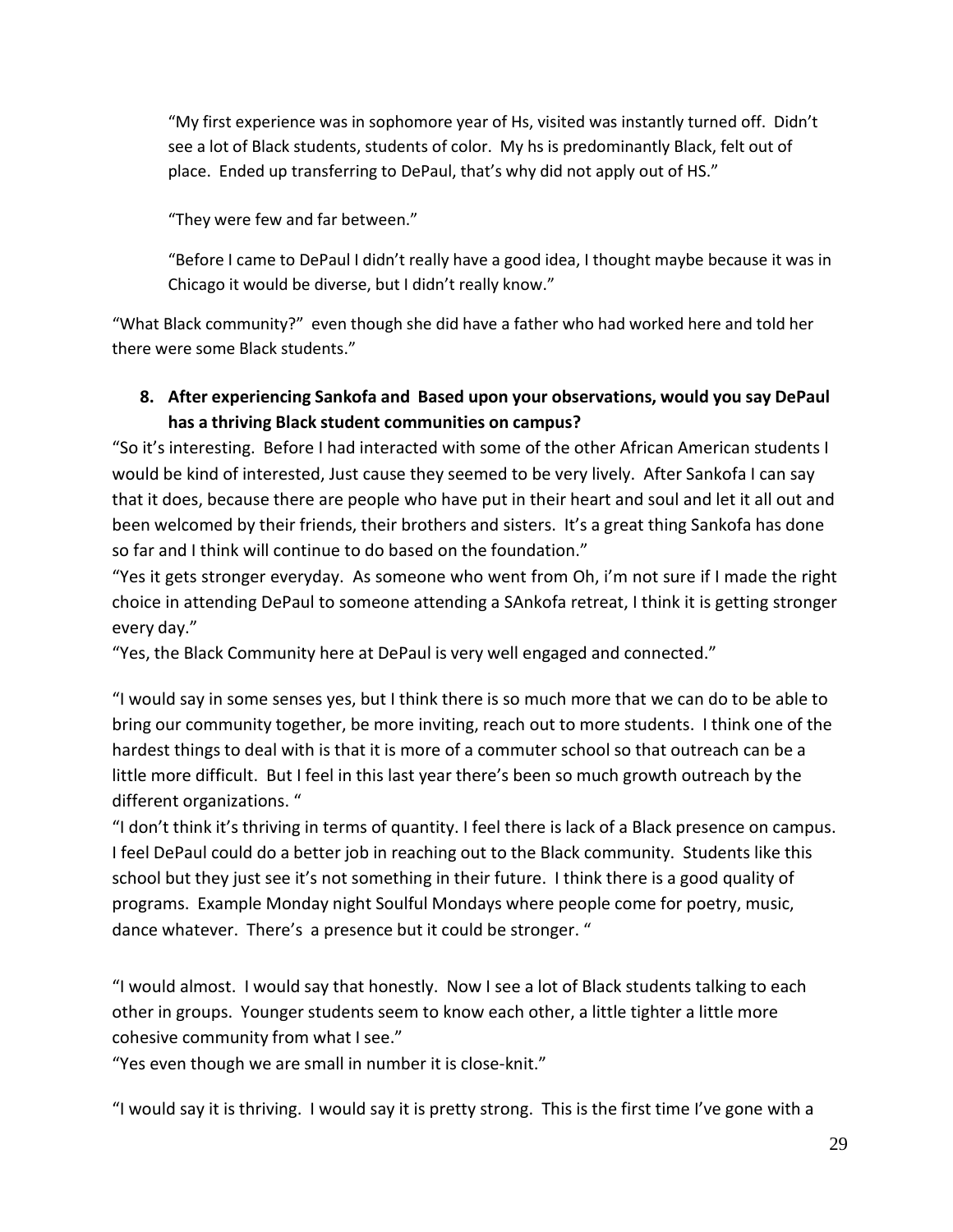group of people and I've really felt like they were family."

"We don't have a lot of Black people, but thriving in the sense of community, has gotten a lot better. In my early years, thought BSU was clique-ish, didn't feel welcome, has gotten a lot better. I have gotten more intuned, more comfortable."

"We're definitely growing. I've seen more love, more caring in the Black community. At first it used to be very separate, but now I feel like we're all coming together and supporting each other and it's vital that we keep it that way. It's easy to walk past another Black face in the community without reaching out to that person. Especially when you commute, a lot of Black students they commute and they really don't know the beauty of DePaul. It's my job to tell those people about Sankofa, about anything, that they can get involved in."

"I think at this point DePaul has a nice Black community. There could be more. I wouldn't necessarily say thriving it could use some improvements. What we learn in classes, the faces we see teaching us could be better."

" Definitely. I think that Sankofa allows people to have that outside experience. Go to a place away from campus and the people you see get comfortable with them and see what the community has to offer. Connect with others, including AA staff. Has made community expand and come together."

"I definitely think so. It's funny all it took was one person to tell me about Sankofa and tell me to go. If a Black student on campus hasn't been to Sankofa, you might see them around, but might not feel connected to them. Before I didn't feel I could just go up to them and have a conversation. The community that was built, and most of the people who went to Sankofa are friends with a larger group… I met so many people not just on the retreat, but as a result of the retreat."

"Yes. Everyone's connected and it's a lot larger than I thought initially. There's a lot of us and we're all family."

"No, not really. Sankofa is one of the small, minor things DePaul offers. With BSU, STRONG, QPOC, small things offered, but there really aren't other things."

"I would say that thanks to the efforts of Pastor Keith, Markeece, we are able to have programs like Sankofa, orgs like BSU and JASA. To bring along people who feel there is anot a community to bring everyone together, have events, socialize."

# **9. After experiencing Sankofa… Describe how participating in Sankofa has influenced your connection to DePaul Black community.**

**1—student says that Sankofa has harmed or decreased connection to DePaul Black Community** 2—student says that connection has remained the same 3—Student indicates **that Sankofa has increased or strengthened connection to the DePaul Black Community, but does not really explain with examples or details. 4—Student indicates Sankofa**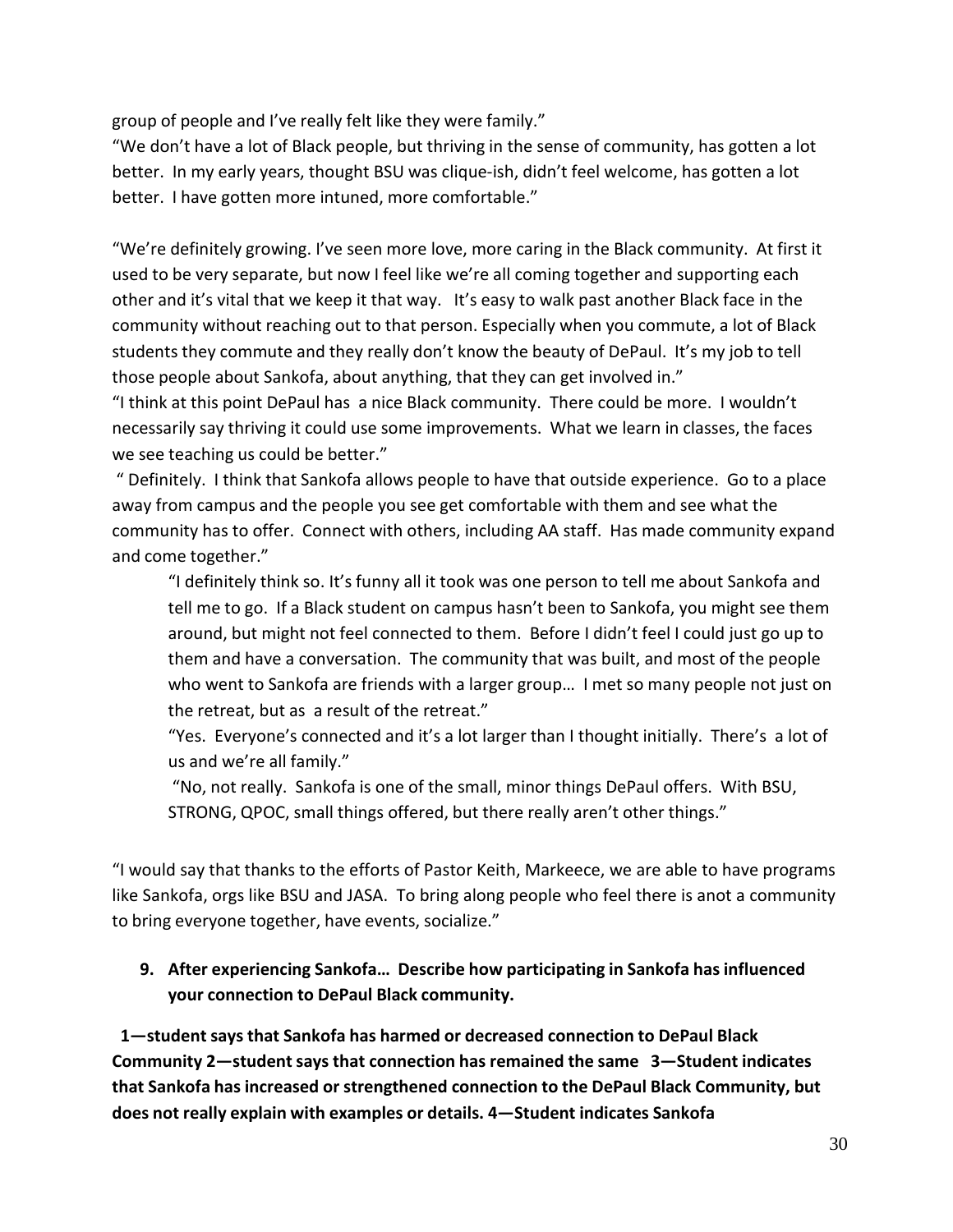# **increased/strengthened connection to the DePaul Black community and describes that using examples or details**

Score 3: 1 response 6% Score 4: 15 responses 94 %

"it was a life changing experience for me."

"It gave me defined relationships, a network of support system. Sankofa helped me cultivate relationships to the point that I feel I can go to this person about this issue or this person about that issue."

"Sankofa has made me patient. I love my Black community, it can be a lot of drama. People are different I can't get mad for people being them."

# 10. **After experiencing Sankofa… As you face decisions about your education or other experiences at DePaul, are there faith, spiritual, or religious communities or individuals you would seek out and with whom you would consult?**

"I have a great connection with UMIN, with a lot of the staff members there. That's on a staff level. Also, on a spiritual level I also have received a lot of guidance and influence from the sermons that are offered at DePaul from UMIN and specifically Pastor Keith. It's just been great, a lot of the time there's a lot of different decisions and I could have gone down so many different paths but I felt I was guided by these factors and the resulting community from Sankofa.

"Before I didn't really reach out to any organized community, it was just like friends. Now I'd probably ask people that I've experienced intense situations with, like a coordinator for Sankofa and they might direct me somewhere."

"Dr. Tolliver‐Atta, professor in SNL"

"Experiencing Sankofa made me more interested in seeking out avenues of Christianity in general. The connection to God sometimes lacks in Quakerism.. Sankofa opened my eyes to how other Christians cultivate relationship with God. After Dynamis retreat, ioined Nuance."

"I do talk to Pastor Keith. Knowing him these past couple of years he is someone I can trust, he doesn't try to push a certain religion on you he's always there with open ears." "In terms of spiritual consultation, there is always Pastor Keith there. I more so ask my family, ask a friend of mine, but I know there are people there for me."

"Catholic Youth Ministry, even though I am not religious I know I can go to them if I have any questions or concerns."

"I don't think so."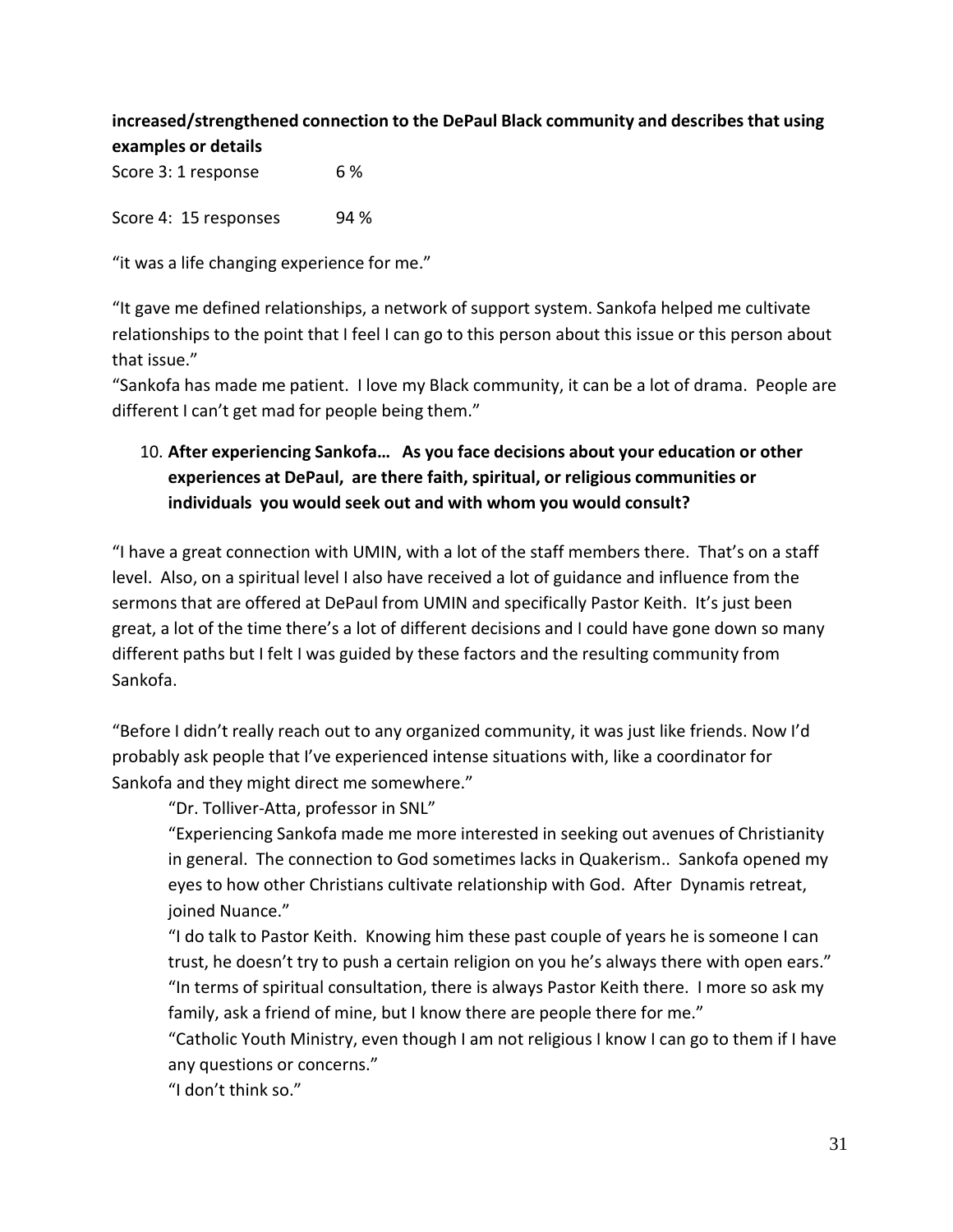"Number 1, a lot of praying, Number 2, my parents. No one has your back like your parents do, especially your mother. Motherly love different than every other love on earth. Parents went to Duke so they know the struggle."

"Definitely Pastor Keith. Most of the elders that were at Sankofa, but mainly Pastor Keith. Man, he is almost like a father figure to me. He has shown me the love and he has brought the leadership qualities I didn't know I had in myself before experiencing the Sankofa experience. It's so much love, so much love in this it really is. Coming where I come from we lack love in our community and coming here and knowing that there's love here that it exists is powerful, the spirit is strong in Sankofa."

"I seek out advice from one of my professors Valerie Johnson. She was the reason I didn't drop out of school. Felt overwhelming sense of discouragement from being one of the only Black faces in class. Had been taught to see that as inferior. She said you can drop out and have a mediocre life, mediocre job and mediocre babies. I am not going to have mediocre babies."

"I feel pretty comfortable going to UMIN and discussing any issues. Interesting story, its very personal I lost both of my grandparents last year. The easy route is to visit Pastor Keith. Pastor Diane had reached out to me and said she was there for me to talk to her. Didn't know her, just knew of her, it did so much for her to approach me and let me know it was going to be alright."

"Pastor Keith, Shenay Bridges, Nuance, Minister Jenay. Service Immersion family. JASA. Infinite amounts of communities at DePaul where you can go to for support. " "Seeks out friends that went on the retreat. In touch with Pastor Keith."

"After Sankofa, I would definitely talk to Pastor Keith."

"There are. Pastor Keith, the elders who came to Sankofa. Minister Jenay. Martise. I feel I am comfortable enough to go talk to them if I have to."

"Used to go to her late pastor a lot, learned a lot from him over the years. Pastor Keith has been a huge influence on her at DePaul and in the absence of her pastor. Also look to her parents, who have been in the church as long as she can remember."

# 11. **After experiencing Sankofa… Describe your current attitude or feelings when you are in situations at DePaul when you find yourself the only or one of few Black students in an environment at DePaul (class, event, program, etc.) ?**

"I feel more confident in talking about issues and educating people without feeling pressure to be a representative of my race without being hesitant about what I have to say when educating other people. I feel more stable, I don't feel scared or nervous as much anymore."

"I feel that's something African American students would deal with regardless. I feel I have been fortunate enough to go through Sankofa and as a result of that I was able to deal with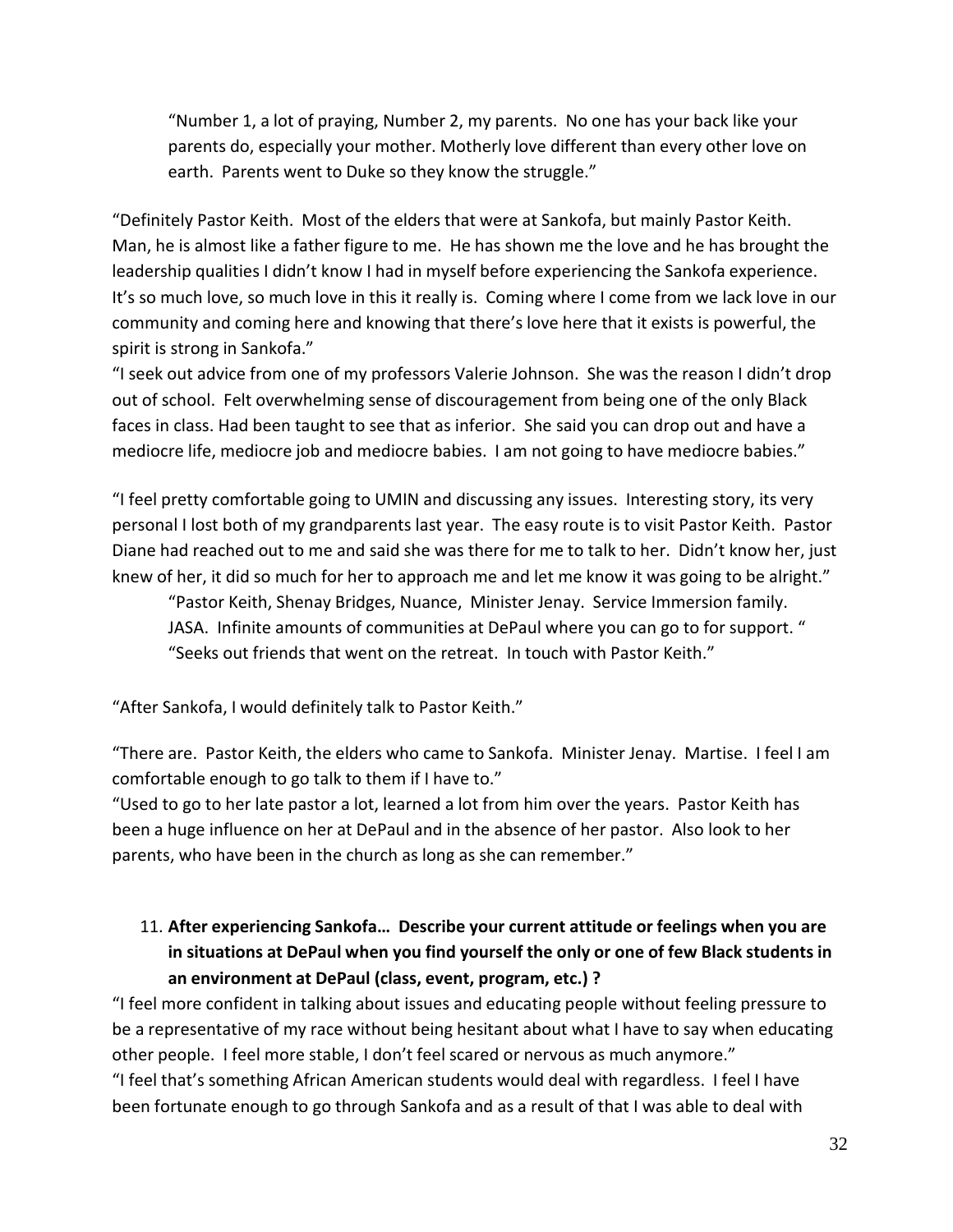things better, to have a more analytical/conscious approach to what the situation is and how I want to approach the situation, think about effects of different ways I can address a situation. You are able to analyze these things when you're put in a conversation with people who all deal with that. If you have everyone coming together to talk about that you can get different people's perspectives and we teach each other and we lean on each other and its great, so you're kind of in effect not coming into that situation alone. That makes things more easier to deal with, it make you calmer and more effective, it makes it less of a tense environment. "My first reaction is Am I here because of my color, I go through the process Did I check Black on some application? My other thought processes center around not making a big deal of being the only Black person and embrace the situation and make it for the best. Sankofa has definitely affected how I view such situations we did a lot of activities around how we feel during those awkward situations. "

"Was in a situation where another minority group was dominant. Looked around the room, didn't feel discomfort, not belonging. I felt it I listened, paid attention I could understand what other groups were experiencing, feeling."

"I feel like after experiencing Sankofa I am a lot stronger and more comfortable voicing when I feel something is not right or when something makes me uncomfortable. Before Sankofa, I would rarely have called anyone out or said something."

"Just that there is no one better than I am. Not that I am better, we're equal. Being the only Black student doesn't make me less motivated to work hard to achieve. I am here to get a job, a better future I don't try to be distracted by that. Not that it can't be an issue, but if I work hard I feel I can always achieve my goals. My race is just something that's there."

"If anything it's going to be more of experience. The school I was from, was probably about 60 percent Black, 40 White and rapidly changing. In the honors classes I was in, though I was one of few Black people. I feel confident in my education and in myself. I'd like to see more Black people, but if I wanted that experience I would have gone to Howard and probably had a lot more fun. Laughs. Jk, I love DePaul. After Sankofa, I guess I can put myself in other people's situation and see how they might be uncomfortable with that or extra comfortable, just gives me other perspectives. " "I either feel very isolated, very invisible, or extremely hyper visible and that can often make me very uncomfortable. Still feel the same way after Sankofa."

"Actually that's the situation I'm in frequently with a lot of my classes. It used to be unsettling in a way, I have to just accept that's the reality, it's ok. After Sankofa I don't feel nervous anymore. I always thought it was weird, "I'm the only one" but a lot of people are the only one."

"My feelings in regard to that are separate from Sankofa. Sankofa has really taught me to love Black people even more. I love Black people, I love my culture. Has been getting really angry about a lot of things. Get a deep feeling in my chest, the world we live in is very wicked. Am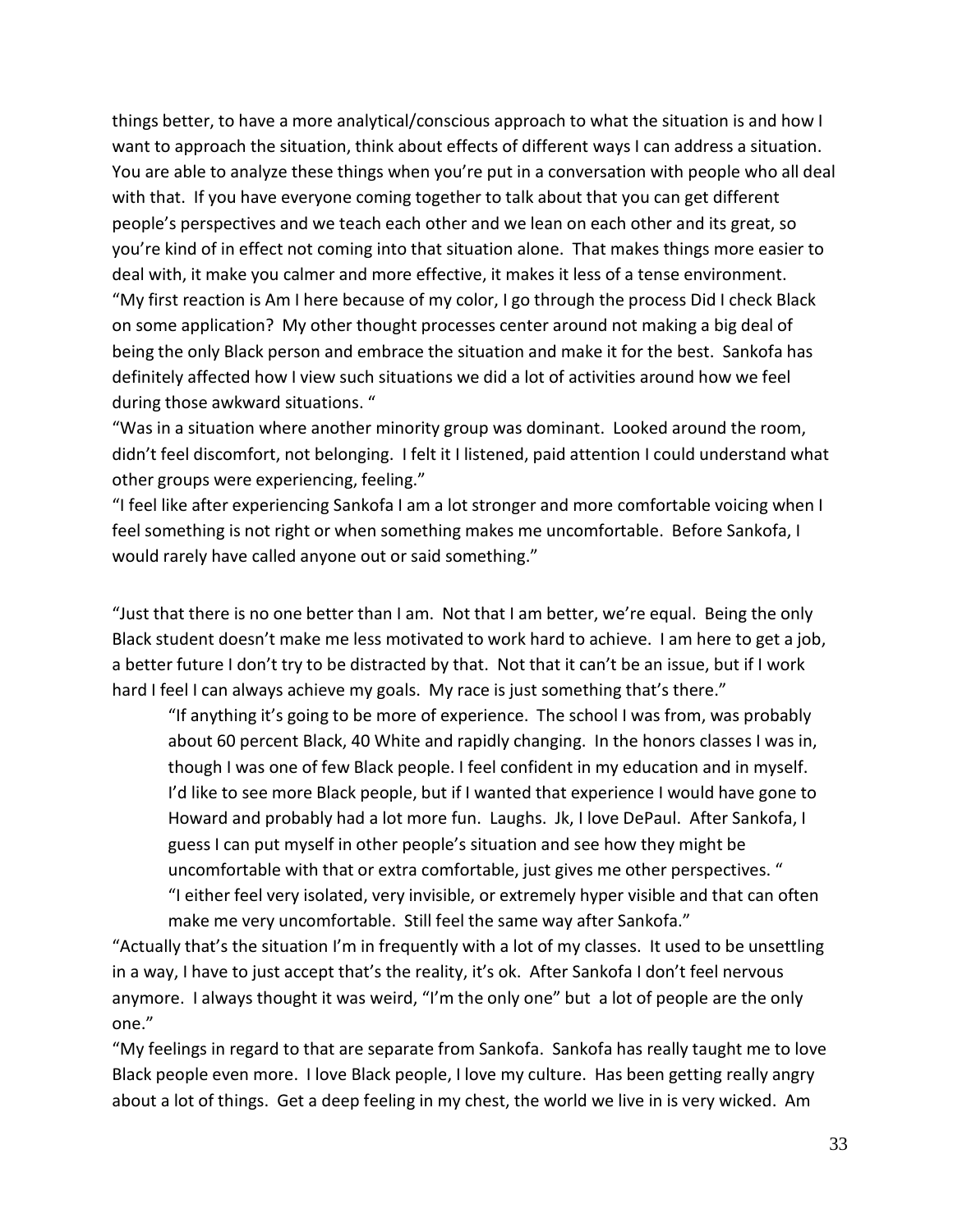angry about the ignorance of people who are not of color about their privilege. Was talking to this white guy, who was riding on the train, I was acting like I wasn't alienated so I wasn't alienated any more. Me being alienated is my reality."

"Before Sankofa, I never really paid any attention to it. I was taught that you come to school for one reason, and the only relationship I was forming in the class was with my professor. If anything I wanted to outperform the other students. Never felt as a minority in class. Did have experience of being falsely accused by public safety. Public safety called my mom, the first thing my mom said Boy have you been having sex? Laughs. I called Public safety they told me I needed to come in they said they had questions. Went to the office and the officer, he was very kind at first buttered me up talking about Bulls game, the weather. I brought you in because someone pointed you out and said that you robbed them. Really? Really? I guess he was trying to get me to tell him who else was robbing the students. I know that my roommate and neighbor were a victim in this but I wasn't there. I told him I was at my dorm, he told me later, I checked the cameras your story didn't line up. He was tense. Cut the BS, where were you on this day. This is crazy, how do you select me? From anyone? I showed strength, I told him I come from an area of violence, why would I risk my education by bringing nonsense to my place of education? In the first interview, he didn't give me no date, no time. When he later checked, he didn't talk to me again. I should have asked him to apologize. Not one to always pull the race card. (Reluctant to say race was a factor) Suspect pointed at him. It was shenanigans, a bunch of bull."

"I find myself in a lot of those situations now, but I don't realize it at the time. I can walk into a room with confidence that my mindset is correct and I am as intelligent as many people in the room."

"I embrace it. I actually like it. It gives class discussions a different perspective. I like being that not only Black person, but Black male. It just further motivates me to become more knowledgeable. Personally I'm kinda colorblind, I get that I am Black and we have been oppressed for many years, but I like to look at people as human beings, I want to be the best student possible. It kinda gives me incentives to do the best work possible, because of stereotypes about Black people growing up in urban communities."

"Because of my major, I would say I normally do not feel a need to defend my Blackness, but have a wide scope of how I approach issues. I just gotta kick ass, that's it. Not really worried about what other people are thinking. Always been this way, background in CPS classes that were diverse."

"When began to notice this at DePaul, it kinda shook me. I didn't really realize why at the time, but I did kind of silence myself. After Sankofa, definitely doesn't bother me as much." "After Sankofa, I'll say I have to be the most unique person I can be. I have to handle situations responsibly. If I feel any pressure or trouble I can come to Pastor Keith or Elijah or any other of my Sankofa family for help."

"I've always been like the only Black student growing up and even now in the honors program. I really don't think of it because that is the norm for me. We did do exercises to think about it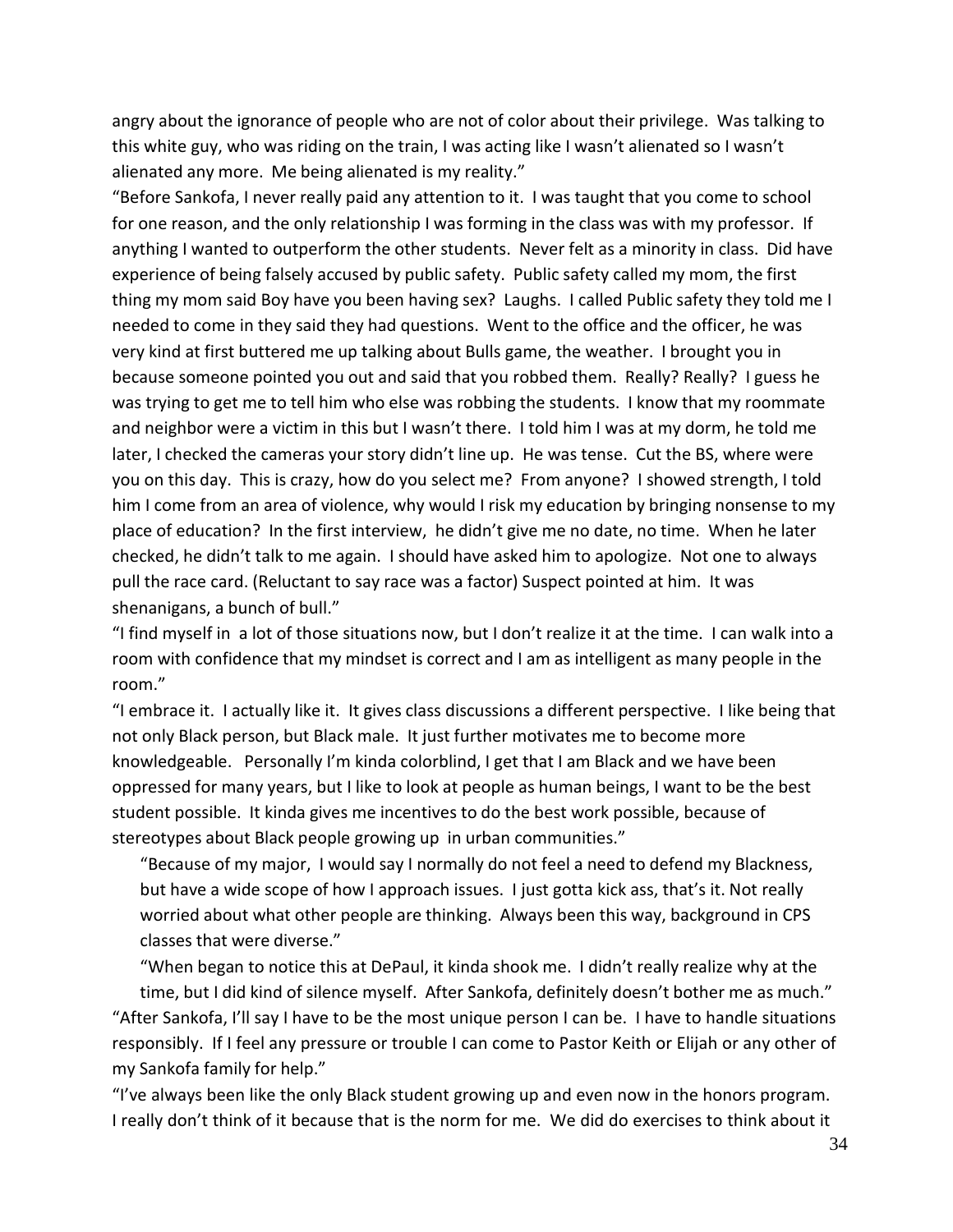so I am more aware but I really don't feel different than I did before Sankofa." To be honest, it hasn't really changed my attitude because I have always been conscious and aware as a cinema major, Af/Am women that I would be the minority. I still notice it, but it doesn't intimidate me or have negative effect. I am unapologetically me, you either love me or you don't.

# **12. Are you aware of cultural programs or events at DePaul?**

**1—Studentsays no. 2—Student says yes, but not able to really explain or give details. 3—Student says yes and is able to demonstrate that in answer. Also note if student described increased awareness or connected change in awareness level to Sankofa participation.**

| Score 1: 0 people   | 0 %  |
|---------------------|------|
| Score 2: 7 people   | 39 % |
| Score 3 : 11 people | 61 % |

# **13. By the term "cultural awareness" I mean the idea that different individuals have different values, attitudes and behaviors that are influenced and shaped based on their different backgrounds. After experiencing Sankofa… What do you think is the importance of having Cultural awareness to succeeding at DePaul.**

"I think even before Sankofa I as very culturally aware, specifically with my Gambian culture and identity and how that informs how I interact with people and how I hold myself. I think my Gambian identity had overtaken my identity as an African American, which is something I am trying to learn more about because I was born and raised here. I think it is important to develop those identities and have self awareness. "

"It's extremely important because culture plays a huge part in every type of approach possible in a college environment, from an organization, to your education to social aspects. There are so many dynamics that come into play when people from different cultural backgrounds come together at a time when people are still kind of finding themselves. Identifying people's cultural perspective you give them the ability to live up to their greatest potential. Being aware

of your cultural background allows you to be comfortable with it, not try to wrestle it, not try to work around it, but kind of own it and let it serve as a foundation to let you live up to your greatest potential not to let it be a hindrance because you're not as united with your cultural background as you might want to be. That comes from making connections with other people that can help you feel confident in it.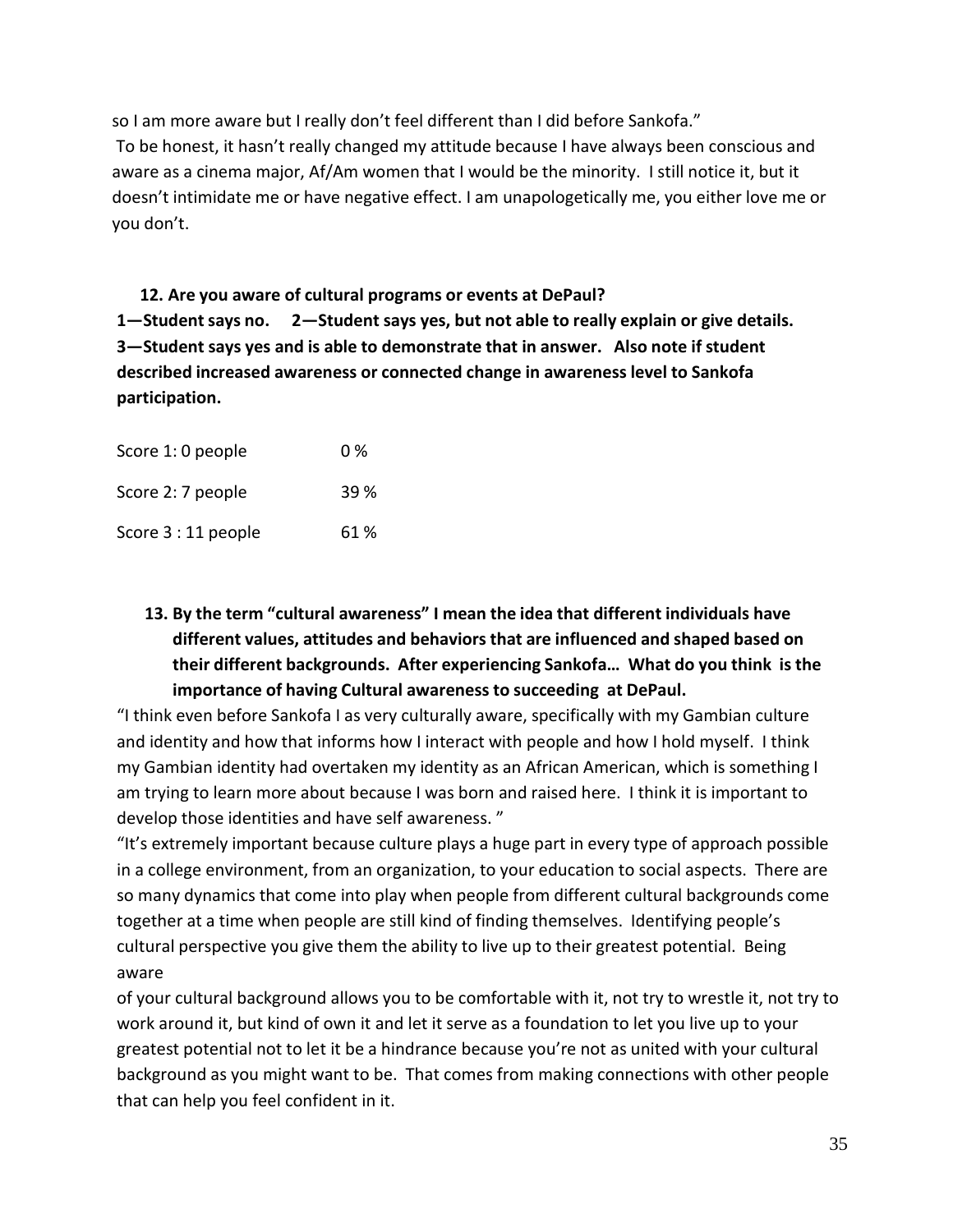"Obviously very important. In order to succeed at DePaul, that is a priority right after being smart, or hard working. Everybody at DePaul is so different. I think it has to do with the fact that we don't have a football team, no one's trying to be the BMOC. Everybody's their own individual. Everyone's just trying to be themselves so that's how they fit in. IF you don't embrace it as a person or If you are someone scared to show your culture then you will never fit in."

"It's very important here at DePaul because of the different ethnic communities of students here."

"I think the most important aspect of cultural awareness in success at DePaul is openness. Openness to learn, to accept cultures different from yours. A lot of the issues that result are when one group feels their culture is stifled which can be prevented by having a baseline awareness of different cultures."

"I think it's very important because although minorities don't make up a huge percentage we are here. Just being aware can help to avoid offending people and it's a matter of common courtesy, because you wouldn't want people to do that to you, so you shouldn't do it to them." "DePaul is a mixed salad, not a melting pot. There's a lot of lettuce, which is white people. There's a couple tomatoes and carrots. It's very important because you have a lot of different people there. They are from different places, different geographies, different mindsets. So you engage with them based on understanding that, rather than just based on your own mindset you can accomplish things better. Whether it is a group project where you have four different people, four different mindsets. Or a group. You can not get mad when they do stupid things."

"If you understand the differences between people you have a better understanding of yourself because you yourself are as complex as anyone else in terms of intersecting identities, values, and beliefs. If you are more secure in how you are connected to yourself and others, you know you have resources and a community, you have a better chance of being successful in your academic career. "

"I think it's very important. Because you have to remember that our culture does shape us and understanding someone's culture can help you relate to them a lot better."

"In regards to Black culture, Sankofa is just a reminder that you're not alone. Being in a situation where you can sometimes be the only Black person in the room when you see racism you can feel alone. Being on Sankofa you are reminded that you are not alone. Cultural Awareness in terms of the Black community is needed. Definitely, We need each other to get through everything"

"When I think of cultural awareness I think of history. Without history you can't see yourself achieving in the long run. With cultural awareness, you know yourself you know your history you know where you come from. That in itself gives you the strength to persevere through anything."

"I think it is absolutely necessary. If you don't have it you can make a bunch of meaningless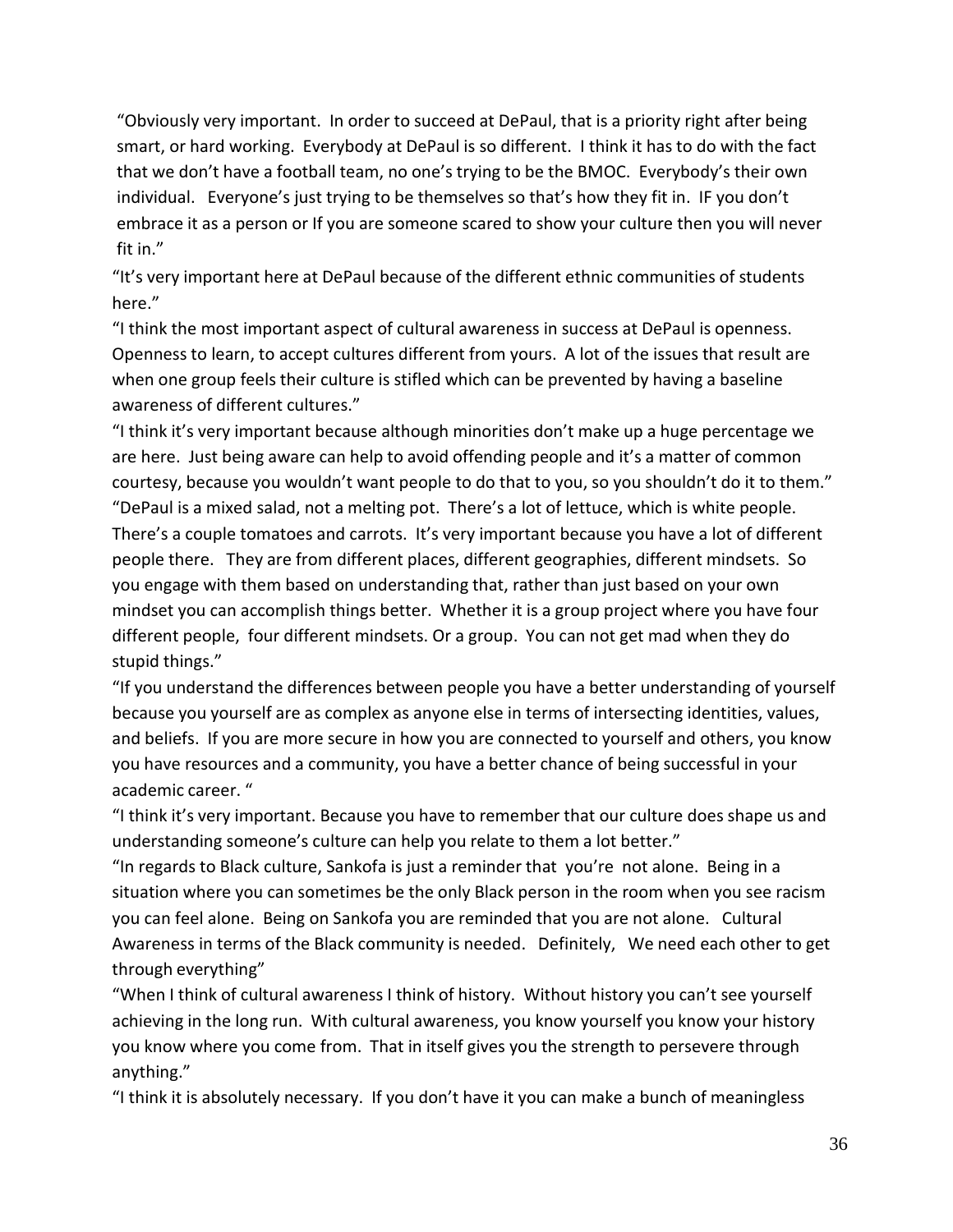assumptions or hurtful assumptions about other people. Based on my skin, you may make assumptions about their background and how they've had it, but they might not fit in. It comes to understanding people's stories and having sympathy with their story. There is a story behind everyone's struggle."

"I think it's very important. You can say something about a race and don't even know the exact meaning. If you have a friend of a different race or ethnicity they can educate you about why you should or shouldn't say that. Sankofa educated me and other people on things that affect the Black community particularly"

"I think that if you come to DePaul expecting a better sense of diversity, you have to be open to diversity. You have to be comfortable being uncomfortable. Get ready to learn more about others and about yourself. Be ready to lean into discomfort and learn new things." "I think given my social position and my identity I automatically have a heightened sense of cultural awareness and that is good. A lot of students find it's a learned thing or a forced thing and an obligation but to me it comes as a result of who I am. It gives me an advantage. For those that do struggle, I think their struggle is important it will benefit them at DePaul and in life in general."

"I feel that we all should be very culturally aware cause if we don't go back to our roots in certain situations we can lose ourselves."

"I think it's very important. DePaul is a diverse community even though there are small groups of minorities, there are different religions and other diverse backgrounds. I think it is important to have cultural awareness to eliminate bias or ignorance that may be present."

"Cultural awareness is very important, especially when you go out into the world, in business or whatever you strive to do, you will meet people who have other religions, other backgrounds, who you need to understand to be able to work with in order to be successful. I think you should learn before you get to college, but it really manifests here when you see the diversity."

#### **14. During Sankofa did you witness spirituality play a role in developing leadership skills?**

**1—Student says did not witness use of spirituality in developing leadership skills. 2—Student says it was used but not able to articulate an example. 3—student says they did witness spirituality being used to develop leadership skills and articulates example (s).**

Score 1: 1 person 7% Score 2: 2 people 13 % Score  $3:12$  people  $80\%$ 

'it does it in a way that is not too explicit but the effect of it is extremely explicit. You can't really pinpoint it when it is happening but you see the effects around the room.'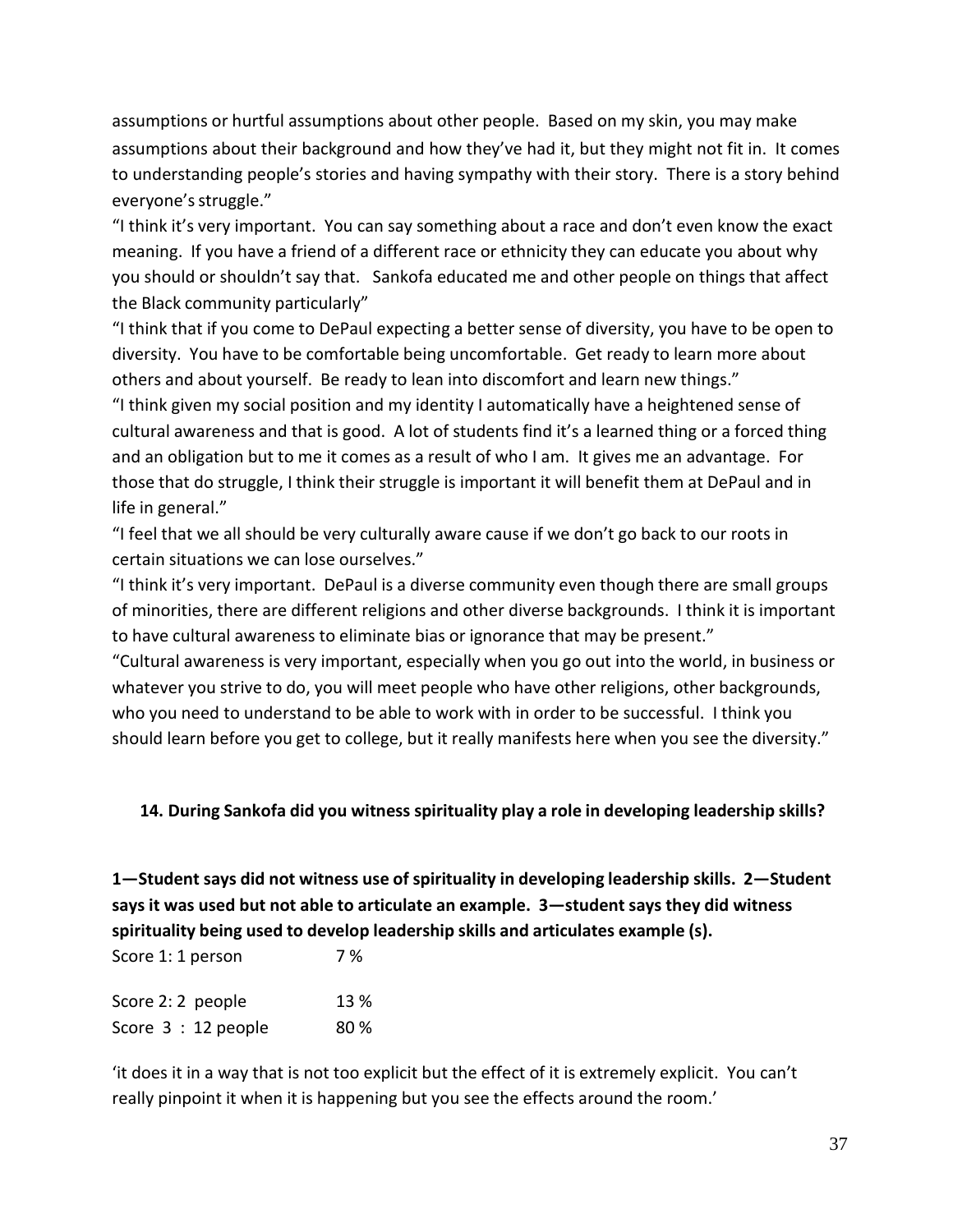"help shed boxes of identity (e.g. masculinity, feminity) and way of thinking to keep people from holding back, allowing them to dig deeper."

"in a way that doesn't scare people.' use his own faith experience in a way that helps people develop mentally, psychologically."

'just listening to everyone and seeing who they are as a person I could see their spirit and give them advice and lead. It played a role, it played a role. Those moments of silence, puts us in a vulnerable state where everyone is open and willing to participate."

'just having faith in yourself regardless of what you believe in personally. You have to fall back on faith in times of adversity.' 'to have faith in yourself as well as people in your group'

# **15. Can you describe the impact or influence spirituality plays on leadership in the Black Community in general?**

"I think spirituality is a good way to bring the Black community together at DePaul. We usually use social events and things like that, but cause I wouldn't have thought to use spirituality to bring Black people together so I enjoyed Sankofa so much. I think if we used that we could meet more people that wouldn't come to social events."

"Especially in the Black community it's very important. HIstorically people congregate through the church to organize for a protest or something, it's very important." "Spirituality plays a very big part in the sense of paying homage to our ancestors, remembering not only where we are, but where we were and where we are going."

"Oftentimes, particularly for Black students, a lot of social constructions force us into boxes, and spirituality can help break us out of that in a way that allows connections with others. A lot of Black students are spiritual and have some kind of connection with God and I feel that connection with God helps us connect with each other.

Spirituality can help enhance leadership skills. It is very humbling thing to realize the respect you have for your life is the same you have for another's life. You can still hold those values and not be spiritual in a sense. "

"I think it's very important because spirituality is something that, even with everything going on. It plays a huge role it's something that's personal that can't be taken away from you or judged by others. As long as you have that spiritual foundation, things that happen out of your control won't bother you as much. You have a presence in your life that's looking out for you and telling you things will be ok."

"It's extremely important. A lot of people have political issues they are trying to deal with, social issues, mental health issues. But honestly at the base of any system, spirituality is at the base of everything. Who we are is spirits and connected on a spiritual basis. When you neglect spirituality you're really neglecting the core of the issue. We've seen things like the Nation of Islam, help and mobilize a lot of people it's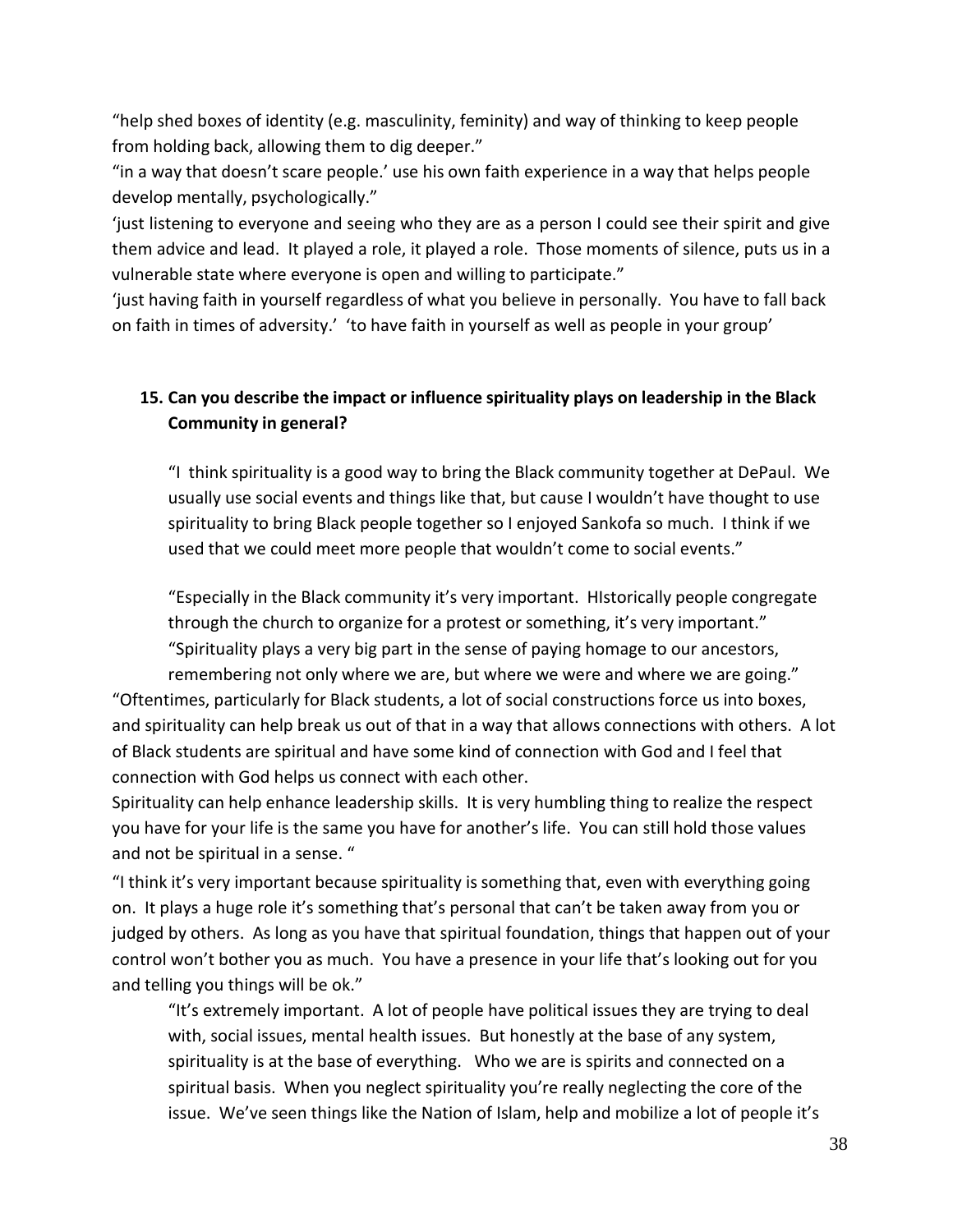definitely motivated people like Malcolm X to go on a spiritual journey. We've seen civil rights movement being organized in the church. At the end of the day, if our spirit is where it's supposed to be then we'll be where we're supposed to be. "

**"**Spirituality is your personal belief system and how you navigate through the world. There are multiple spiritual beliefs across the diaspora, spirituality can provide a sense of connection to your roots and culture and language, that is intersected with our spiritualities that define our beliefs and who we are."

"I would say it plays a large role. A lot of my friends and family they are deeply religious and/or spiritual. I can't imagine their lives without it."

" I think it plays a huge, if not the hugest role. I was talking to Pastor Keith about how Black people statistically are the most spiritual. They do pray. It's the main way to connect with people. Which is the reason I want to start a bible study."

"We need more love. I don't know about spirituality, definitely love. It's not enough love in the Black community. That's because there's no influential factors that plays a part in our community. We don't get to see a lawyer, we see contributors to violence. Once the love is there, I think the spirituality can arise. (Having a spiritual leader) plays a vital factor. Once you have that spiritual being that can relate to the whole community there will be a rise in the community. Once they see that's person strength, through their struggles, and they come back and lead that gives others in the community that strength to do what they need to do. It encourages them, it brings awareness, strength, man, words can't even fathom what I'm trying to say but it definitely plays a big role in the community to have that leader."

"Spirituality gives you purpose. You learn that whatever you're going through is for a reason. If we can see our struggle and recognize and believe this is God's plan for us, it gives us hope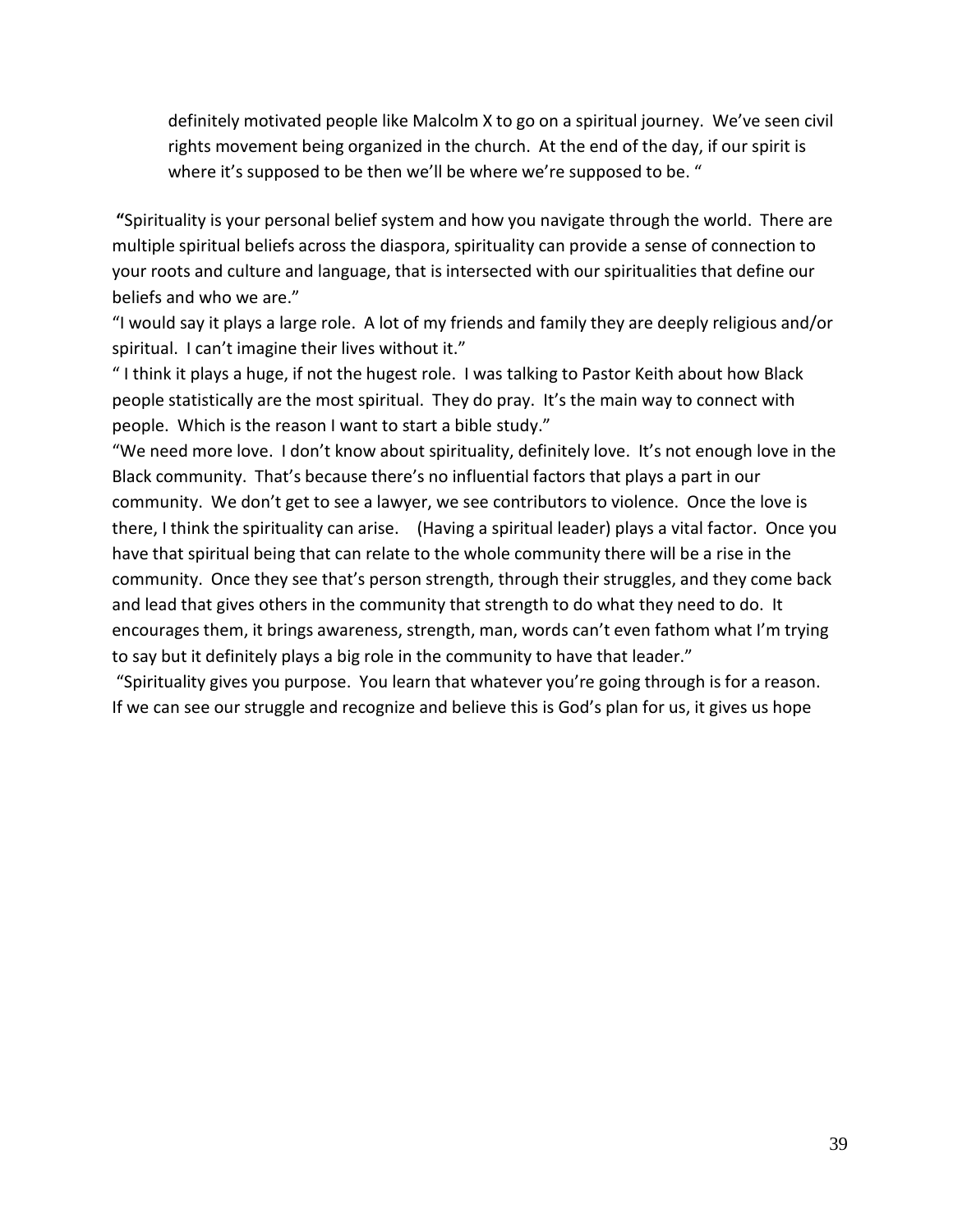and lets us hold on. We have seen leaders give us hope in the future, that what we are going through now is to prepare us for something greater. (Also quoted scripture)"

"That's a tough question. I think spirituality brings us together in the Black community. Spirituality is our metaphorical guardian angel. Whenever there is a family event or whatever we always rely on prayer to bring the group or the family or whoever together."

"We as a community attach leadership to it. You have that background in your pocket you can go anywhere. Faith is important definitely, but we can get a little better at the gray areas of what we practice specifically. We get accustomed to it generationally. "

"I think spirituality plays a very important role in Black leadership. Having been in several leadership positions, it is very important to have a spiritual practice, spiritual awareness, being a leader you can't be comfortable all the time. In those moments when you feel stressed, or everyone is attacking you, you definitely need spiritual practice or awareness to keep you centered. "

"Spirituality plays a huge role, it guides us to a leadership role in the Black community because without spirituality, what are we?"

"A lot of Black people look to the church for pretty much everything and especially leaders, many Black leaders have Rev. in front of their name. Especially for things dealing with culture or race things of that nature."

**16. Before Sankofa describe your level of involvement on campus in student organization and campus wide events, and describe whether your involvement on campus changed in the past 6 months after participating in Sankofa.**

**1—Student describes decrease in campus involvement after Sankofa. 2—Student describes consistent involvement before and after Sankofa 3—Student says involvement increased but does not give more than one example 4—Student says involvement increased and gives multiple examples.**

Score 2: 3 people 17 % Score 3: 7 people 39 % Score 4: 8 people 44 %

'honest not as involved because I am a senior, but has changed the way I interact with people on campus. Encouraged interaction."

"before was in business related orgs. Once I became a part of Sankofa I started to see the beauty that DePaul has to offer. I began to see that there is beauty in diversity and how learning from different ethnicities can make me as an individual more understanding, powerful, social, able to speak to anyone. Came away much more social, more understanding. Also got involved in leadership roles outside of school. Changed how he saw leadership role/involvement in the community. (Aikido, basketball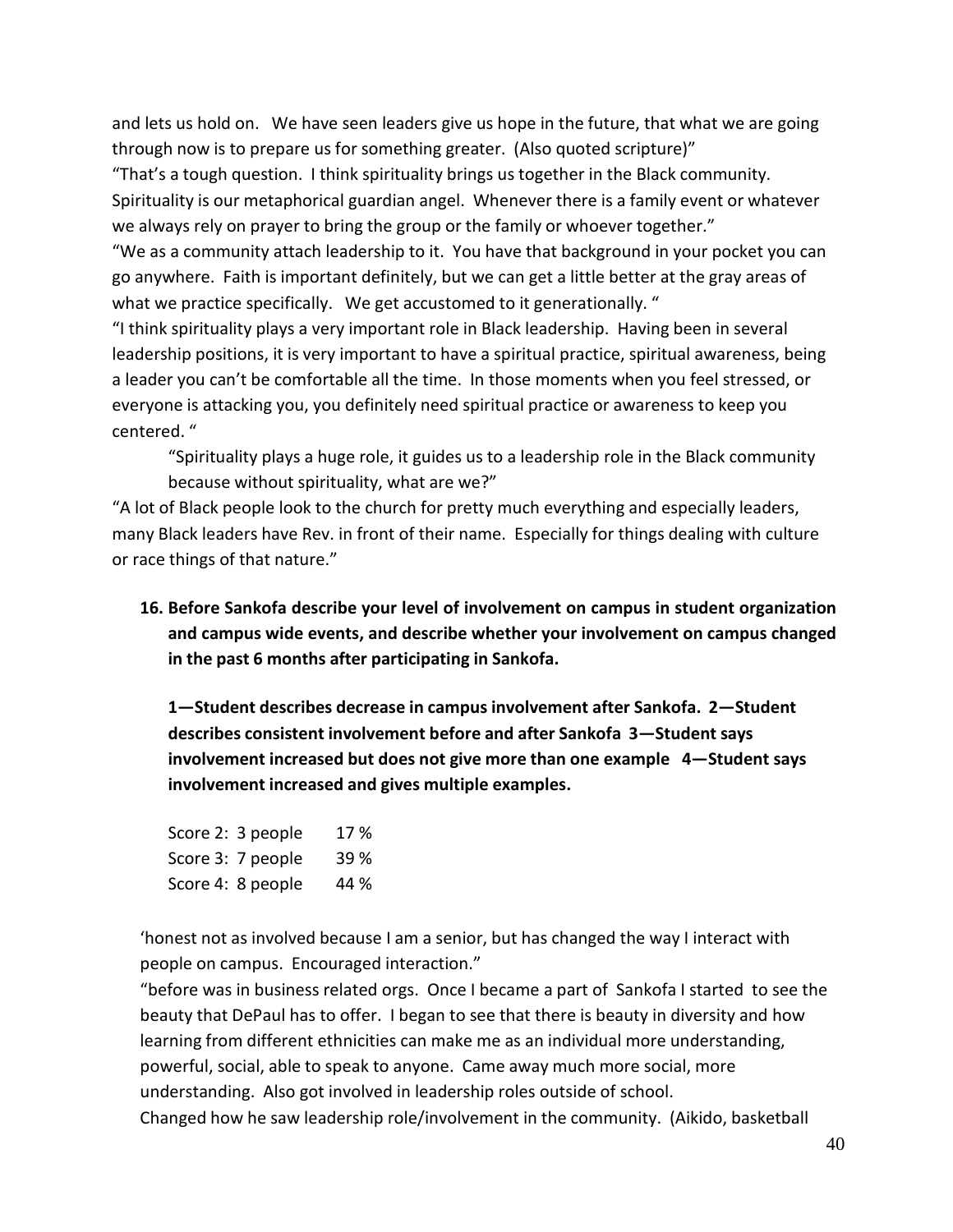teaching)"

'gave a couple specific examples but had a strong sense of increased involvement.' 'still

looking for more things. Men of color, Sankofa.'

# **17. Are there specific ways in which you intend to incorporate the lessons Sankofa into your future career, personal and spiritual life.? (Please give examples.)**

"Of course. The person that I am right now has resulted from conversations with people in Sankofa in specific sessions or even in down time. Nearly everything, from the politics how race plays a part in that, romantic relationships, the concept of owning up to one's own level of success and work ethic, those are things that I thought about when I was there and refocused me on what I value and why I am here. What pushed me to be here and what motivated me to be here and to get back to that core. It allows me to perform to the best of my ability, keeping that foundation strong, ensures my success.

"I will definitely incorporate Words of Encouragement that I received at Sankofa into my personal life. Career wise, I would be cautious because I don't want to make anyone feel uncomfortable. There is an exercise I learned that if I was ever working at a place where there was tension, it could be used to lighten up the mood."

"What I plan on taking form Sankofa Retreat, being an educational mentor, an educational advocate. To be able to present workshops to youth and students in regards to knowing who they are, regarding knowing their past and what their present will be."

"One of the most important things that I learned about myself in Sankofa was being able to ask for help when I need it. Just being open with myself and recognizing when I am feeling overwhelmed or need to reach out. I don't normally do that, I feel I take that in my future.

Key Lessons: Taking Time out for reflection to see how decisions I made impacted my present and future. Realizing I can ask for help, that I'm not alone.

For example, in my career I can take in order to help with my communications skills I can utilize reflection and reaching out and asking for help in a career setting that will help

me work better in a team. "

"Just remembering all the things that I learned. Because everything was very important not just as a leader, as a Black woman, as a woman, a human. Whenever I am in a situation I will think back to Sankofa, because the things that we discussed at Sankofa are very relevant to my daily life."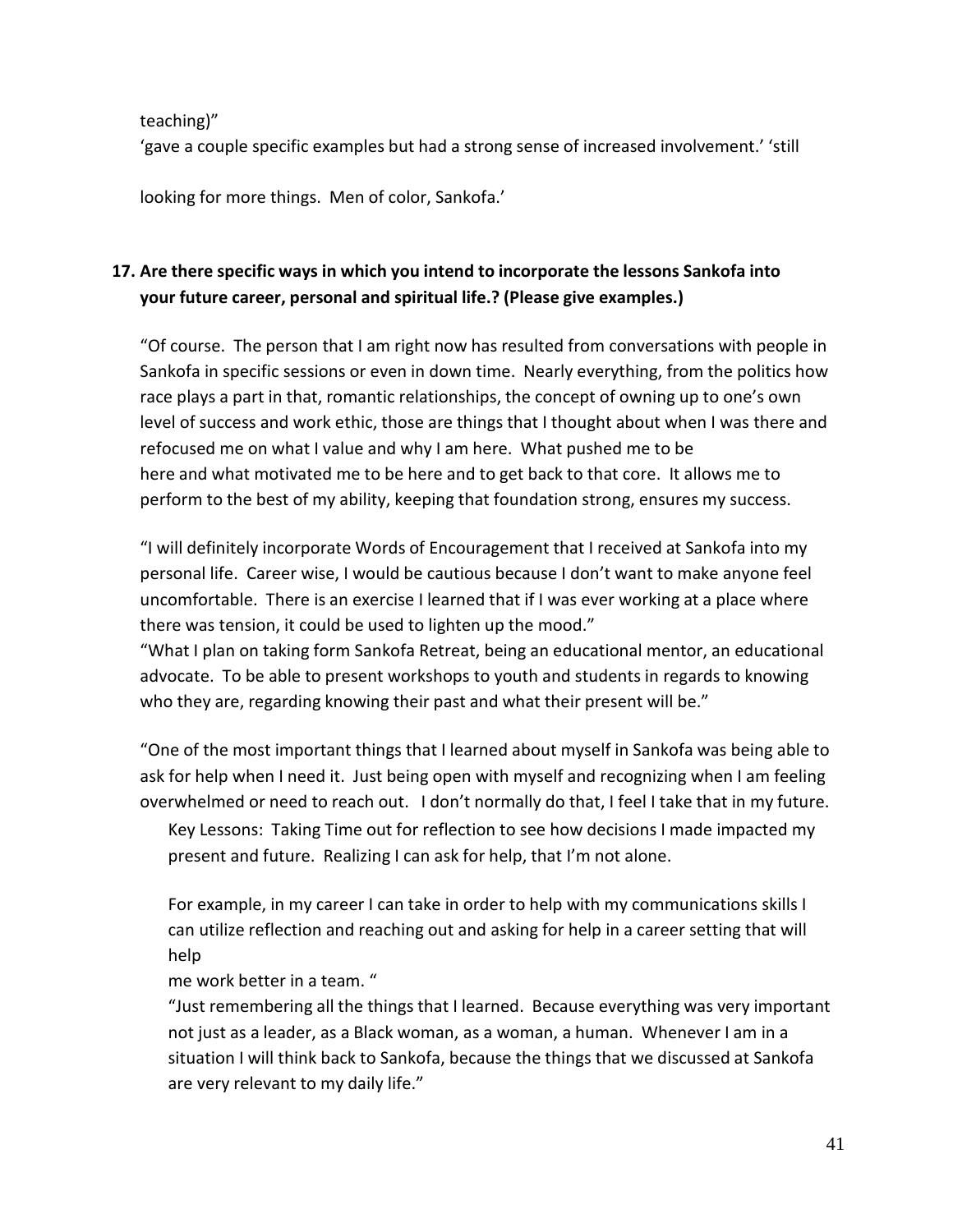"Definitely. A big thing that is stressed in Sankofa is taking care of yourself. We are dealing with a lot of things, our families and ourselves dealing with systemic racism, microaggressions. We see the world in a bad place and want to save it. That can bear down on you, it's a lot of things to focus on. I work with cameras, the camera can only focus on so many things and get a crisp picture. Sankofa says to focus on yourself and do the things you want to do. Through being a better person, the world will be a better place in that regard. If I do the best for myself I can be in the best position to uplift others. That's something I can take forward."

"Taking everything that I've learned at Sankofa, the idea of community is fluid it can be there for you at different times and can mean different things but that's there's always some kind of foundation to grow and to learn and to make mistakes but that's what it's all about. No matter what you are striving for, whether in education or career, things will come up but just having a clear idea of why you are pursuing that and knowing you have that support. "

"Yes, At Sankofa something I learned is that it's ok to express what you are feeling. You don't have to feel ashamed. It's ok to talk about something."

"I'm not sure yet. What I would like to do is spread that Black awareness. You can feel alone, when you feel alone it's a dark place no one should experience."

"I learned when to say and how to say, if that makes sense. Basically that there is a time and place to do anything. You have to know how to present what you are saying to a person so it won't negatively affect that person. Need to know a when and how to say. It made me more understanding, I don't judge anyone by their appearance, you should never judge cause you don't know their situation. I learned how to love, and I can definitely see applying that in my career goals. There's a saying called peace be still. You never see anything essentially beautiful calling to itself, saying Look at me I'm beautiful. The tree stands peaceful even in the wind. It taught me humility, when to say, how to say, how to love. Peace be still. It taught me the real meaning of how to be beautiful. There's beauty and greatness in everyone. "

"I do it now. I do it already. I sit people down and we talk in circles or as a community, recognizing that African American people are not monolithic, that everyone has an individual experience. It is necessary to recognize that experience, you may not have to give advice. Some people just want to express themselves, we just want to be heard. We did workshops with hs students, we just listen to their stories. Once they feel like they've been heard, you start to see results first internally, then externally."

"We learned so much. Just being proud to be a Black man, pretty much. Never be ashamed. Race is often the elephant in the room. You have to embrace it, if you don't you're not being true to yourself. The treatment of women, Black women, and of all ethnicities, women do not get their due respect in professional fields. Viewing them as human beings not commodities or objectifying them."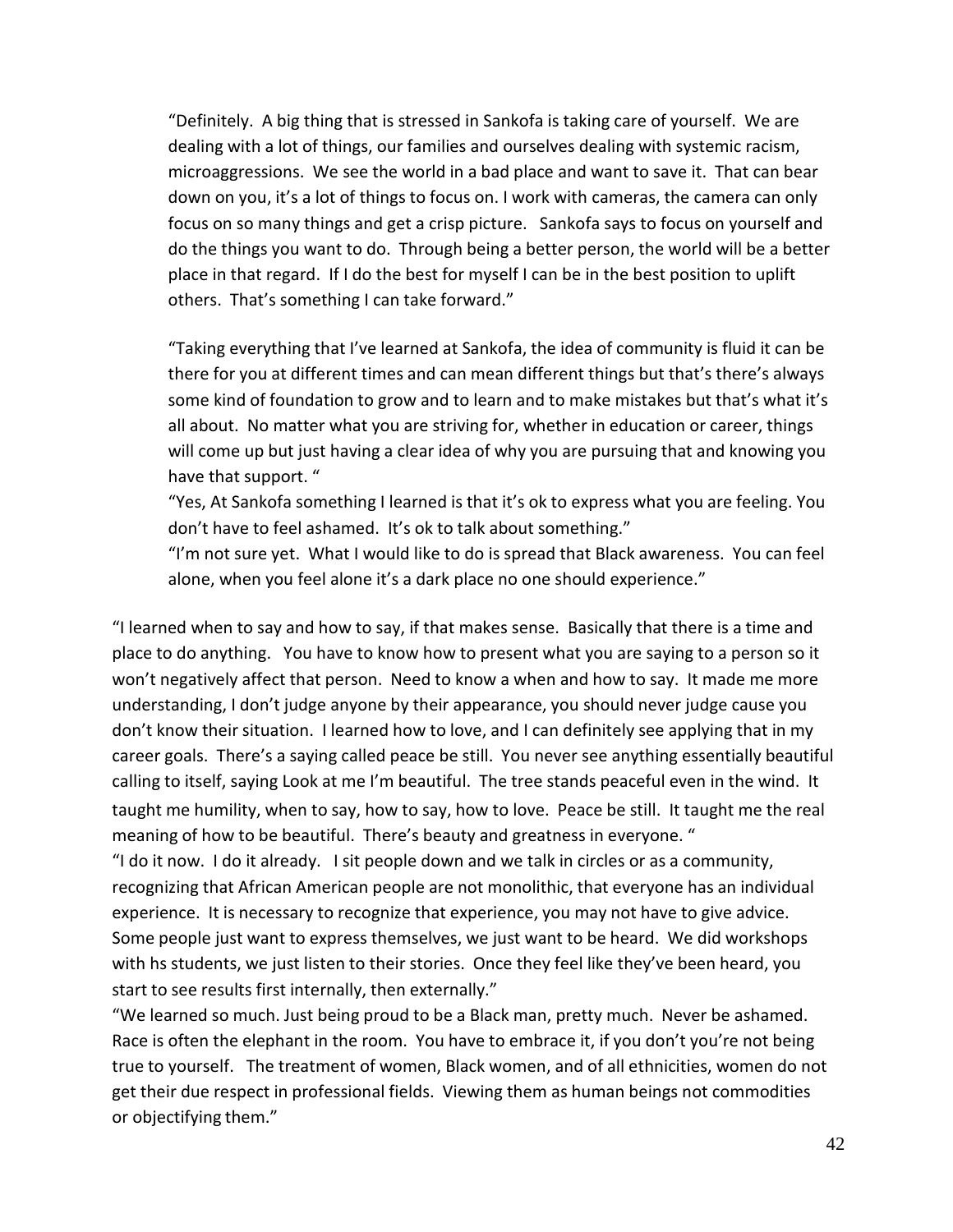"Definitely. I talk about Sankofa a lot when I talk about communities. Understanding there are people who look like you and who don't look just like you who are supporting you. I like how we make sure you know that Sankofa is continuous, it's not just your community for a weekend."

"Definitely. The things that we learned and that we discovered took effect immediately. Some of the things the elders said resonated immediately. The elders did a great job. They know what we are experiencing now. The things that are happening to us are happening for a reason, we have to go through these things it's ok. Made us feel comfortable. As soon as I heard something that hit home with me, I was like I am going to carry this through the rest of my life. "

"I prepare to be resilient in any situation I come across whether it's in my career or spiritually. I am prepared to sacrifice things that are necessary to sacrifice to further my being, evolution."

"Yes. For instance, we learned about Black archetypes and how they can be used to bring you down as a person. Especially as a Black woman going into corporate America. Techniques to manage emotional stress. "

"The main reason Sankofa exists is to look back and remember in order to best advance the people of the Black community. I will definitely take that with me in my future. Becoming a filmmaker, I want to tell stories of my people that maybe modern children or adolescents don't know about or have forgot about."

# **18. Has your relationship to your identity as a Black person changed since experiencing Sankofa? In what ways?**

"Oh yeah, you know, Yep. I think about, Who was I before? What was I thinking about? What was significant. A lot of it, from my perspective now, was irrelevant to my values and beliefs now. I have done a lot of changing, gone through a lot of different phases. I feel it is natural people change, but Sankofa set a specific course trajectory for me that is different than I might have followed otherwise. It's night and day, in terms of how I perceive things. In terms of being consciously aware how others' perceive things and why they do what they do. Those type of analytical techniques allows me to be closer to the African person that I am. It allows me to by myself and to help others to be themselves because I can explain to them the real effects that race has on them, whether they are aware of it or not or whether they want it to have an effect or not.

You can't just walk away from it, you have to own up to it. The positive is coming to terms with it and identifying what aspect of your race is you. Now everyone is different, people are different. Race is not necessarily a singular entity is something important for everyone to come to terms with."

"Definitely Yes. I went from someone who didn't know the difference between race and ethnicity. I embrace more of who I am. I am Black and also West Indian I embrace both." "Yes, my perspective has changed. Not only knowing that although I was not born in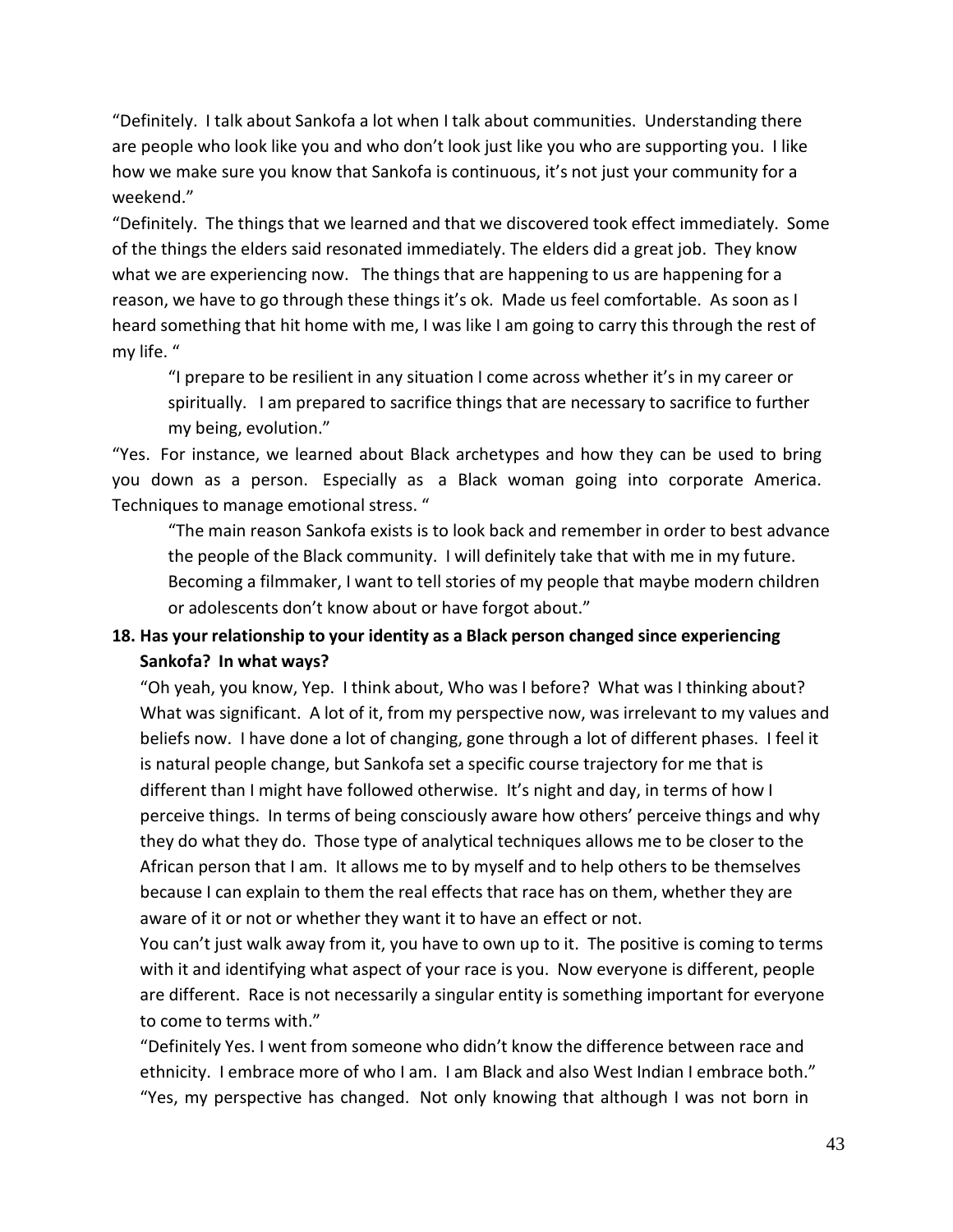Africa, I am part of the African descent of our ancestors, it has made me more proud than I was before."

"I think it's changed slightly cause I feel more connected to students of color and that has helped me understand my relationship with Blackness. A lot of time growing up I was the only Black person in my class or in my school. I was always "other" in a lot of senses, at times in my life I resented Blackness and I didn't understand the importance of how to cherish my Blackness. It helped me to love myself and love my skin and love the person I am."

"I wouldn't say it changed per se, it just made me more aware, not even of myself but of others. Once you become conscious of society, you become conscious of people in your life that may be very problematic. "

"I have more varied perspectives on what being Black means to different people. Did a session on archetypes how I fit in terms of external perceptions of ways I am supposed to be. Sankofa has added on to what I've developed within myself."

"Stayed the same, pretty supportive of my identity."

"Growing up I was always told by like my friends and peers that I didn't really fit in the Black community. I realize now that the reason they said that was because I didn't fit a silly stereotype, and I realize now I do fit. I realize now that the Black community is not

this monolithic culture, it's a bunch of subcultures, it's ridiculous to say that you have to act a certain way to fit in something. "

"Definitely has changed. My awareness is high. Not alone. Especially with what's going on in the country and Sankofa in the midst of that, it's beautiful I don't know how elese to describe it. "

"It gave me more confidence. How to deal with prejudiced activities, racial slurs or anything that come my way. I knew who I was, but it gave me courage, stronger voice, that my voice matters within my community, that my voice has an impact, whoever I touch whoever I talk to it can have an impact. "

"Originally I thought that as a Black man I would end up as a thug, I would end up in poverty, because that's the way the systems have been set up. Sankofa teaches us that you don't have to accept the way the system is set up. If we come together as a community we can create the type of community we want to see."

"Yeah it did quite a bit. I am ashamed to share this but I will for the sake of the interview. Growing up on the south side, outside of school, and teachers of course, I would rarely interact outside of the Black community. I didn't have the confidence of being a Black man. You look on the news we are always scrutinized I felt I had to prove myself to everyone and that I was being viewed negatively by people outside and even inside my race. Sankofa relieved a lot of that stress by allowing me to embrace who I am and where I came from and how I better myself and my family etc. You are not in this alone you have a whole community here at DePaul that is with you and that have shared the same stories you have. You can conquer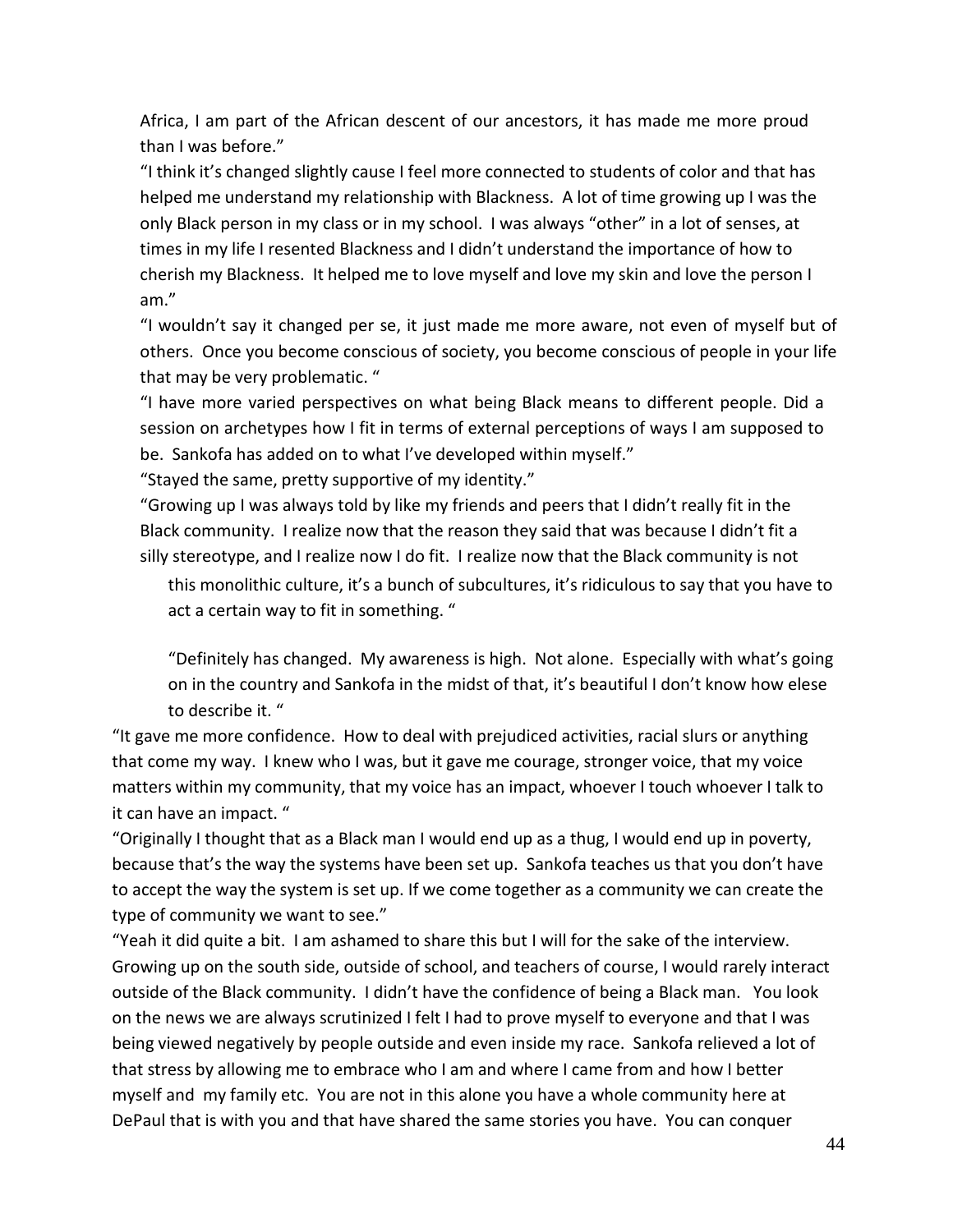anything you just have to have faith. "

"Immediately from the beginning they let you know Sankofa is about remembering your ancestors and carrying on that legacy. Sankofa reaffirmed and grounded me and made me stronger with my Black identity. Specifically on DePaul's campus, I feel less anxiety, less uncomfortable in classrooms where I'm the only Black person. Whereas before being Black was a hindrance, now it's a tool that can make me stronger and better as a student."

"I would say I am a lot more aware of it now than I was before Sankofa."

"Sankofa has helped me feel more connected with other Black students and I learn from them so in that sense yes."

"I would say yes I am more at ease with myself. Being a Black woman in America is a double disadvantage, there is a constant elephant in the room about how others are perceiving you. I feel I am more at ease with being me… I know who I am and that is ok with me."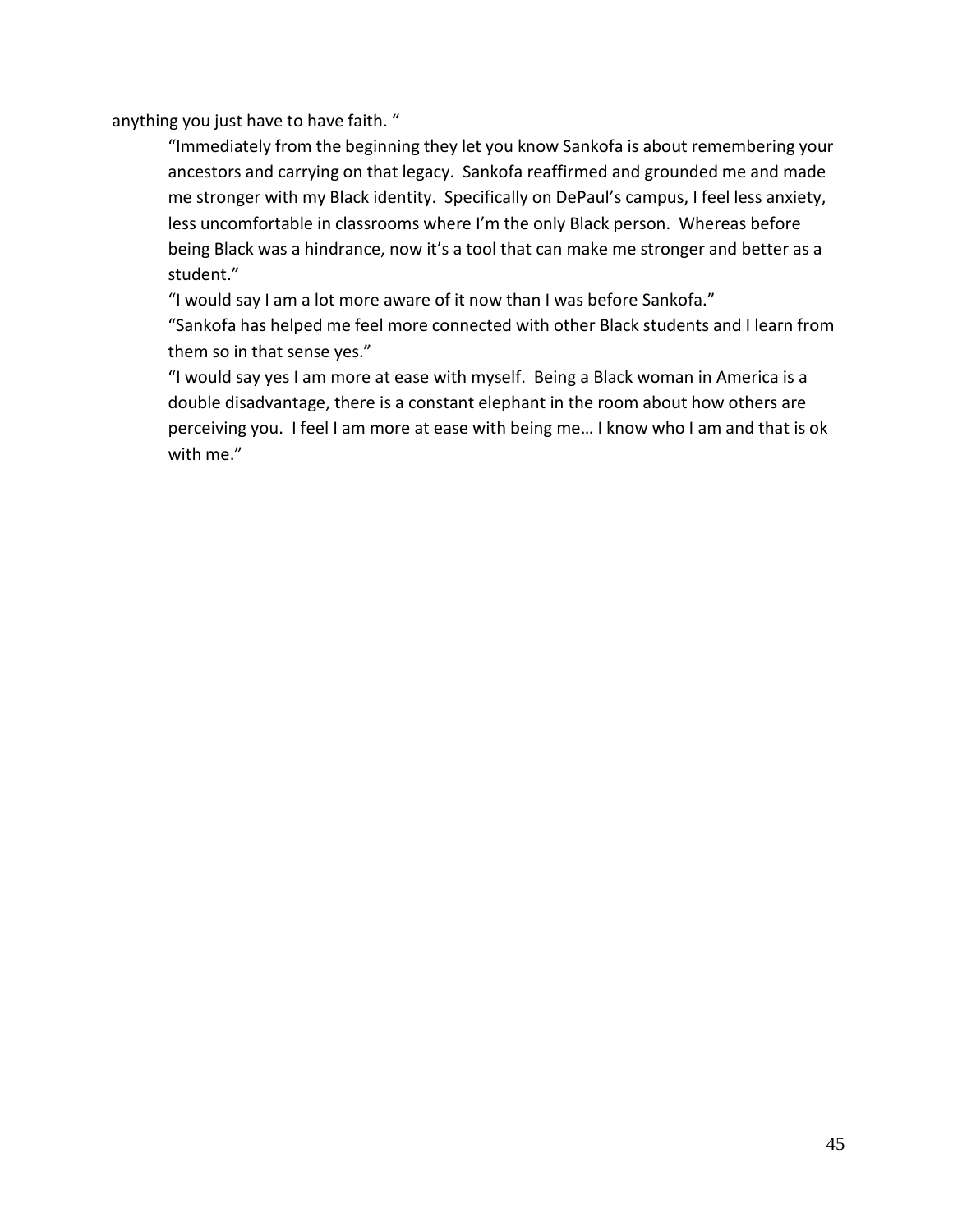#### **19. Has your personal spiritual or religious practice been impacted by Sankofa?**

"I find myself reading the bible more and more so just being connected to God in general. "

"They are still a little bit lacking. I am pushing myself to more so read the bible or do things that would make me grow in my faith. "

"The connection. The beginning, the middle and the end. We are all connected and everything comes to the middle, that is what has been very impactful for me."

"Yes, I feel I am more connected. I pray a lot more. I am a lot more active in seeking out spaces where I can practice religion and a lot more comfortable in doing so."

"Always. I always feel that strong emotional connections. When I go to Sankofa, cause I'll be honest I don't think about and thank my ancestors as much as I should, when I go to Sankofa all those emotions come rushing into me. It's something that I really need to do more often."

"Interacting with so many people and being forced to engage with people and hear their problems. Connecting with others can both help myself and help others by connecting with them. 'touch Hands and kiss babies' in political terminology, that's going to help you develop as a person."

"Stayed the same still strong."

"No."

"Feels like Sankofa could focus more on spirituality. My spirituality has increased but not necessarily because of Sankofa. Sankofa stronger in terms of Black love and awareness, it can be hard to connect people who are diverse through religion/spirituality."

"Definitely meditate way more, because I know what could happen. I meditate more, I pray more. I 've become more comfortable with myself. I learn different things about me each day. I am writing more. I used to write poetry back in high school I am really just starting back to write, that's because I'm learning me. My mind is expanding. I took time just to focus."

"I would say they have been not affected, but perfected by Sankofa."

"I have always felt I was open to different faiths or religions, but Sankofa has put a stamp on that, solidified that. There's only one God in my opinion and however you choose to worship him is totally up to you. Religion should always be inclusive not exclusive and looking down on a person is not something a religious person should do."

"I think it's just been enhanced. Become more comfortable in my faith and positive that I'm a child of God."

"Sort of. Maybe more mentally. Just mentally it's there I know what I can do."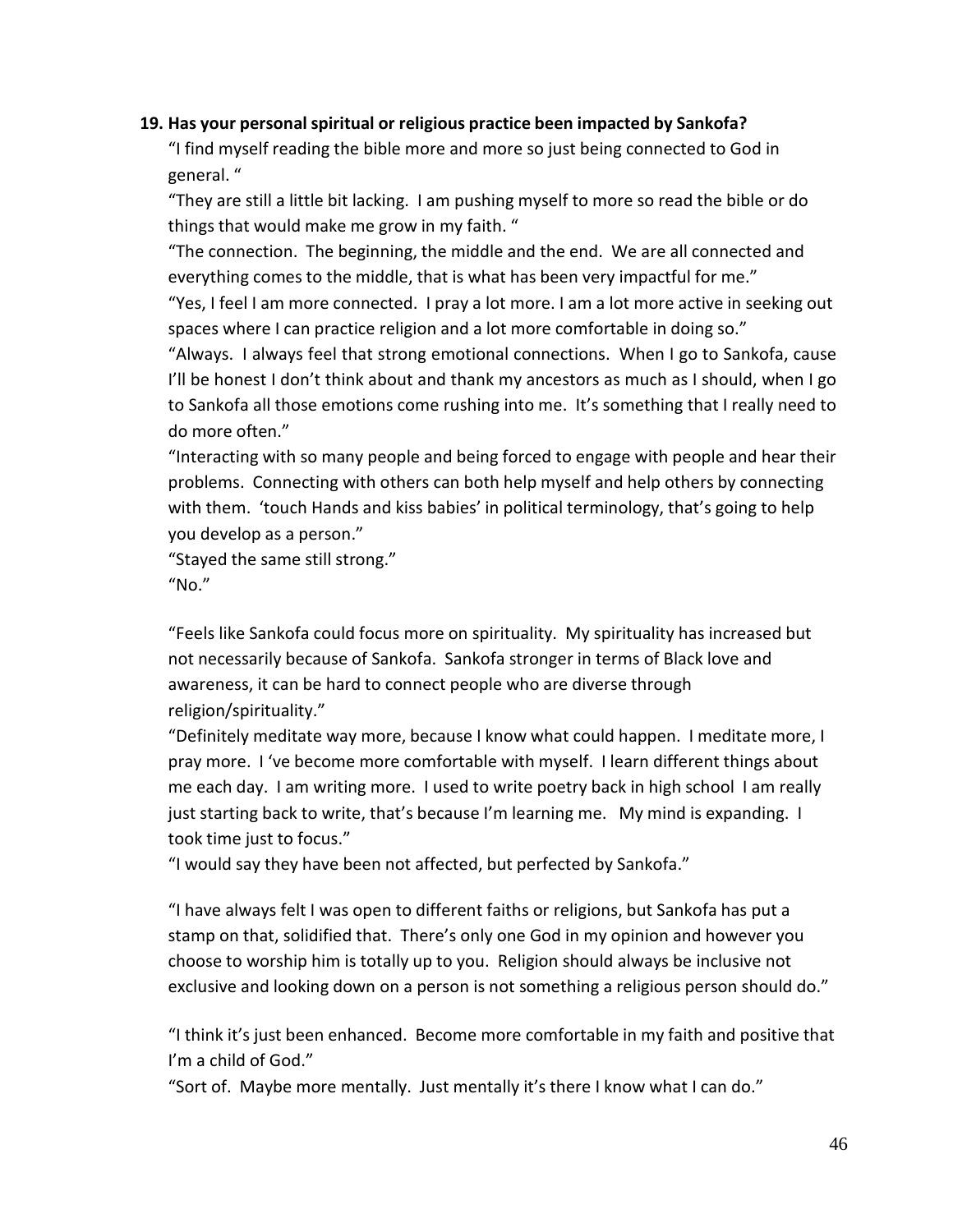"Not so much. Well, in a way yes I am more aware of my own spiritual practices. It really brought me awareness."

 $''$ No"

"Has opened my eyes regarding my faith tradition and some of the things I was taught to believe and things that I have discovered about myself and how that's not acceptable to me. Sankofa helped me to see that and grow."

# **20. Describe your level of support you've received from the DePaul as a Black student.**

"There is support. A lot of the support from what I have seen has come from things like Sankofa. I mean personal relationships with people, professional relationships with people, relationship with myself, which is important as well. There's a great surrounding support that I have now, that I didn't have before. I think that results from the program and the connections I have made from the program."

"Not much from DePaul itself, I had to seek the organizations that support Black people myself."

"That's a tricky question. At first it was just me and my family. But as I got to know more people from doing more events I had more support."

"Very encouraging."

"I feel like there's more that DePaul can do to reach out to students of color and connect them to other students of color. I was an orientation leader, a lot of concerns I got especially from minority parents was will my child fit in? Will they find their community? I think DePaul could communicate better how to find those groups, but overall it's good."

"DePaul as a whole not that much. Certain individuals a whole lot. Pastor Keith, Martise, my friends. So I do have a great support system while I'm here but DePaul as a whole, naw, not really I don't think so."

"It was pretty good, pretty good honestly. I started off, was going through a fair, my mom encouraged me to be involved. Talked to Eric Mata, got a graduate student as a mentor that's really helped shape my experience at DePaul. Went out to LA and met him there. Discover Class with men of color also helped put Chicago and race in a different perspective. Christopher Rhone at Financial Aid that guy's a legend. There's enough Black people. There's some good classes."

"Not much. Sometimes feel like just a number, but reaching out to to other people that even though they are affiliated with DePaul it's different than academic based, I feel a little more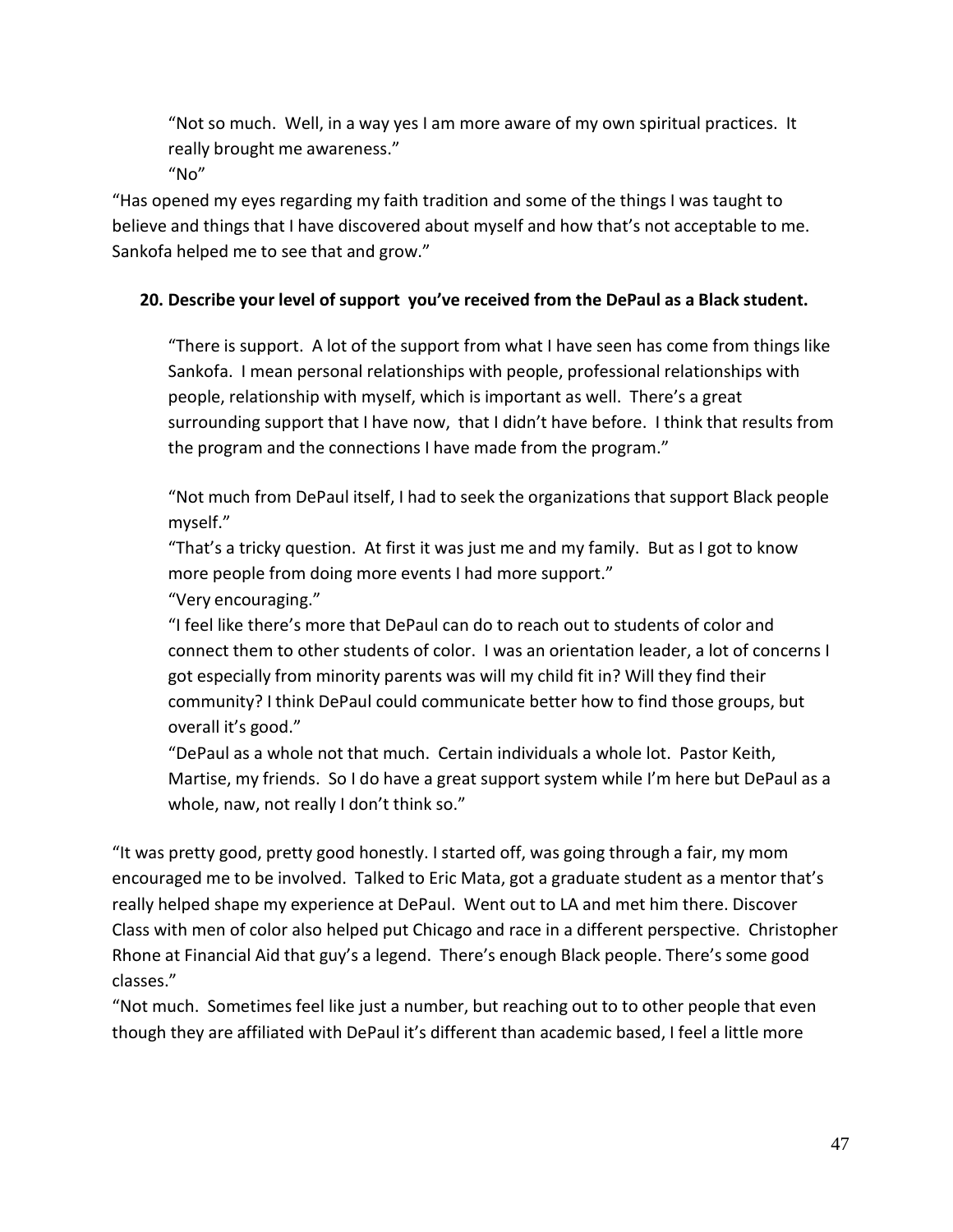comfortable. DePaul does provide some support but i didn't know they were there or feel comfortable to reach out to them so there is still a sense of isolation."

"Never really explored it until Sankofa. Sankofa does seem to be a thriving community so that is a support."

"None. In regards to DePaul none. From some people at DePaul, Pastor Keith, some other people that came before yes I've received support. Who runs DePaul, white people run DePaul and they are not always aware of how to help. Feels money is such a power it comes before other considerations."

"DePaul definitely has those opportunities to make every student successful. It's up to that student. I reached out to the Career Center. Being a part of different student organizations what comes with that is being able to communicate with different people. The career fairs were vital in my success I got a job for the summer. Do your homework before each interview, learn about the interviewer the company, you can get points for that. DePaul's good for what it's good for. DePaul can do a better job of promoting activities that cater to minorities better. Everyone don't check their emails, they may see the banners. Do a better job of reaching out. Call us. We will get that message if we haven't paid our tuition. An advisor could reach out encouraging to check out this org. A lot of people are introverts, there's a lot of greatness in this school, some people just need that helping hand."

"For me personally I've received a lot of support. I've received support because I've asked around. I've received help with books. I've gotten help with holds on my account." "Quite a bit. Quite a bit. I owe everything to Sankofa, particularly Pastor Keith and different faculty members. One thing that should be clarified in this, although I have me a lot of great Black faculty members, there are great faculty members of all races. The ones that I have encountered personally they've always made themselves accessible They understand me, they understand where I've been. I've never encountered one that made me feel uncomfortable in being a Black student, but Sankofa has definitely made me feel more confident in speaking to those professors if I am struggling, go to office hours, so we can try to correct this. It helped me out in so many different realms."

"Tremendous amount. From Black staff, Latina, staff, Asian staff, whoever I reached out to has been willing to help. I've never seen that my skin color mattered. Just that I'm a student in need and I care to learn or to seek guidance…lots of support."

" The level of support is very limited. I don't believe there's enough resources for Black students at DePaul. It is disheartening and disappointing, diversity is one of DePaul's selling points, when Black students come here, you don't see that diversity you were told about. You kinda just feel alone and left out. I see this as both a negative and a positive. It shouldn't take making certain friends to know about these things, but it's positive in that through meeting these people you find out about things and you make great relationships and a great community."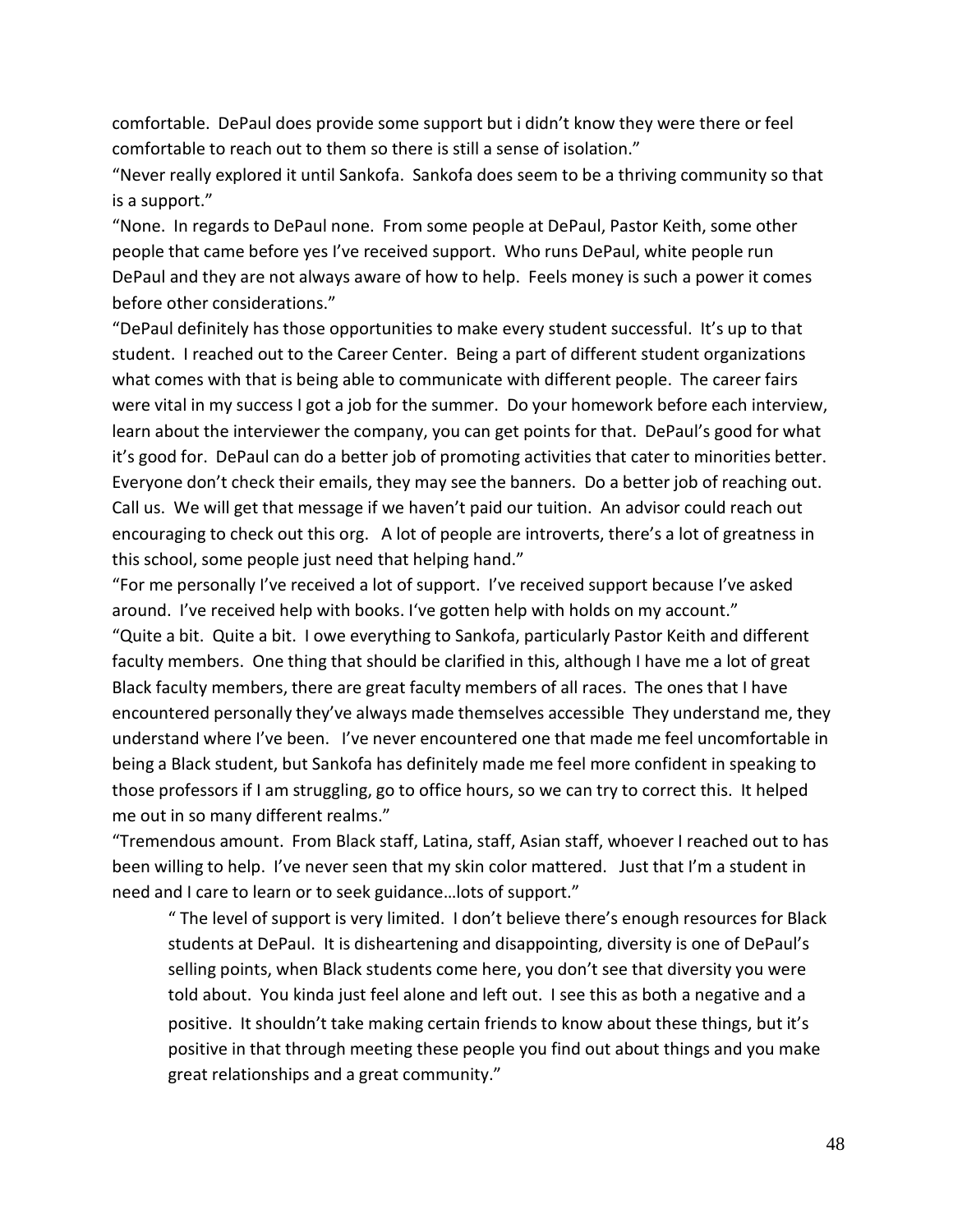"I would say I receive a lot of support, especially from the Black community. I am a community service scholar, our leader Joy Ellison says she'll be there to fight for our rights, whether it's police incarceration, or just discrimination in general."

"I guess I get support from advisors. There is STARS, and McNair/Arnold Mitchum organizations within DePaul that someone came in and made."

"Played tennis here for two years. Felt athletic department did not support Black student athletes to have community as needed, because always consumed with sport. Either in class, competing, practicing. Feels there is financial support for minorities in general, but not specifically for Black students."

# **21. If an incoming student or someone considering DePaul were to ask you, how would you describe the Black student community at DePaul? What would you tell them?**

"I would say …my first thought was to say this is my perspective, I'm not going to say this is how everyone is…from what I see, extremely lovely, kindhearted, just generous, very very goofy, empathetic caring people who are also very ambitious, also very responsible, also very intellectual, consciously aware of things, who are very very keen on ensuring the uplifting of their friends and acquaintances even within the community. So that's what I see. I see a blazing trail of great African American students within DePaul that will continue to happen and continue to foster a really great community based on the leadership that has been set and I think will continue to be set based on Sankofa."

"You might not see a lot of faces on campus, but there is a thriving community on campus there are a lot of organizations geared towards bringing Black people together so you should find them."

"It's thriving, please come, you'll only make it better. You may be skeptical at frist, but that's just because you don't know anyone...the more you get out there the better it will be." "The Black community at DePaul is very well engaged. There is a student body that can give

you encouragement being engaged here at DePaul." "I would tell them the Black community is very supportive. I found a lot of students with a diverse amount of interests, varying majors and career paths, and I feel like the Black

community does very well in supporting each other. Not only to make a presence on campus but to make sure we are driving each other toward our future."

"I would say that the Black community is very small, that shouldn't shy you away from DePaul. You will be able to meet different people, becasue we have a smaller community that is in a larger environment going through the same struggles, you become closer because you really don't have anybody else to lean on."

"I would tell them it's cool. Find some like minded people. First get your mind right so you can find like minded people that are not scumbags. Then, get to know people, Get out of your comfort zone, a lot of people you think aren't cool are actually people, get involved in events, you'll find friends."

"Just reach out. You don't have to be afraid. They're there whenever you're ready.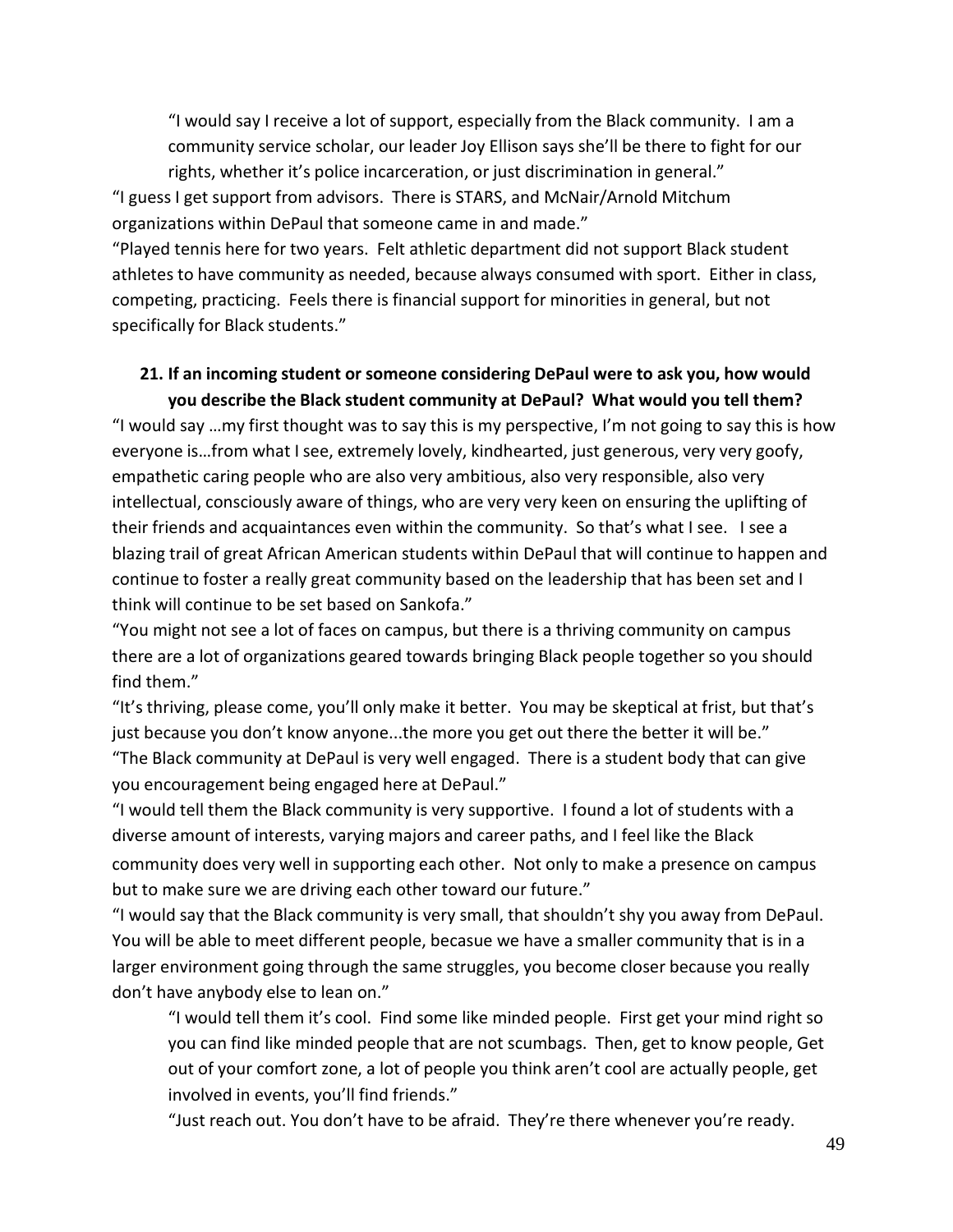There are many people from all around with different views you're bound to find someone like minded. Even if people do have different views they can embrace you with open arms, just reach out."

"I would tell them it's small, but we have a very strong Black community. It's like being around family, I know it sounds terribly cheesy, but it was really nice."

"I'll be truthful. IN the past we've lacked unity, but it's getting better. You can hope it will continue and if you want it to be better, you have a voice. Talk to somebody. Not everyone can be a leader but someone can be a leader. Getting your voice out. The racism you experience at DePaul, I am not saying it's always overt, Chicago is the most segregated city in the country. People can do racist things out of ignorance, it is stressful that people won't acknowledge it or won't get it or don't care."

"We're close. We're like a family. It has its drama, but it's all love. We're small we stick together at the end of the day. We're family we fight. Once you experience Sankofa experience you can admit to your wrongs, most people are so stubborn it takes an organization like Sankofa It can bring out realization and ability to swallow one's pride and apologize. "

"The Black community embraces you. One of the things you have to do is go to Sankofa to build a foundation, a connection with African people, with Black people, you build a family of people that can walk with you through DePaul . A lot of times they tell you that when you're in college youre on your own. That's not the case. You have a community of people vouching for you, fighting for you, so that you can succeed."

"We're a very progressive Black community. I am not going to lie to you and say that we're perfect but we can get there if the foundation of Sankofa remains the same. I feel Sankofa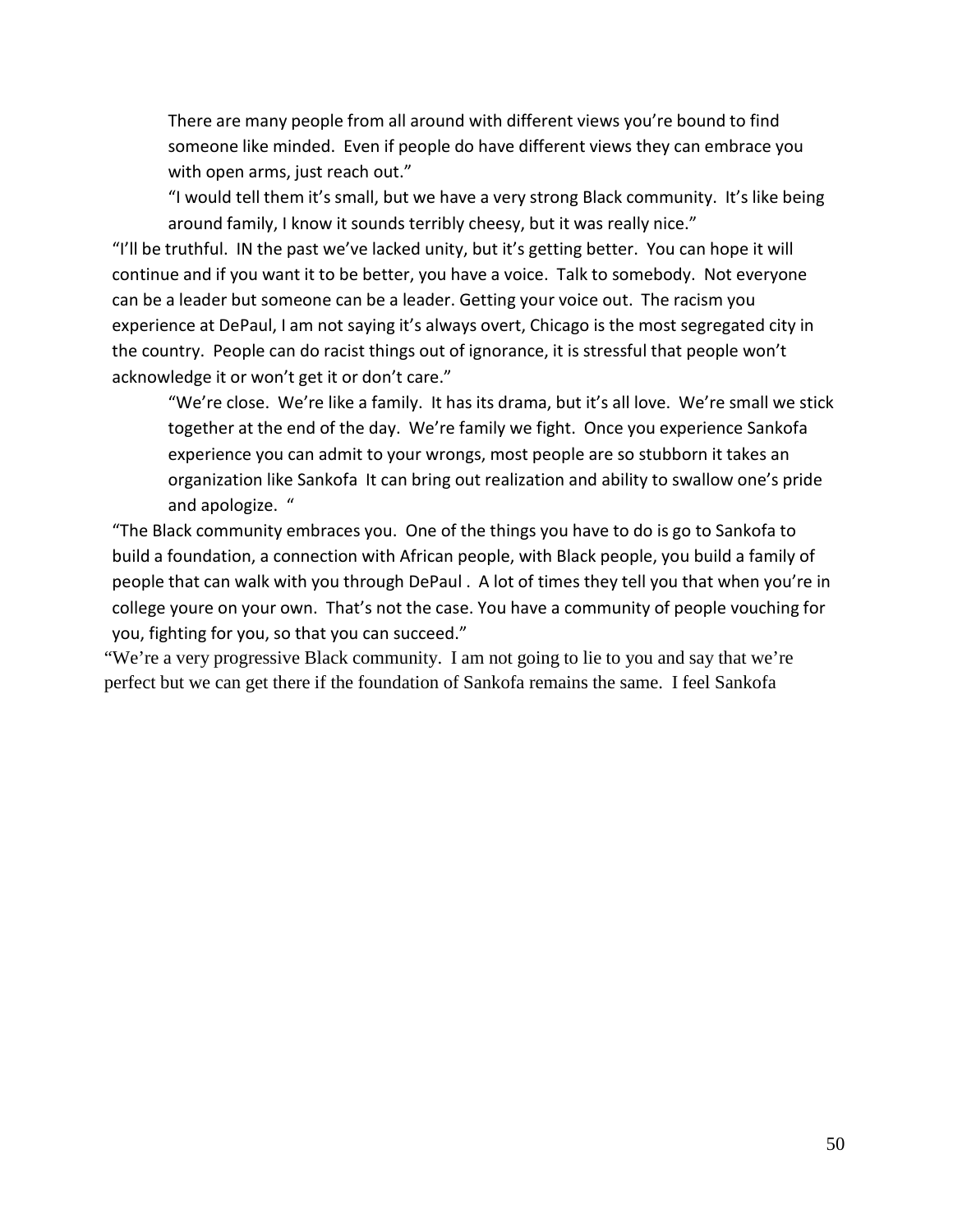should be a class, especially in the first year to acclimate students to DePaul. I also feel it should be open to all minorities. When you come into DePaul you may feel alienated, feel that you are a minority. One other concept that was stressed throughout the weekend, white people are not the enemy. We have to safeguard our own community, educate ourselves, be there for each other. It helps so many people that feel lost, over a weekend, that they can reconnect with the community. I think it should stay."

"I would say supportive. It's enlarging and supportive. Just because it looks small in number, there are a lot of people there for you, just reach out to them."

"I would describe it as thriving, as uplifting, supportive, and necessary. If you want to succeed at DePaul as a Black student, it's necessary that you get involved with the Black student organizations, it's important that you get involved with Sankofa, it's important that you make connections with the elders, with the Black student leaders, it's critical to your success that you get this support."

"I would say the Black community is very involved on this campus in activities. I would say join the Black Student Union as soon as possible because you will meet a lot of friends and allies and acquaintances…you will meet a lot of people that will benefit you and be there for you in the future."

"I would say it's small, but it's very close. A lot of us we all know each other or are familiar with each other and hang out. Even though it's small it's not as bad as you might think, cause it's close-knit."

"I think it is fairly small compared to some other universities but its just as good an experience, as I would assume even at an HBCU, given people like Pastor Keith that work so hard to have programs where students can come together right here at DePaul."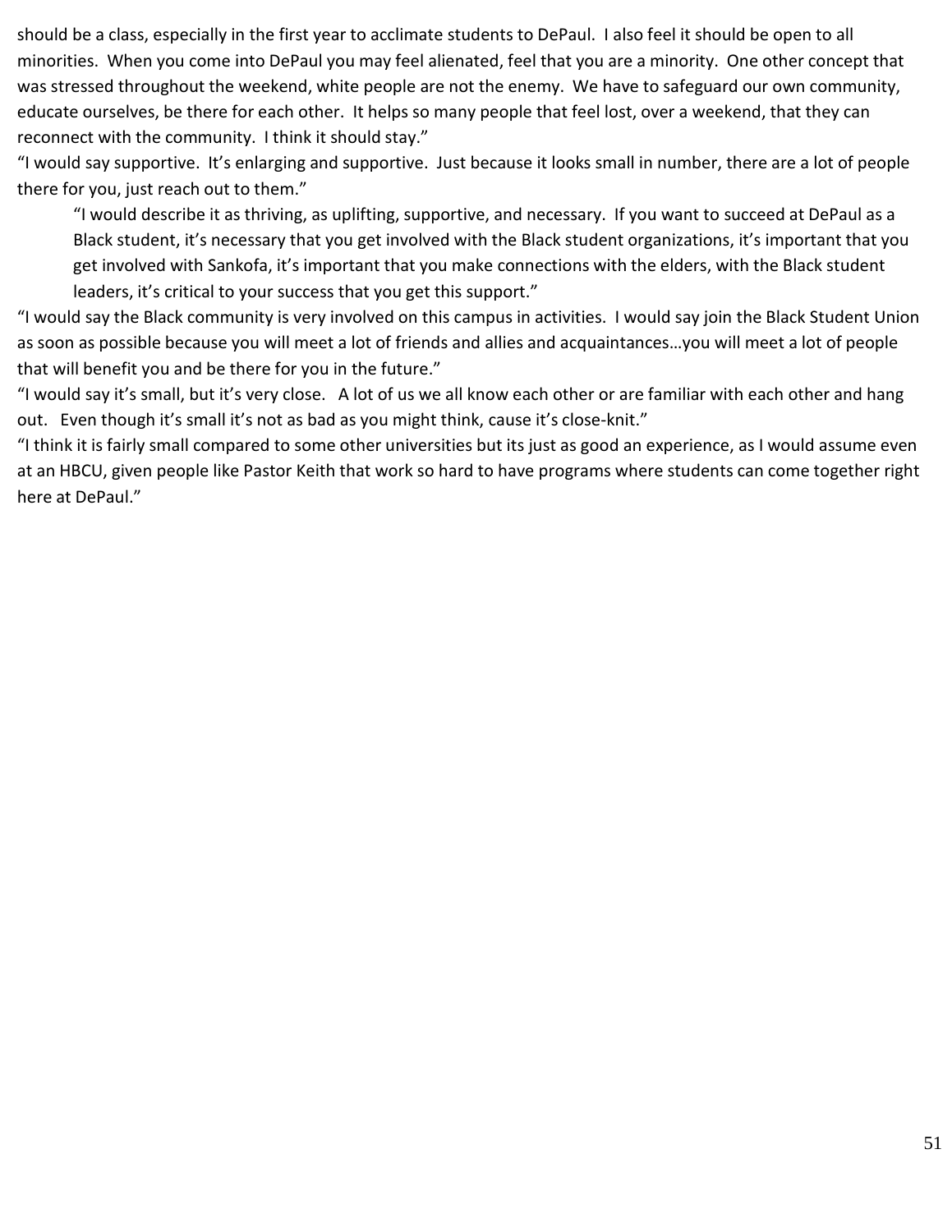# **Sankofa Pre-Evalution 2014-2015**

Display submissions: **All Approved Only**

The following data is based on 18 submissions. Only multiple choice questions are shown.

**<sup>1</sup>** Based upon your observations, does DePaul have any thriving Black student communities on campus.

| Answer    | Percentage         | Count |
|-----------|--------------------|-------|
| Yes       | 77.78%             | 14    |
| <b>No</b> | 22.22%             | 4     |
| Compare   | Total Responses 18 |       |

**<sup>2</sup>** On a scale of 1 to 5, (1 being most satisfied) rate your level of "satisfaction" as a black student at DePaul University.

| Answer                                                                                              | Percentage | Count          |
|-----------------------------------------------------------------------------------------------------|------------|----------------|
| (2) I like DePaul and I won't<br>mind being here till I<br>graduate.                                | 55.56%     | 10             |
| (1) It's the perfect school<br>for me and I'm completely<br>happy with DePaul.                      | 16.67%     | 3              |
| (4) I don't really like DePaul<br>but I'll stay because I have<br>nowhere else to go.               | 16.67%     | 3              |
| (3) I'd rather be at an<br><b>Historically Black College</b><br>instead of DePaul but I'll<br>stay. | 11.11%     | $\overline{2}$ |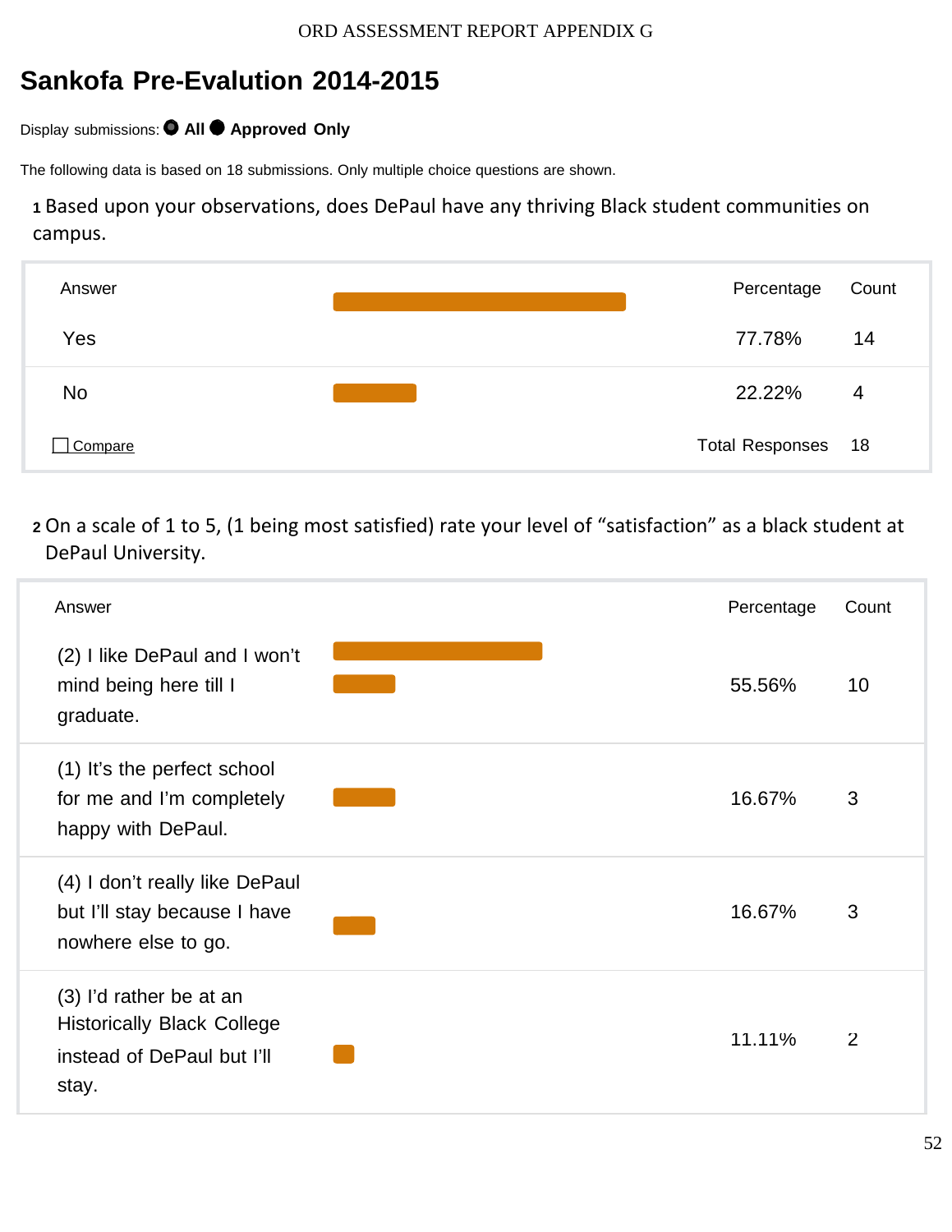(5) I don't like DePaul and I'm actively trying to **1** actively trying to **5.56%** 1 transfer to another school.

□ Compare Total Responses 18 (19)

**<sup>3</sup>** Do you seek out, consider or consultant… faith, spiritual or religious communities/persons when making decisions about your education or other experiences at DePaul?

| Answer            | Percentage             | Count  |
|-------------------|------------------------|--------|
| Yes, all the time | 33.33%                 | 6      |
| No, Never         | 33.33%                 | 6      |
| <b>Sometimes</b>  | 33.33%                 | 6      |
| Compare           | <b>Total Responses</b> | 18(18) |

**<sup>4</sup>** Based upon the choices below; Indicate your current attitude or feelings when you are the only or one of few Black students in a situation at DePaul.

| Answer                                          | Percentage             | Count   |
|-------------------------------------------------|------------------------|---------|
| I notice this but it does not<br>bother me      | 66.67%                 | $12 \,$ |
| I notice this all the time and<br>it bothers me | 33.33%                 | 6       |
| Compare                                         | <b>Total Responses</b> | 18(18)  |

**<sup>5</sup>** Based upon the choices below, identify the first time you observed or recognized a significant gathering of Black students at DePaul.

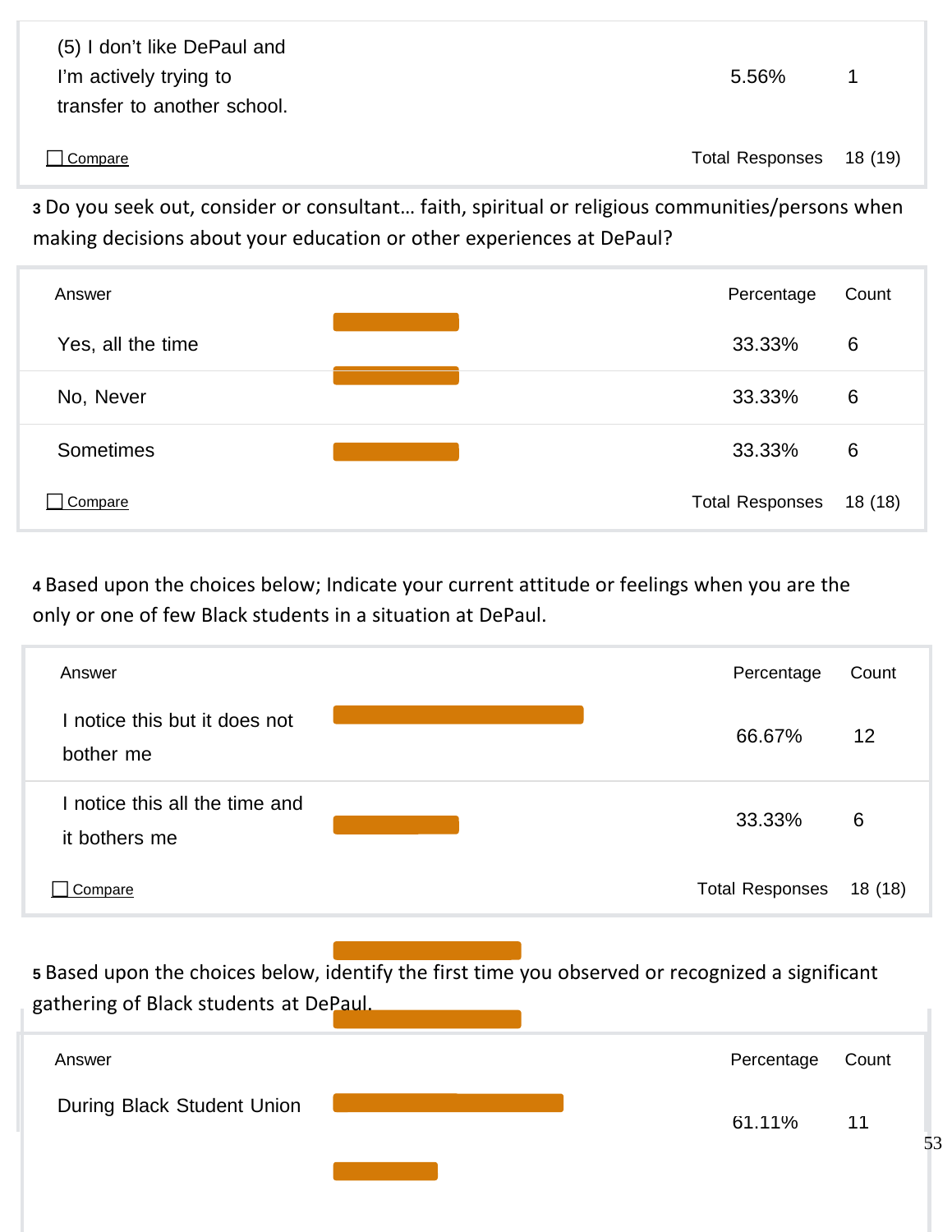| meeting                                                          |                        |         |
|------------------------------------------------------------------|------------------------|---------|
| In the cafeteria                                                 | 50.00%                 | 9       |
| at an off campus party or<br>event                               | 50.00%                 | 9       |
| <b>Black Fraternity/Sorority</b><br>event                        | 33.33%                 | 6       |
| During Sankofa                                                   | 27.78%                 | 5       |
| There are 3 other answers with responses. Click to see them all. |                        |         |
| Compare                                                          | <b>Total Responses</b> | 18 (47) |

**<sup>6</sup>** Based upon your future goals, rate the level of significance or necessity that "cultural awareness" has upon your success here at DePaul

| Answer                                        | Percentage             | Count          |
|-----------------------------------------------|------------------------|----------------|
| Very important to my future<br>goals          | 88.89%                 | 16             |
| This is slight important to<br>my future goal | 11.11%                 | $\overline{2}$ |
| Compare                                       | <b>Total Responses</b> | 18(18)         |

**<sup>7</sup>** Based upon your future goals, rate the level of significance or necessity that "spirituality" has upon your success here at DePaul

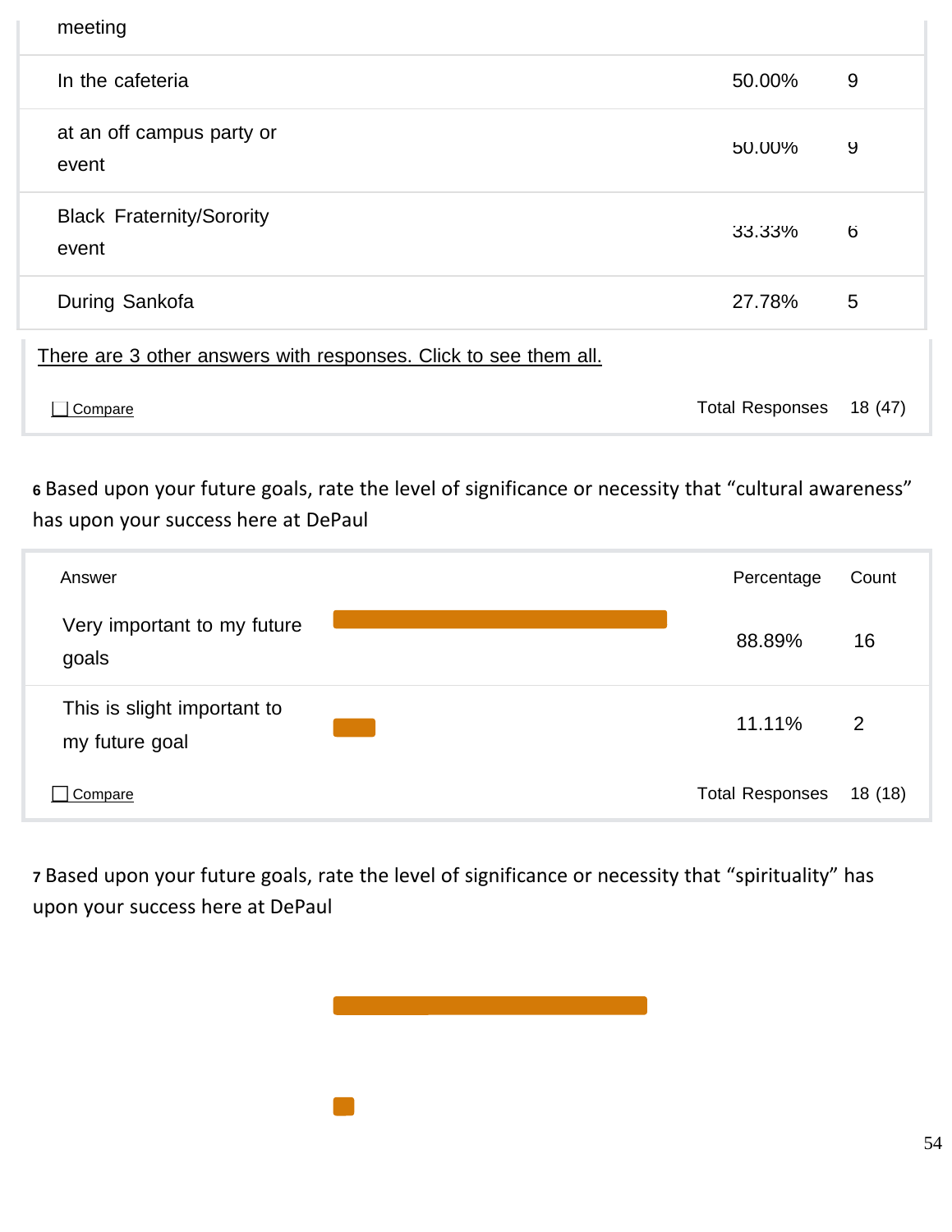| Answer                                           | Percentage             | Count  |
|--------------------------------------------------|------------------------|--------|
| Very important to my future<br>goals             | 83.33%                 | 15     |
| This is slightly important to<br>my future goals | 16.67%                 | 3      |
| Compare                                          | <b>Total Responses</b> | 18(18) |

**<sup>8</sup>** Based upon your future goals, rate the level of significance or necessity that "Leadership Development" have upon your success here at DePaul



 $TOTAL$  **SUBMISSIONS** 

# 18

# **Dynamism Retreat Post-Evaluation 2014-2015**

Display submissions: **All Approved Only**

The following data is based on 10 submissions. Only multiple choice questions are shown.

**<sup>1</sup>** Please rate your level of "satisfaction" with the Opening Sankofa Ritual.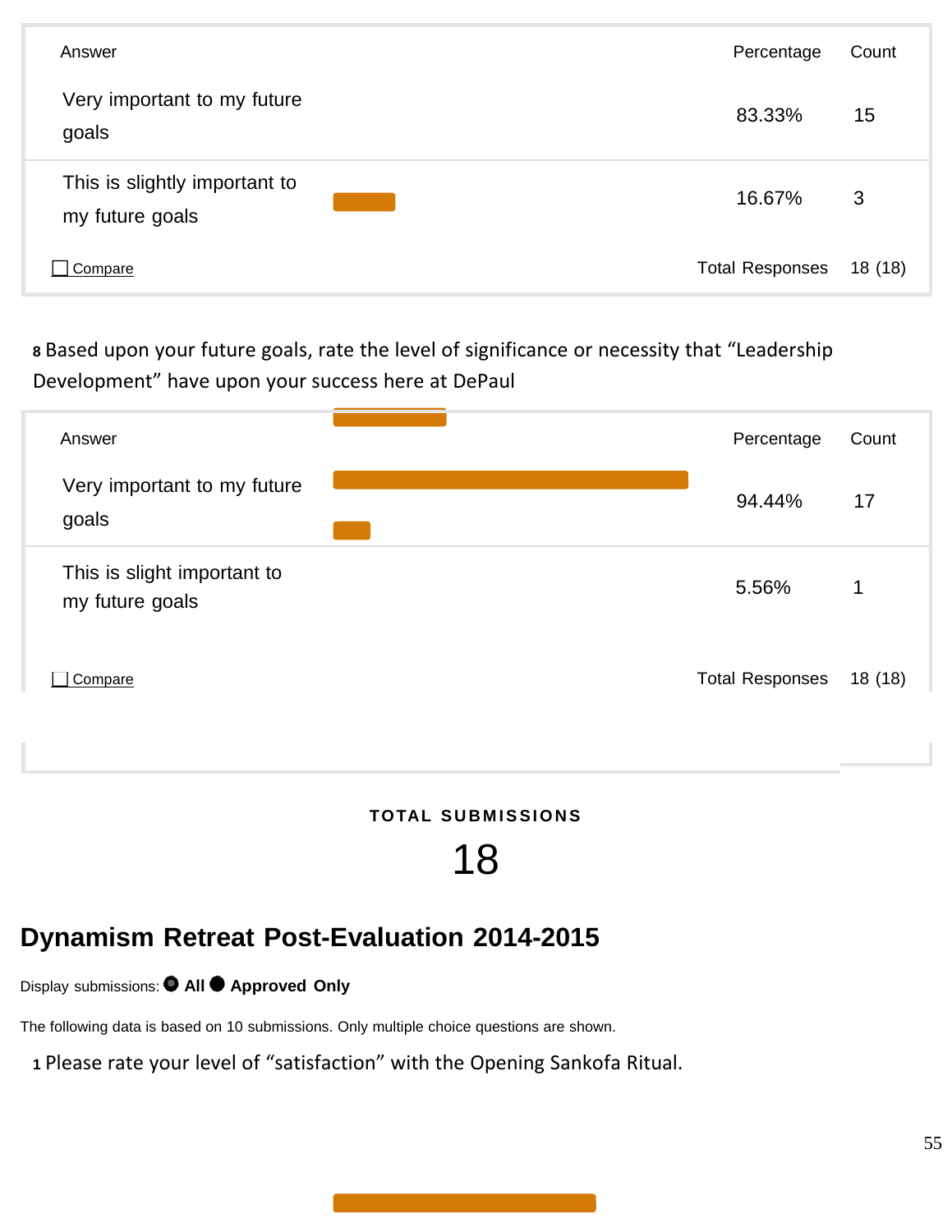| Answer                                                                                                | Percentage             | Count          |
|-------------------------------------------------------------------------------------------------------|------------------------|----------------|
| (1) This was great. A<br>powerful experience for me<br>personally. Please keep the<br>Opening Ritual. | 70.00%                 | $\overline{I}$ |
| (2) I thought this was just<br>interesting                                                            | 30.00%                 | $\mathbf{3}$   |
| (4) This made me<br>uncomfortable but I quietly<br>observed just to be<br>respectful                  | 10.00%                 | 1              |
| (3) I didn't understand the<br><b>Opening Ritual</b>                                                  | 10.00%                 | 1              |
| Compare                                                                                               | <b>Total Responses</b> | 10(12)         |

**<sup>2</sup>** In regards to the session on Black Mental Health and Self‐Care, please rate the level of usefulness to you personally.

| Answer                                      | Percentage             | Count   |
|---------------------------------------------|------------------------|---------|
| Very useful, I learned<br>something valuble | 100.00%                | 10      |
| Compare                                     | <b>Total Responses</b> | 10 (10) |

**<sup>3</sup>** Has your view of Counseling, Therapy or Pastoral Care changed after the session on Black Mental Health and Self‐Care ?

| Answer                                   | Percentage | Count |
|------------------------------------------|------------|-------|
| Yes, I believe its necessary<br>at times | 90.00%     | 9     |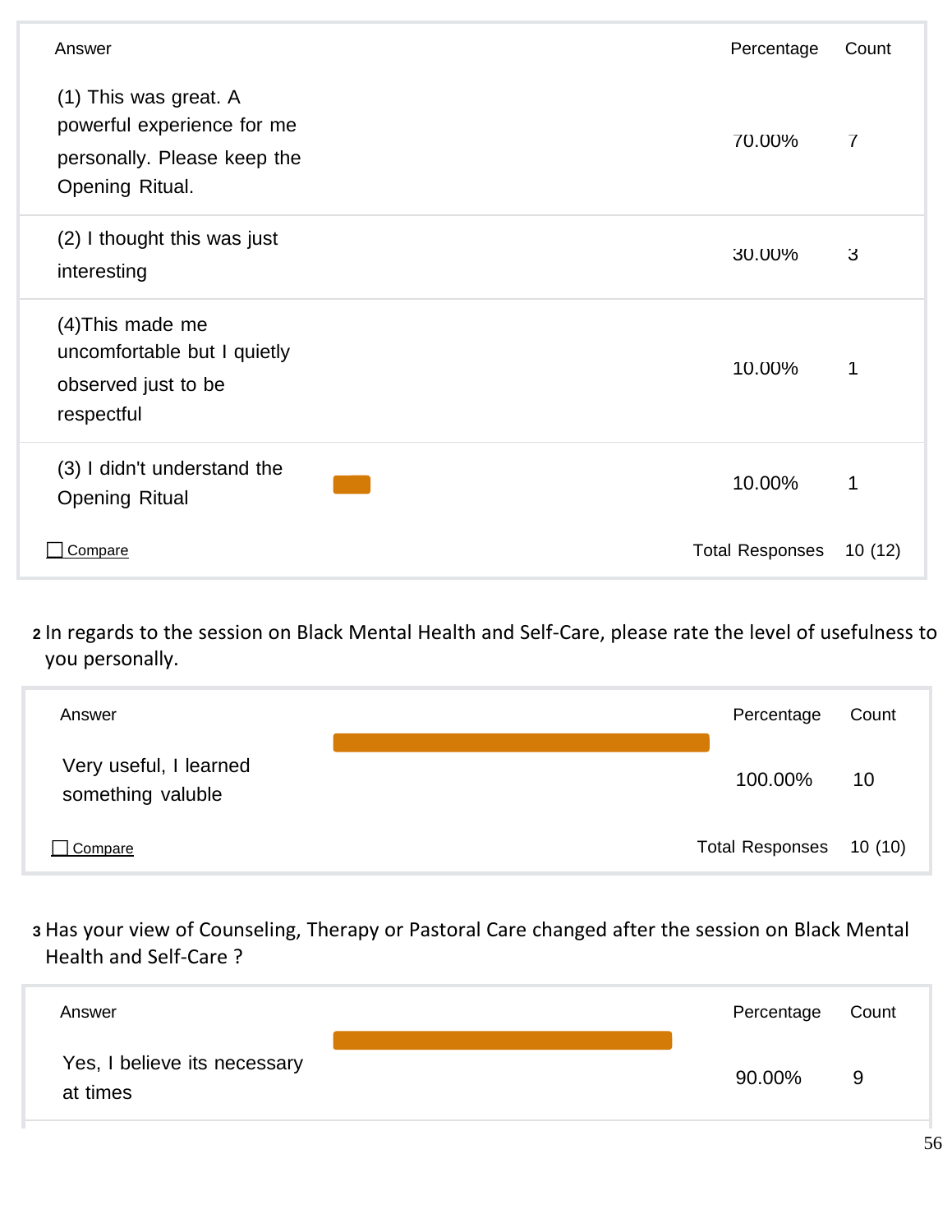**<sup>4</sup>** In regards to the session on Black Archetypes, rate the level of usefulness to you personally.



**<sup>5</sup>** In regards to the session on Black Love, Black Sexuality and Black Sex, please rate the level of usefulness to you personally



**<sup>6</sup>** Please rate your level of "satisfaction" with the Closing Sankofa Ritual.

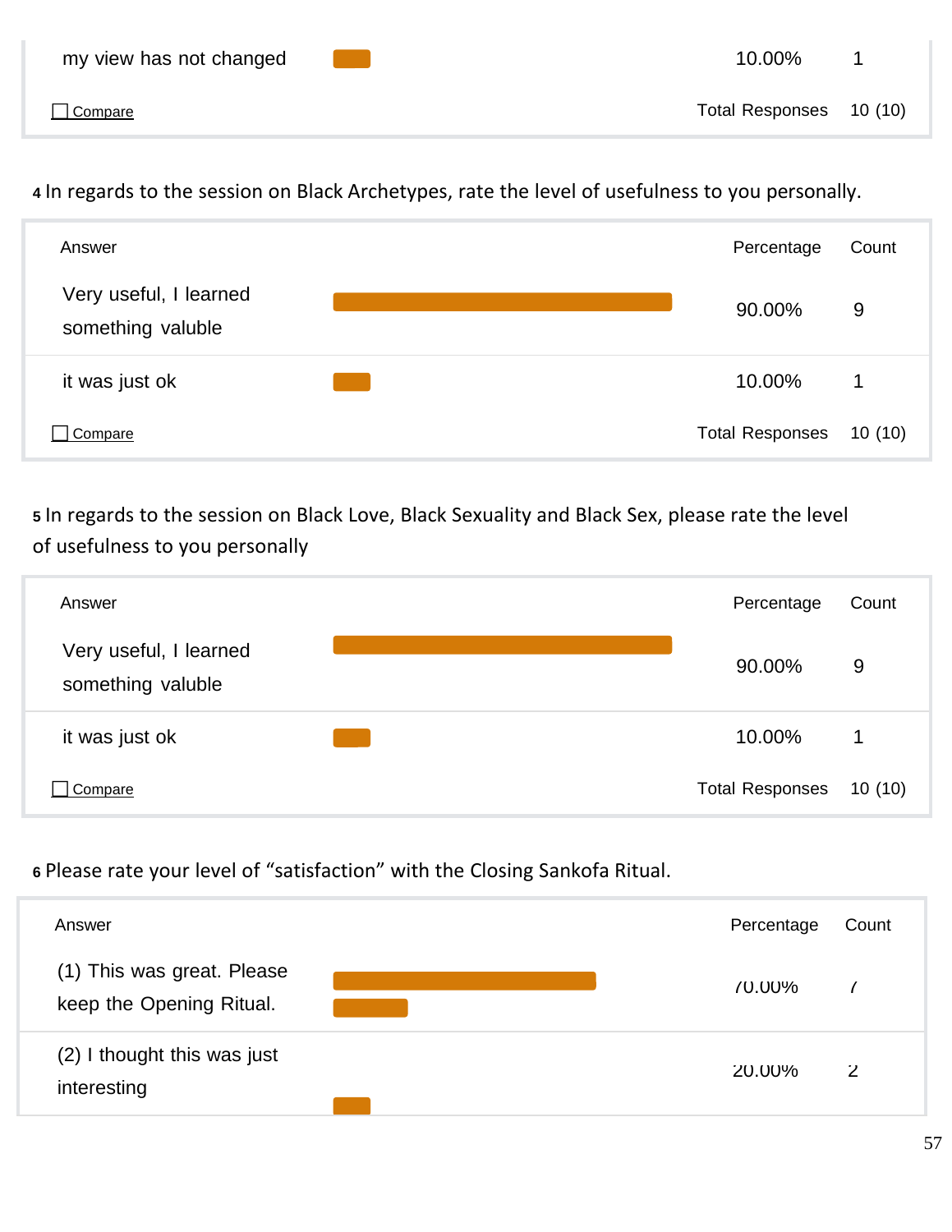| (4) This made me<br>uncomfortable but I<br>participated anyway. | 10.00%                  | $\overline{1}$ |
|-----------------------------------------------------------------|-------------------------|----------------|
| Compare                                                         | Total Responses 10 (10) |                |

**<sup>7</sup>** Based upon the sessions and general intent of the Dynamism retreat, do you perceive a connection between your spirit or soul and your future professional success?

| Answer        | Percentage             | Count   |
|---------------|------------------------|---------|
| Yes           | 60.00%                 | 6       |
| I'm not sure. | 40.00%                 | 4       |
| Compare       | <b>Total Responses</b> | 10 (10) |

# **<sup>8</sup>** Please rate the accommodations during the Retreat

| Answer                       | Percentage             | Count          |
|------------------------------|------------------------|----------------|
| Accommodations were<br>great | 80.00%                 | 8              |
| it was just ok               | 20.00%                 | $\overline{2}$ |
| Compare                      | <b>Total Responses</b> | 10(10)         |

# **<sup>9</sup>** Please rate the food during the Dynamism Retreat

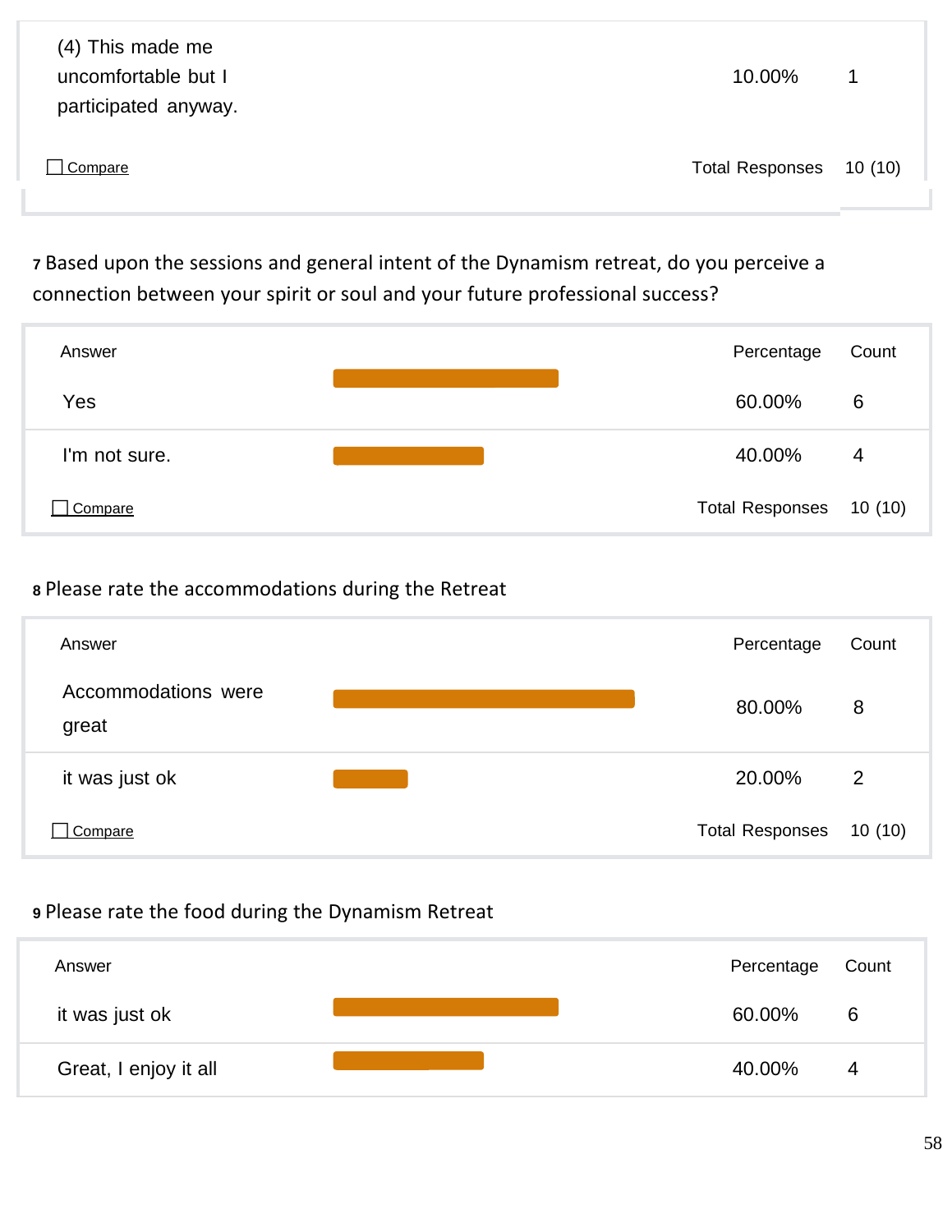| I did not like the food. | 30.00%                  | $\mathbf{3}$ |
|--------------------------|-------------------------|--------------|
| Compare                  | Total Responses 10 (13) |              |

# **<sup>10</sup>** After attending the Dynamism retreat, has your impression of DePaul Changed?



**<sup>11</sup>** After attending the Dynamism Retreat has your impression of the Black Community at DePaul changed?

| Answer                                                        | Percentage             | Count |
|---------------------------------------------------------------|------------------------|-------|
| I have a more positive view<br>of DePaul's Black<br>Community | 100.00%                | 10    |
| Compare                                                       | <b>Total Responses</b> | 10    |

**<sup>12</sup>** Based upon your own personal needs, what is most "lacking" from your ability to succeed as a student at DePaul

| Answer                       |  | Percentage | Count |
|------------------------------|--|------------|-------|
| <b>Financial Resources</b>   |  | 70.00%     | 7     |
| Emotional, Spiritual support |  | 40.00%     | 4     |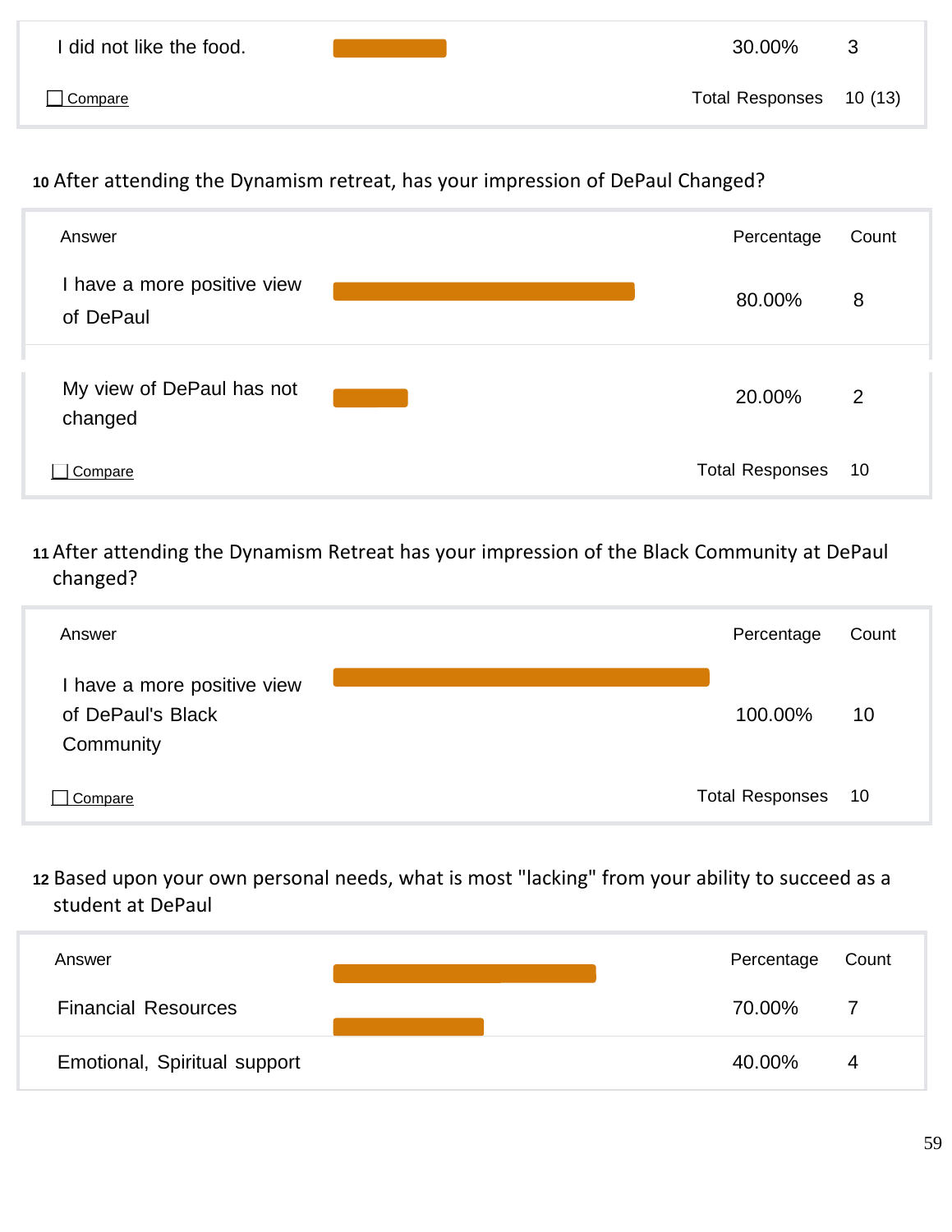| Something Else | 20.00%                  | $\overline{2}$ |
|----------------|-------------------------|----------------|
| $\Box$ Compare | Total Responses 10 (13) |                |

**<sup>13</sup>** If given another opportunity, Would you attend the Sankofa Dynamism Retreat again?



 $TOTAL$  SUBMISSIONS

10

# **CLOSED - 2015 Sankofa Leadership Retreat Application**

# Display submissions: **All Approved Only**

The following data is based on 18 submissions. Only multiple choice questions are shown.

# **1 Year Enrolled at DePaul**

Please select your current you are classified as here at DePaul.

| Answer            | Percentage             | Count          |
|-------------------|------------------------|----------------|
| Second Year       | 38.89%                 | $\overline{7}$ |
| <b>First Year</b> | 33.33%                 | 6              |
| Fourth Year       | 16.67%                 | 3              |
| <b>Third Year</b> | 11.11%                 | 2              |
| Compare           | <b>Total Responses</b> | 18             |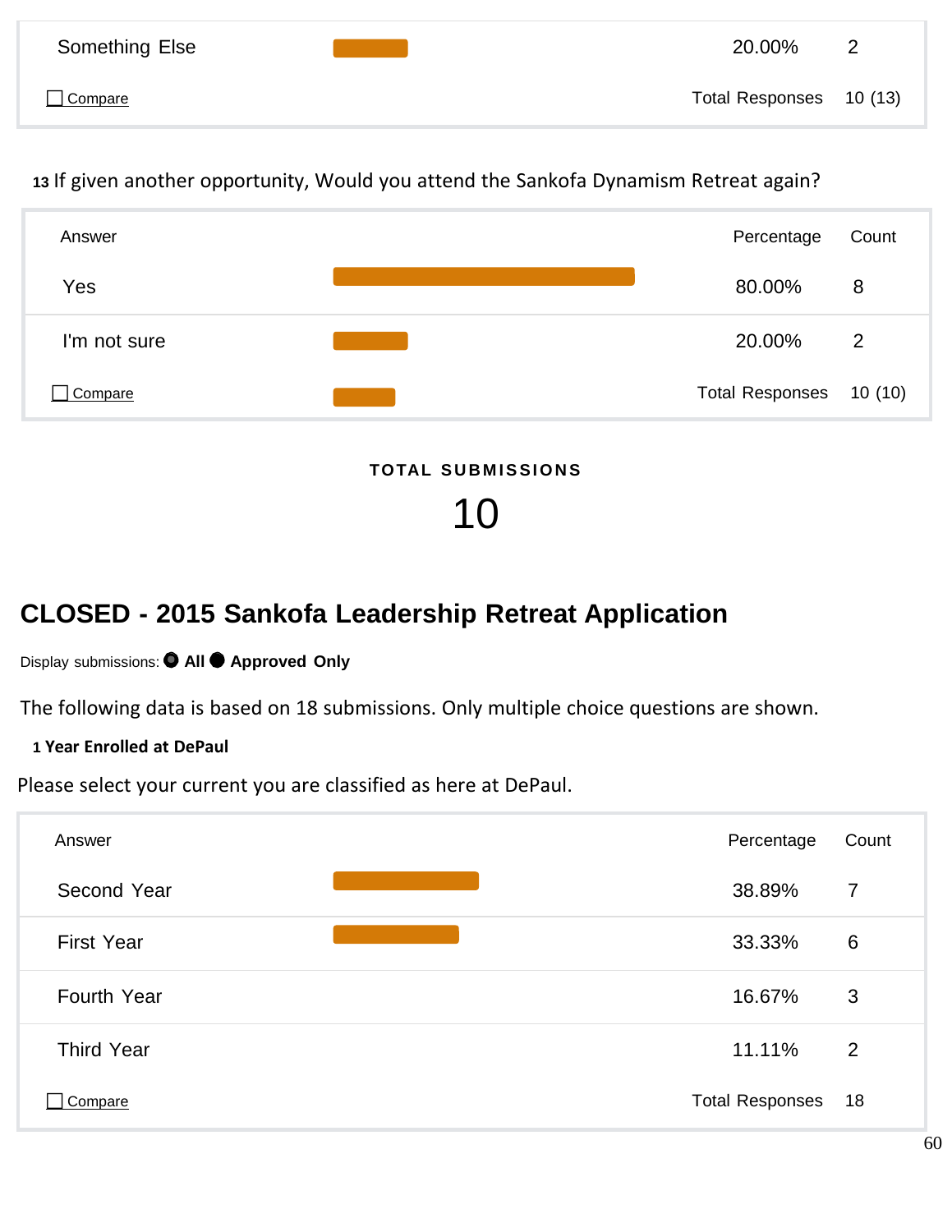#### **2 T‐shirt size**



#### **3 Leadership Positions (On-Campus)**

Do you currently hold a leadership role in a DePaul student organization or group?

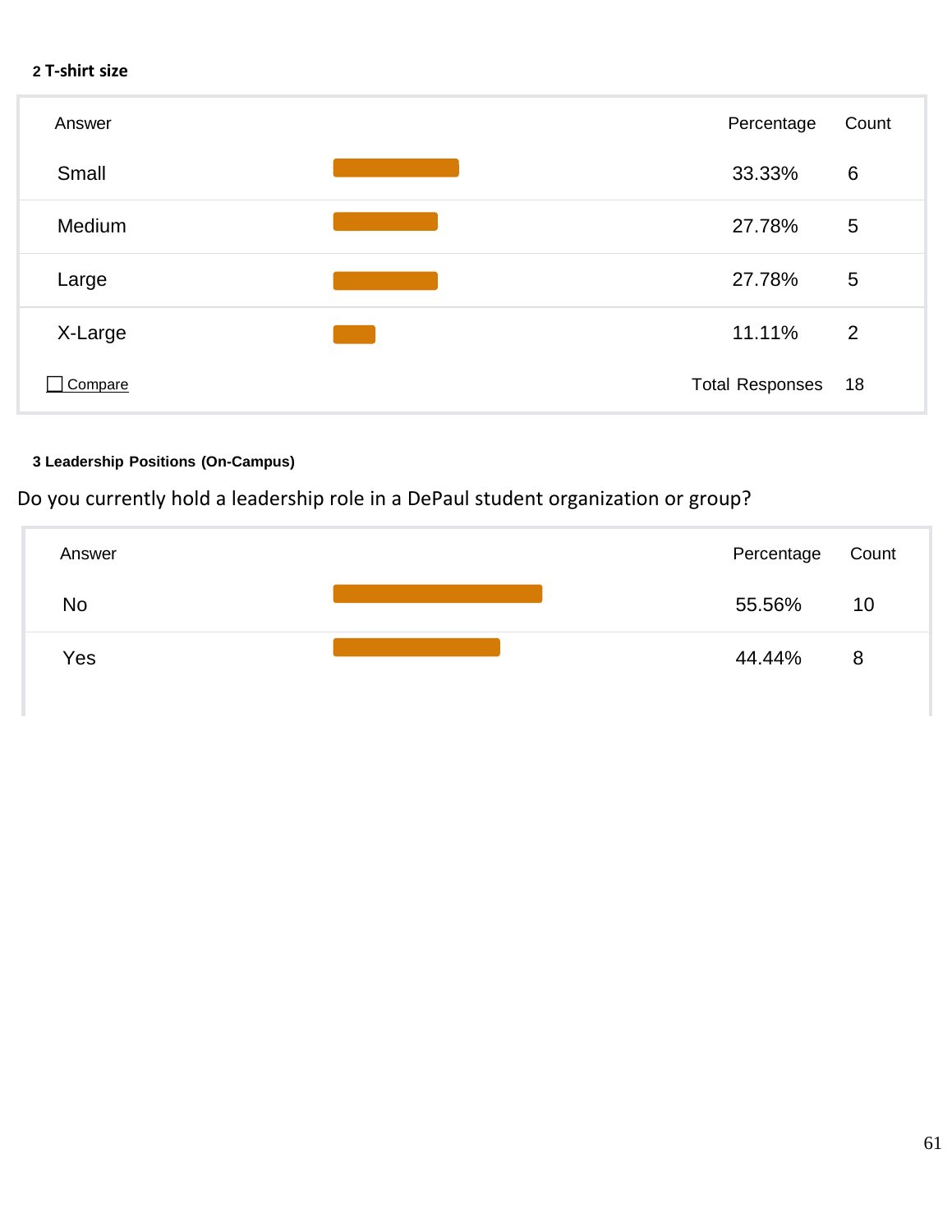<u>∩ Compare</u> Total Responses

### **4 Leadership Positions (Off Campus)**

Do you currently hold a leadership role in an off campus organization or group?



#### **5 Have you ever been to a leadership retreat?**



#### **6 Discrimination**

Have you faced any type of discrimination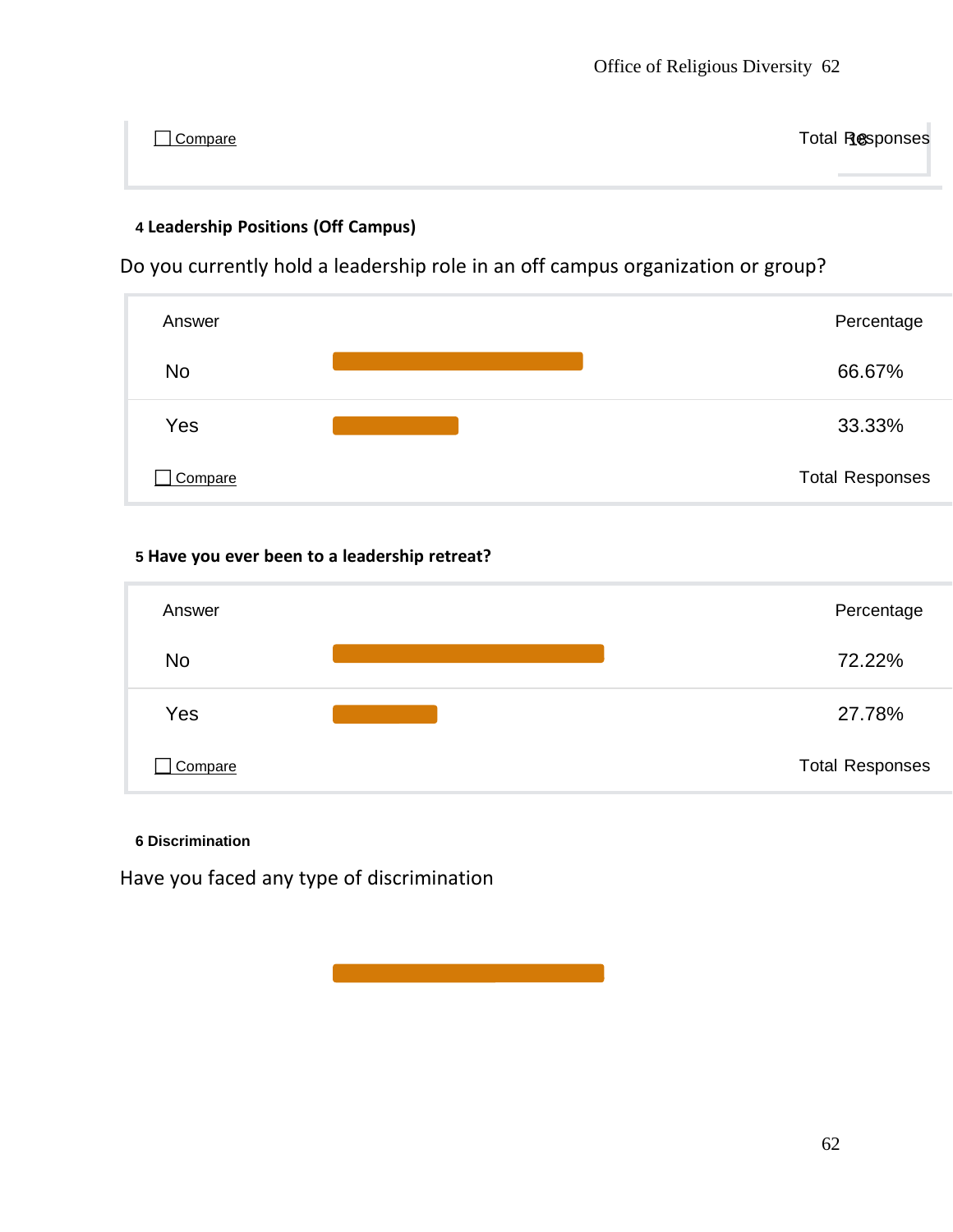| Answer    | Percentage             |
|-----------|------------------------|
| Yes       | 72.22%                 |
| <b>No</b> | 27.78%                 |
| Compare   | <b>Total Responses</b> |

#### **7 Discrimination at DePaul**

Have you faced any type of discrimination at DePaul



#### **8 Religious Tradition**

Do you participate in a religious tradition?



#### **9 Residential Status**

Please select which best describe your residential status